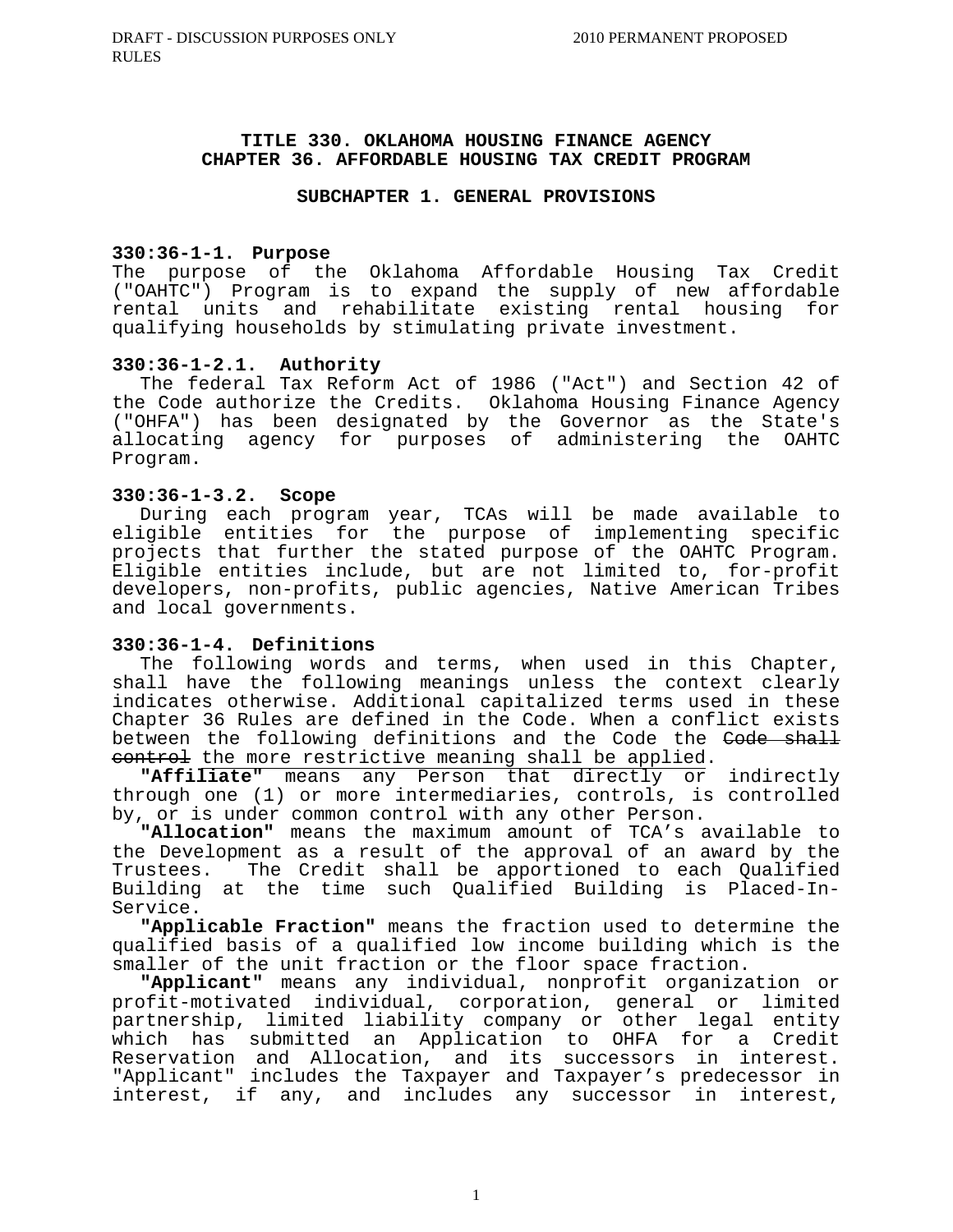Transferee, of all or any portion of the Development, and the heirs, executors, administrators, devisees, successors and assigns of any purchaser, grantee, Transferee, Taxpayer or lessee (other than a Resident) of all or any portion of the Development, and any other person or entity having any right, title, or interest in the Development.

 **"Application"** means an application in the form prescribed by OHFA, from time to time, in the AP, including all exhibits and other materials filed by an Applicant with OHFA in support of or in connection with the formal request by the Applicant requesting a TCA.

 **"Application Packet"** (referred to in these Rules as the "AP") means the Application in the form prescribed by OHFA from time to time, together with instructions and such other materials provided by OHFA to any Person requesting the same for the purpose of seeking to obtain from OHFA a TCA. OHFA will solicit public input on the Application Packet, and provide explanation of any significant changes. The AP may include definitive statements of what shall constitute Threshold Criteria, Selection Criteria, priorities, preferences, and compliance and monitoring requirements as may be authorized by or provided for in the Code and these Rules, and may include the necessary forms, instructions and requirements for Applications, environmental assessments, market studies, commitments, extensions, Carryover Allocations, Agreements, Elections, Set-asides, OHFA staff evaluation criteria for Threshold Criteria and Selection Criteria, final ranking, Credit amounts, tax exempt bond financed projects, compliance monitoring, and other matters deemed by OHFA Trustees, in their complete discretion, to be relevant to the process of evaluation of Applications and the Applicants in connection with the award or denial of TCAs.

 **"Area Median Gross Income"** means the median gross Income adjusted for household size, for the county or counties where each Building in a Development is located as determined and published annually by HUD.

 **"Building"** means a Residential Rental Property containing residential Housing Units located on the land and included in the Development. For purposes of the Credit Program, each Building is identified by its Building Identification Number assigned by OHFA BIN and its street address assigned by the United States Postal Service. In case of any inconsistency, the BIN shall control. In the event more than one Building is located on the land, each Building must be identified in the manner required by Code Section  $42(g)$  to be treated as part of the Development. Any Allocation of Credit shall be effective only for the Building(s) identified in a Carryover Allocation Agreement, if applicable, or in Exhibit "A" to the Regulatory Agreement.<br>"Capital Needs Assessment" (CNA) means

**Assessment"** (CNA) means a qualified professional's opinion of a property's current physical condition determined after a physical inspection of the interior and exterior of the units and structures. The physical inspection should include an interview with the on-site manager and maintenance personnel. This assessment should identify deferred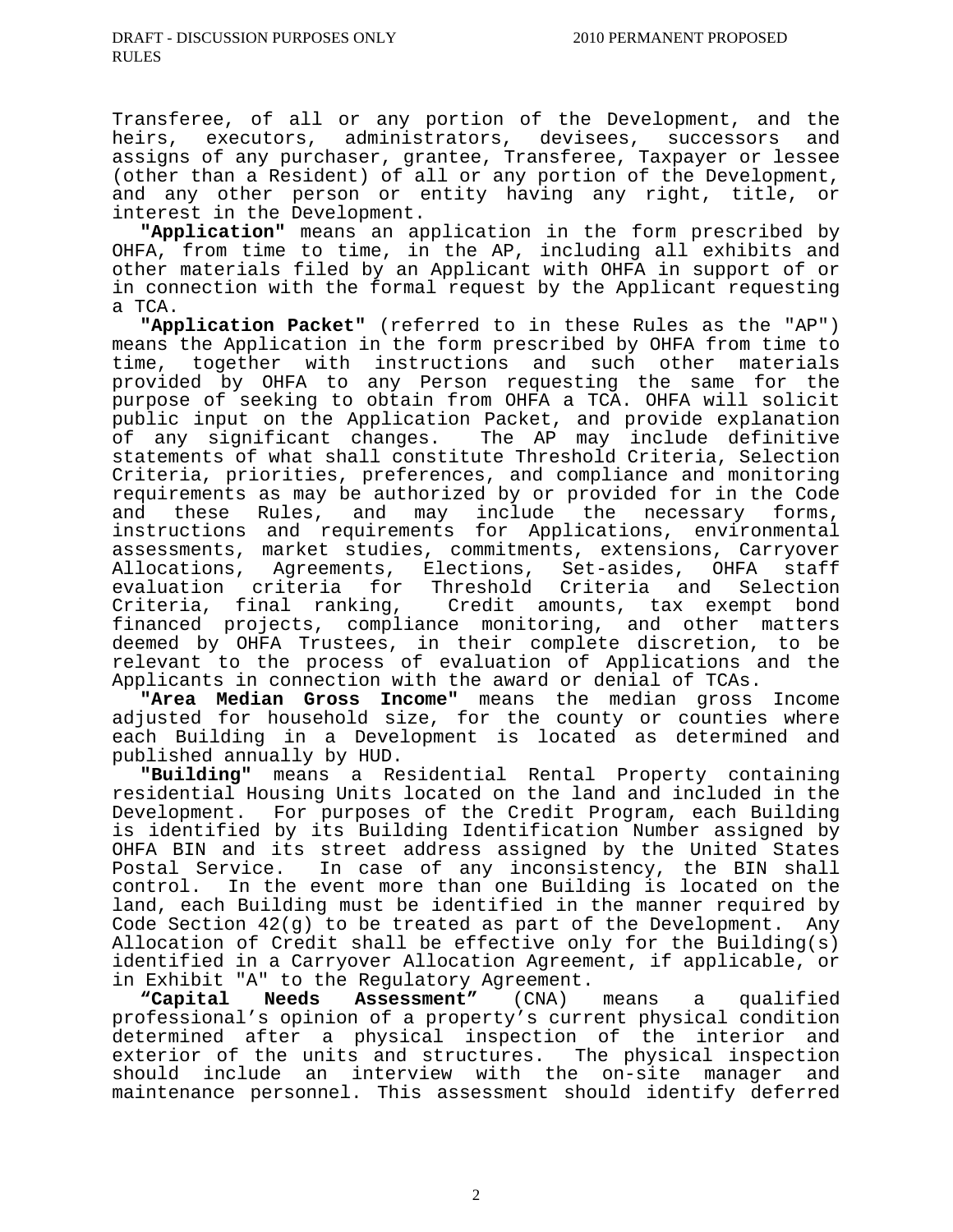maintenance, physical needs, remaining useful life of key components, building material deficiencies and material building code violations that affect the property use, structural and mechanical integrity, and the future physical and financial needs. The assessment must include the cost of labor and materials identified in detail and the extent of future expenditures contemplated to ensure the costs will be addressed through operating and replacement reserves. Components which should be examined and analyzed in this assessment include but are not limited to:

 (A) site, including topography, drainage, pavement, curbing, sidewalks, parking, landscaping, amenities, water, sewer, storm drainage, gas and electric utility lines;

 (B) structural systems, both substructure and superstructure, including exterior walls and balconies, exterior doors and windows, roofing system and drainage;

 (C) interiors, including unit and common area finishes (carpeting, vinyl or tile flooring, plaster walls, paint condition, etc.), unit kitchen finishes, cabinets and appliances, unit bathroom finishes and fixtures, and common area lobbies and corridors ; and

 (D) mechanical systems, including plumbing and domestic hot water, HVAC, electrical, lighting fixtures, fire protection and elevators.

 **"Carryover Allocation"** means, an Allocation which is made with respect to a Building or Development pursuant to Code Section  $42(h)(1)(E)$  and/or Code Section  $42(h)(1)(F)$ , as the case may be, and in conformance with IRS Notice 89-1 and Treasury Regulation Section 1.42-6.

 **"Carryover Allocation Agreement"** means the contract between Taxpayer and OHFA, authorized and approved by the Trustees, wherein subject to the satisfaction by Taxpayer of the terms, conditions, obligations and restrictions contained therein or in any Resolution of the Trustees, a Carryover Allocation is made pursuant to Code Section 42(h)(1)(E) and/or Code Section 42(h)(1)(F), IRS Notice 89-1 and Treasury Regulation Section

1.42-6.<br>"Certifications" means the representations made under penalties of perjury by the Applicant, Taxpayer, each Developer, each partner or general partner, party to a joint venture, and/or Resident, as applicable, including but not limited to those representations and certifications set forth in the Applications and the Regulatory Agreement and Exhibits. Certifications also mean any and all representations made under penalties of perjury with respect to the Development at any time from the date of submission of the Application and throughout the Development Compliance Period.

 **"Code"** means the Internal Revenue Code of 1986, as amended, and in effect at the date of the Regulatory Agreement, together with applicable rules and regulations, revenue rulings, guidelines, releases, pronouncements, notices or procedures promulgated thereunder or referred to therein or in the applicable rules and regulations.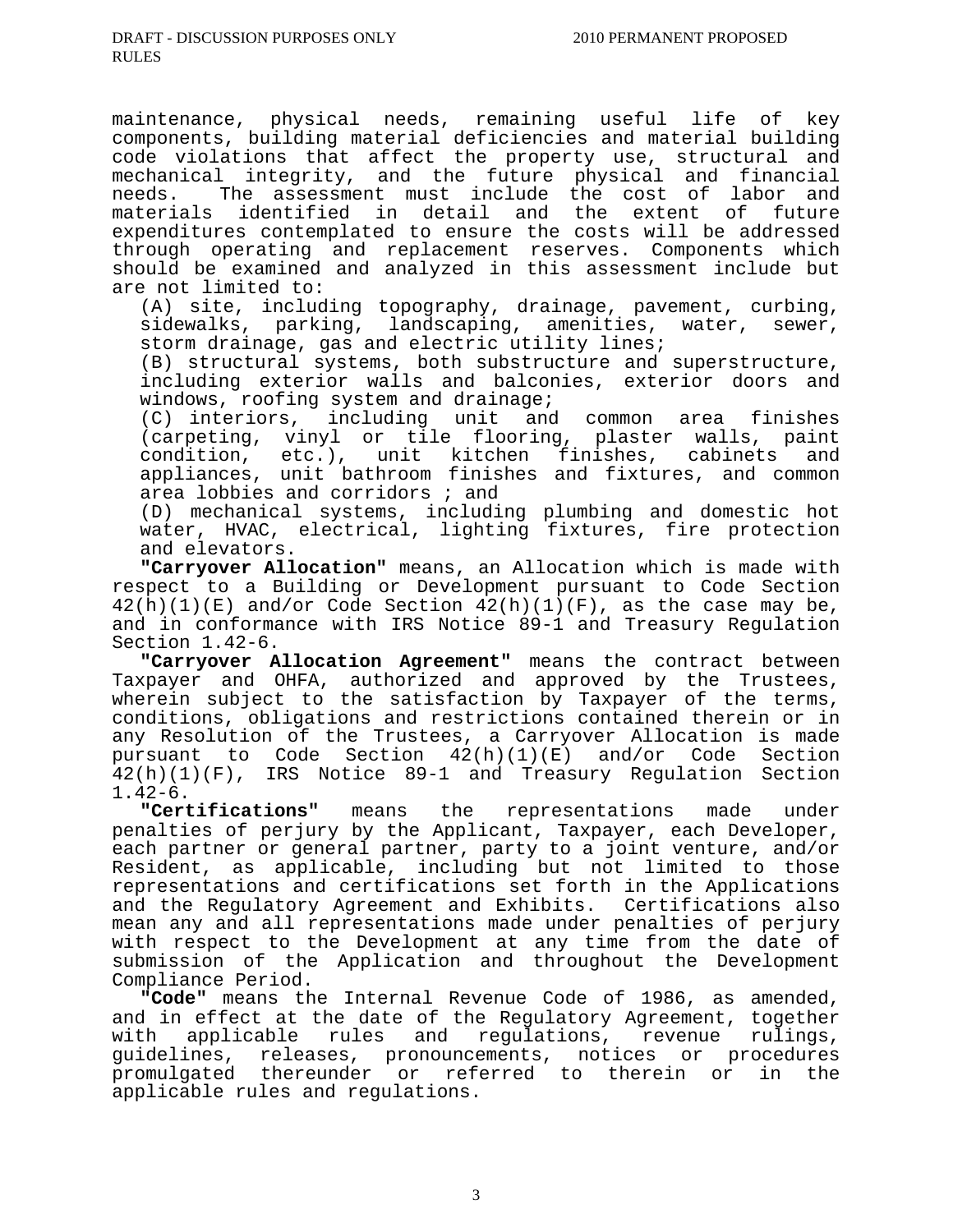**"Commitment"** means a representation or agreement of the Taxpayer/Applicant contained in the Application, or otherwise, which in all cases shall be irrevocable and binding upon Taxpayer and its Transferees and successors in interest throughout the Development Compliance Period, unless otherwise noted in the Regulatory Agreement, these Rules, the Application, or any other agreements entered into by Taxpayer with OHFA in connection with the Credit Program.

 **"Compliance Period"** means with respect to any Qualified Building, the continuous fifteen (15) year period over which the Qualified Building must satisfy all requirements of the Code and the Credit Program. The Compliance Period begins with the first year of the Credit Period.

 "**Consultant**" means any person (which is not an Affiliate of an owner of the Development) that provides professional or expert services relating to an Application, a Development, or any activities pertaining to the filing of an Application, the award of a TCA, the Carryover Allocation, or cost certification documents filings with OHFA.<br>"Control" (including the

terms "controls", "controlling", "controlled by", and/or "under common control with") means the possession, directly or indirectly, of the power to direct or cause the direction or the management and policies or any other Person, whether through an ownership interest in the other Person, by contract, agreement, understanding, designation, office or position held in or with the other Person or in or with any other Person, or by coercion, or otherwise.

 **"Credit"** means the low-income housing tax Credit available for federal income tax purposes under Code Section 42 for a Qualified Building.

 **"Credit Period"** means the ten (10) year period over which the Credit may be claimed for a Building. The Credit Period begins when the Building is placed in service, for Credit purposes, or if the Taxpayer makes an election under Section 42(f)(1)(B) of the Code, the next year; but only if the Building is a qualified low-income building within the meaning of Code Section  $42(c)(2)$ , by the end of the first year of that period. For an existing Building with Rehabilitation Expenditures, the Credit Period shall not begin before the year that the rehabilitation Credit is allowed under Code Section  $42(f)(5)$ .

 **"Credit Program"** means OHFA's program for approving Allocations and includes, without limitation, adopting the Qualified Allocation Plan and OHFA's Credit Program Rules, the AP, and all things contemplated therein or appurtenant thereto, including without limitations, monitoring Developments throughout the Extended Use Period and notifying the IRS of the Building's or a Development's failure to comply with Code requirements.

 **"Credit Reservation"** means the reservation of a maximum amount available for Allocation to such Development and apportioned to each Qualified Building therein upon meeting the requirements of the Credit Program and Code Section 42.

 **"Developer"** means the person or entity with the responsibility of ensuring the effective construction or rehabilitation of the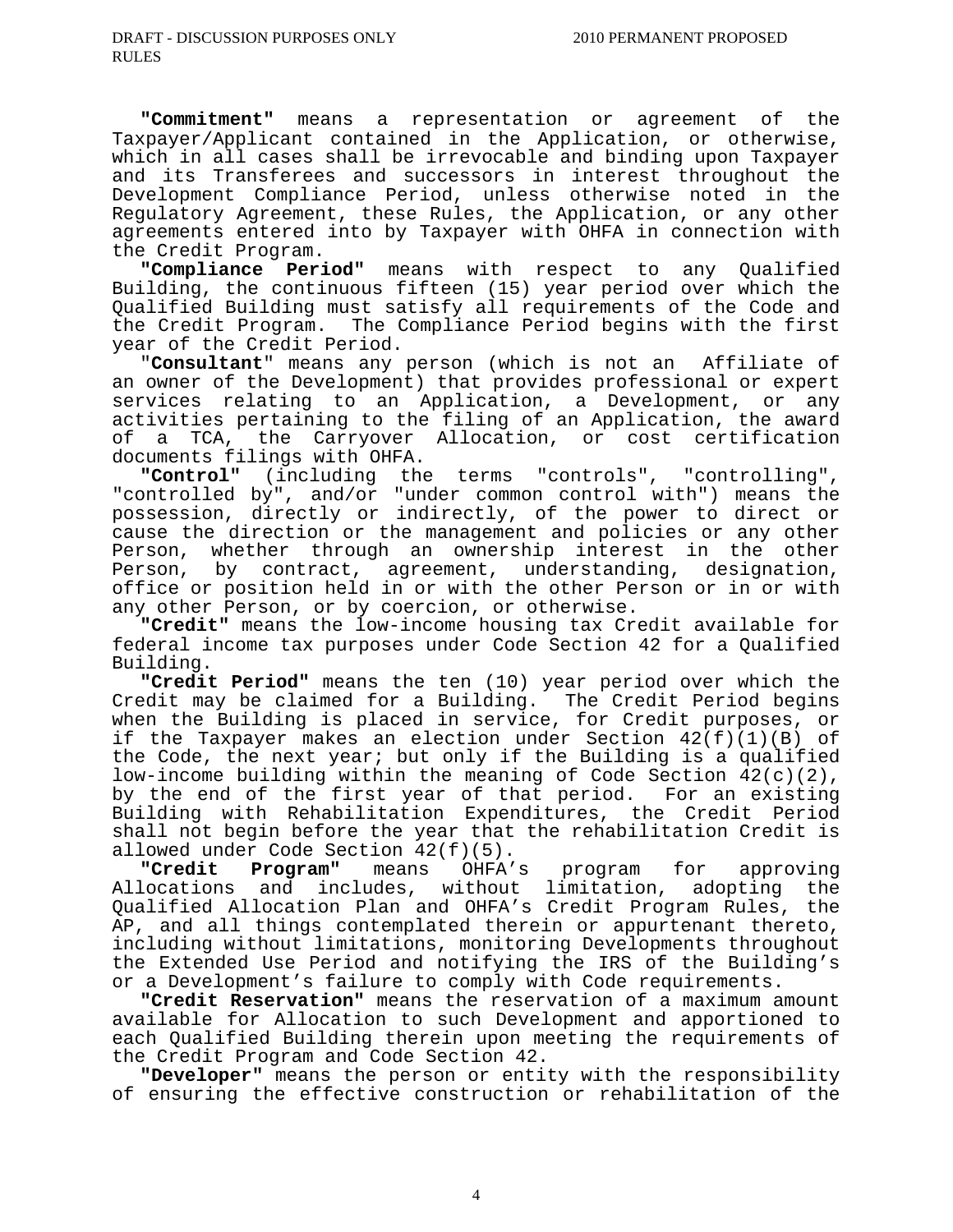Development, including any and all responsibilities as outlined in the Development Agreement, which may also be the Applicant and/or Taxpayer of the Development. Developer also includes any other person or organization affiliated with, Controlled by, In Control Of or A Related Party to, the Developer, as determined by OHFA.

 **"Development"** means the Land and one (1) or more Buildings, structures, or other improvements now or hereafter constructed or located upon the Land. If more than one (1) Building is to be part of the Development, each Building must be financed under a common plan and identified in the manner required under Code Section 42(g).

 **"Development Compliance Period"** means the period beginning with the first day the first Building of the Development is Placed-In-Service and continuing thereafter until the latest to end of the following periods for each Building in the Development: (i) the Compliance Period; (ii) the Extended Use Period; or (iii) the "Three Year Period."

 **"Development Team"** means the Applicant, architect, attorney, consultant, developer, general contractor, market analyst and/or<br>appraiser, property management company, tax professional, appraiser, property management Taxpayer, and the principals of each.

 **"Drug"** for purposes of these OAHTC Program Rules, means "a controlled substance" as that term is defined in Section 102 of the Controlled Substances Act, 21 U.S.C., Section 802.<br>"Drug-Related Criminal Activity" means the

 "**Drug-Related Criminal Activity"** means the illegal manufacture, sale, distribution, or use of a drug, or the possession of a drug with intent to manufacture, sell, distribute or use the drug.

 **"Due Date"** if a due date for submission of documents or fees falls on a weekend or a designated Federal holiday, then the due date becomes the next business day.

 **"Elderly"** means a person sixty-two (62) years of age or older. This definition is for consideration for the Elderly set-aside and for points in which one hundred percent (100%) of units are for Elderly.

 "**Eligible Basis"** means generally the depreciable basis in the property.

 "**Extended Use Period**" means the continuous period, a minimum of fifteen (15) years, following the close of the Compliance Period during which a Qualifying Building must satisfy all requirements of the Code and the Credit Program. The Extended Use Period for the Development is set forth on Exhibit "A" to the Regulatory Agreement and may not be revoked or terminated prior to said date except as provided in the Code, these Chapter 36 Rules or in the Regulatory Agreement.

 "**Gross Rent**" means the rent received for a Low-Income Housing Unit, including utility allowances but excluding (i) any payments under Section 8 or any comparable rental assistance program; (ii) any fees or supportive services (within the meaning of Code Section  $42(g)(2)(\overline{B})$ ; (iii) paid to Taxpayer (on the basis of the low-income status of the Qualified Resident of the Low-Income Unit) by a governmental assistance program or an organization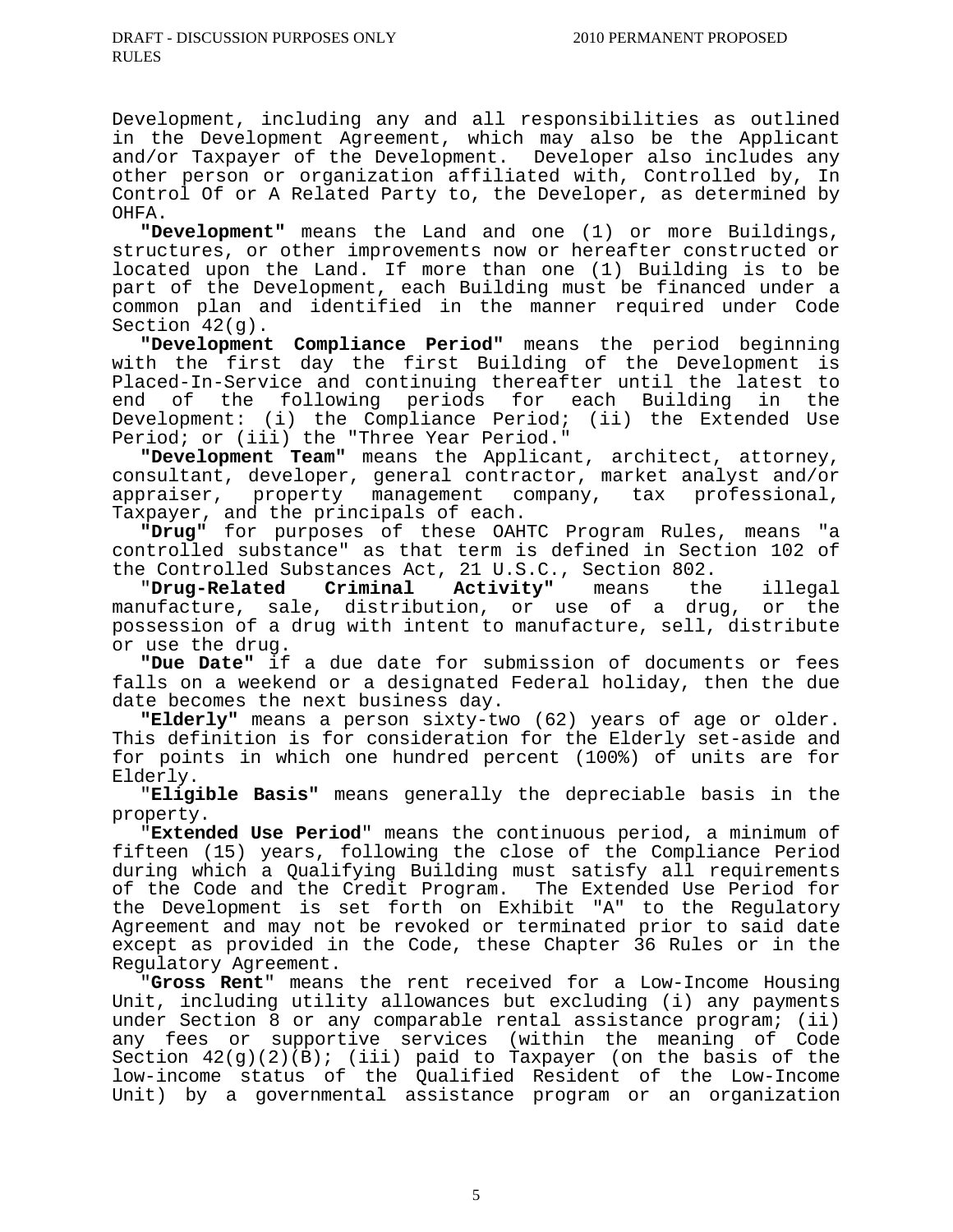exempt from federal income tax under Code Section 501(c)(3), if such program or organization provides assistance for rent and the amount of assistance provided for rent is not separable from the amount of assistance provided for supportive services; and (iv) rental payments to Taxpayer to the extent an equivalent amount is paid to the RHS under Section 515 of the Housing Act of 1949. Gross Rent includes the minimum amounts paid toward purchase of a Housing Unit as described in Code Section  $42(g)(6)$ . The amount of Gross Rent is determined annually based upon the Area Median Gross Income for the locality in which the Development is located. The annual amount may decrease but such amount will not be reduced below the amount of Gross Rent established in the first Year of the Credit Period.

 "**Hard Construction Costs"** means the following types of activities, but not limited to, earthwork/site work, on-site utilities, roads and walks, concrete, masonry, metals, carpentry (rough and finish), moisture protection, doors/windows/glass, insulation, roofing, sheet metal, drywall, tile work, acoustical, flooring, electrical, plumbing, elevators, blinds and shades, appliances, lawns & planting, fence, cabinets, carpets, and heat & ventilation. For calculations of contractor fees, a reasonable contingency can be included.

 **"Homeless"** means (1) lacking a fixed, regular and adequate nighttime residence; and has a primary nighttime residence that is a supervised public or private shelter providing temporary accommodations or a public or private place not ordinarily used as sleeping accommodations for human beings, OR (2) displaced as a result of fleeing violence in the home; and has a temporary residence that is a supervised public or private shelter OR (3) certified by an agency involved in regularly determining homeless status. OR (4) displaced as a result of a major disaster and receives FEMA assistance. Homeless individuals are considered homeless for a period of twenty-four (24) months from the date of move-in, according to Section 103 of the Stewart B. McKinney Homeless Assistance Act and 42(i)(3)(B)(iii)(I) of the Code.

 **"Housing Unit"** means a Low-Income Unit and/or Market Rate Unit located in a Building which is available for rent or is rented by Residents. Common Area Units are not included.

 **"HUD"** means the U.S. Department of Housing and Urban Development.

 **"Income"** means the income of one or more Qualified Residents, as determined in a manner consistent with the methods under HUD's Section 8 Program.

 **"IRS"** means the Internal Revenue Service of the Treasury.

 **"IRS Form 8609"** means the IRS Form entitled "Low Income Housing Credit Certification" issued by OHFA no later than the end of the calendar year that such Building is Placed-In-Service<br>or to be issued. The IRS Form 8609 establishes the maximum The IRS Form 8609 establishes the maximum Credit for a Building.

 **"IRS Form 8823"** means the IRS form entitled "Low-Income Housing Credit Agencies Report of Noncompliance or Building Disposition" issued or to be issued by OHFA with respect to issues of noncompliance with the laws of the IRS and/or the sale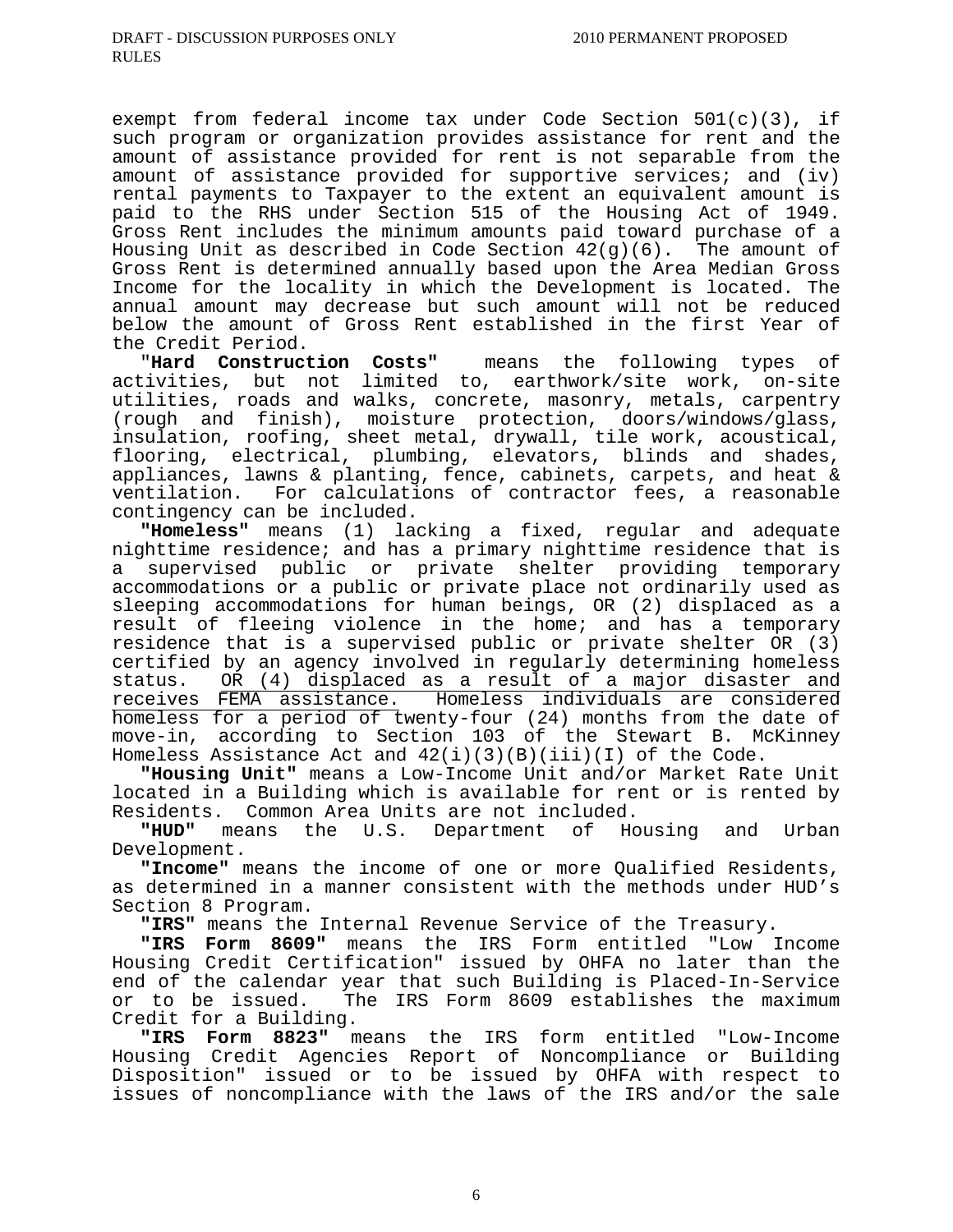or disposit ion of the Development.

 **"Land"** means the site(s) for each Building in the Development and having the legal description set forth described in the Carryover Allocation Agreement and Exhibit "A" to the Regulatory Agreement.

 **"Large Development"** means a Development with more than sixty (60) units.

 **"LIHTC Program"** means the Credit Program. "LIHTC Program" may be used interchangeably with the term "Credit Program" or "OAHTC Program".

 **"Low-Income Unit"** means a Housing Unit that is both Rent-Restricted and occupied by Qualified Residents, provided that: (i) Housing Unit shall constitute a Low-Income Unit only if it is suitable for occupancy taking into account local health, safety and building codes and it is used other than on a transient basis except in the case of transitional housing, all as determined under Code Section  $42(i)(3)$ ; and (ii) Housing Unit in any Building which has four (4) or fewer Total Housing Units shall not constitute a Low-Income Unit if any Housing Unit in the Building is occupied by an Owner or a related person [within the meaning of Code Section  $42(i)(3)(C)$  unless such Building is described in Code Section  $42(i)(3)(E)$ .

 **"Market Rate Unit"** means a Housing Unit that does not meet the definition of a Low-Income Unit.

 "**Minimum Low-Income Housing Set-Aside**" means the minimum percent required under Code Section 42(g) of Housing Units in the Development to be both Rent-Restricted and occupied by Qualified Residents, i.e., Residents whose Income is at or below a certain percentage of Area Median Gross Income. For purposes of Code Section 42(g), Taxpayer must have selected either: (i) twenty percent (20%) or more of the Total Housing Units to be Rent-Restricted and occupied by Residents whose Income is at or below fifty percent (50%) percent of the Area Median Gross Income; or (ii) forty percent (40%) or more of the Total Housing Units to be Rent-Restricted and occupied by Residents whose Income is at or below sixty percent (60%) of the Area Median Gross Income as the Minimum Low-Income Housing Set-Aside. The Applicant may, however, have made a Commitment to provide greater percentages of Housing Units that are both Rent-Restricted and occupied by Residents meeting the above Income limitations and/or making Housing Units available to Residents with Income below the above limitations, i.e., an Additional Low-Income Housing Set-Aside. Taxpayer and all Transferees, and successors in interest shall be bound by all Commitments, including the Minimum Low-Income Housing Set-Aside, or Additional Low-Income Housing Set-Aside made in the Regulatory Agreement, or included in the Carryover Agreement or any of the Resolutions of the Trustees respecting the Application, the Development, or Taxpayer**.** 

 **"National Non-Metro Area Median Income"** means as determined and published annually by HUD.

**"Nonprofit"** means a private nonprofit organization that is organized under State or local laws; has no part of its net earnings inuring to the benefit of any member, founder,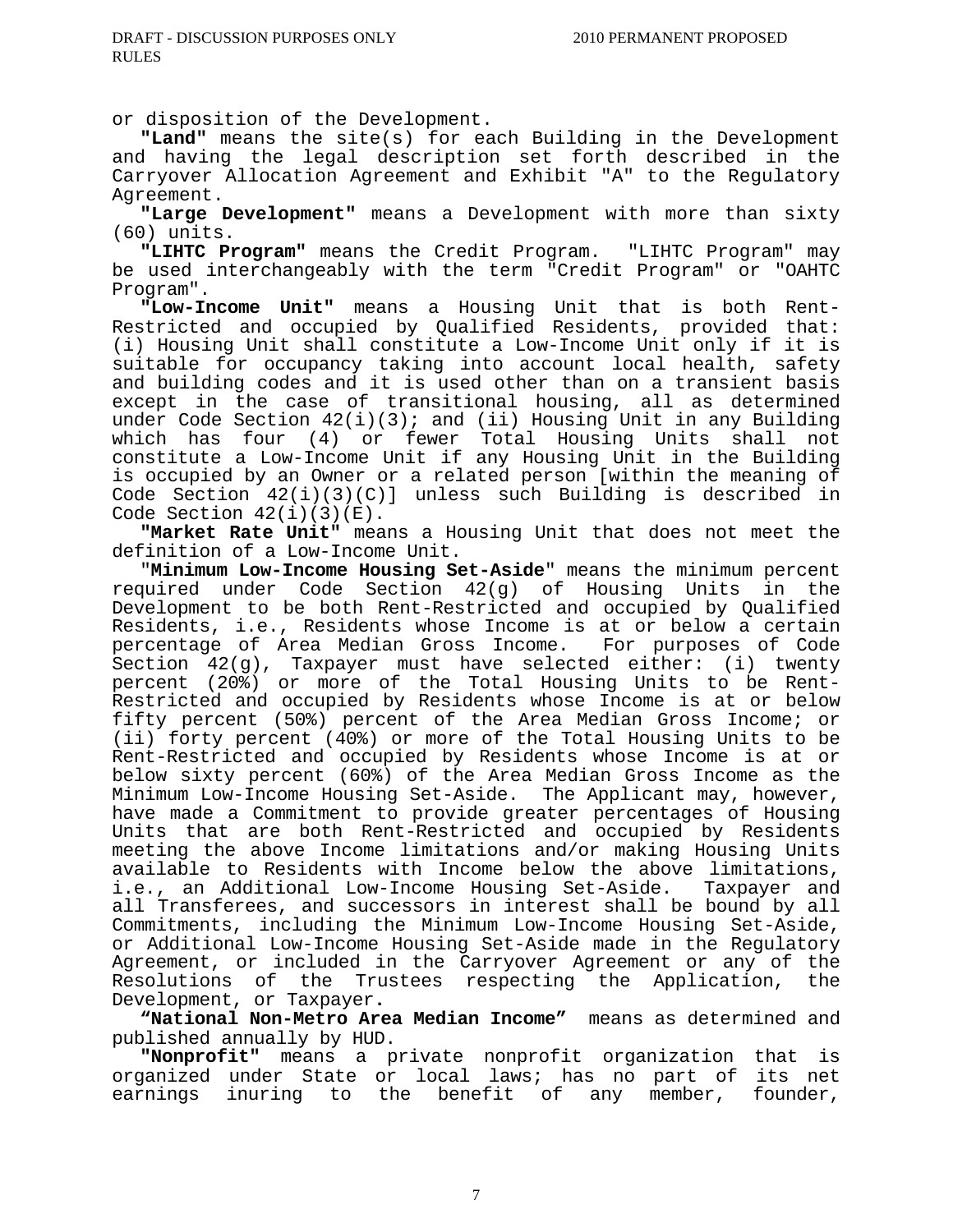contributor, or individual; is neither controlled by, nor under the direction of, individuals or entities seeking to derive profit or gain from the organization; has a tax exemption from the Internal Revenue Service under section 501(c) (3) or (4) of the Internal Revenue Code of 1986; does not include a public body; has among its purposes the provision of decent housing that is affordable to low income persons, as evidenced in its charter, articles of incorporation, resolutions or by-laws; and, has at least a one year history of providing affordable housing at the local level, and is duly qualified to do business within the State.

 **"Nonprofit Sponsored Development"** means and refers to a proposed Development that has or will have a Nonprofit that has a Controlling interest by reason of an ownership interest in a Person that is or will be the owner of the subject Development, and has materially participated, or will materially participate (within the meaning of the Code) in the Development and operation of the Development throughout the Compliance Period.

 **"OAHTC Program"** means the Credit Program. "OAHTC Program" may be used interchangeably with the term "LIHTC Program" or "Credit Program".

 **"OHFA"** means Oklahoma Housing Finance Agency a State-beneficiary public trust. OHFA is the allocating agency for the State for purposes of the Credit Program.

 **"One Year Period (1YP)**" means period commencing on the date on which OHFA and the owner agree to the Qualified Contract price in writing and lasting twelve (12) calendar months.

 **"Owner"** means the legal Owner of record of the Development, as set forth on page one of the Regulatory Agreement, and any and all successor(s) in interest of Owner, including any and all Transferees, Assignees, purchasers, grantees, owners or lessees (other than a Resident) of all or any portion of the Development, and the heirs, executors, administrators, devisees, successors and assigns of any Transferee, purchaser, assignee, grantee, owner or lessee (other than a Resident) of all or any portion of the Development, and any other person or entity having or acquiring any right, title, or interest in the Development. Owner is also the Taxpayer, Applicant or the Applicant's successor in interest.

 **"Partnership"** means any syndicate, group, pool or other unincorporated organization, through or by means of which any business, financial operation, or venture is carried on, and which is treated for federal income tax purposes as a partnership and is not considered within the meaning of the Code, a trust or estate or a corporation. A Partnership may be a general Partnership or a limited Partnership and must have partners and an objective to carry on business and divide the gains therefrom.

 **"Person"** means, without limitation, any natural person, corporation, partnership, limited partnership, joint venture, limited liability company, limited liability partnership, trust, estate, association, cooperative, government, political subdivision, agency or instrumentality, Community Housing Development Organization (CHDO), interlocal cooperative, or other organization of any nature whatsoever, and shall include any two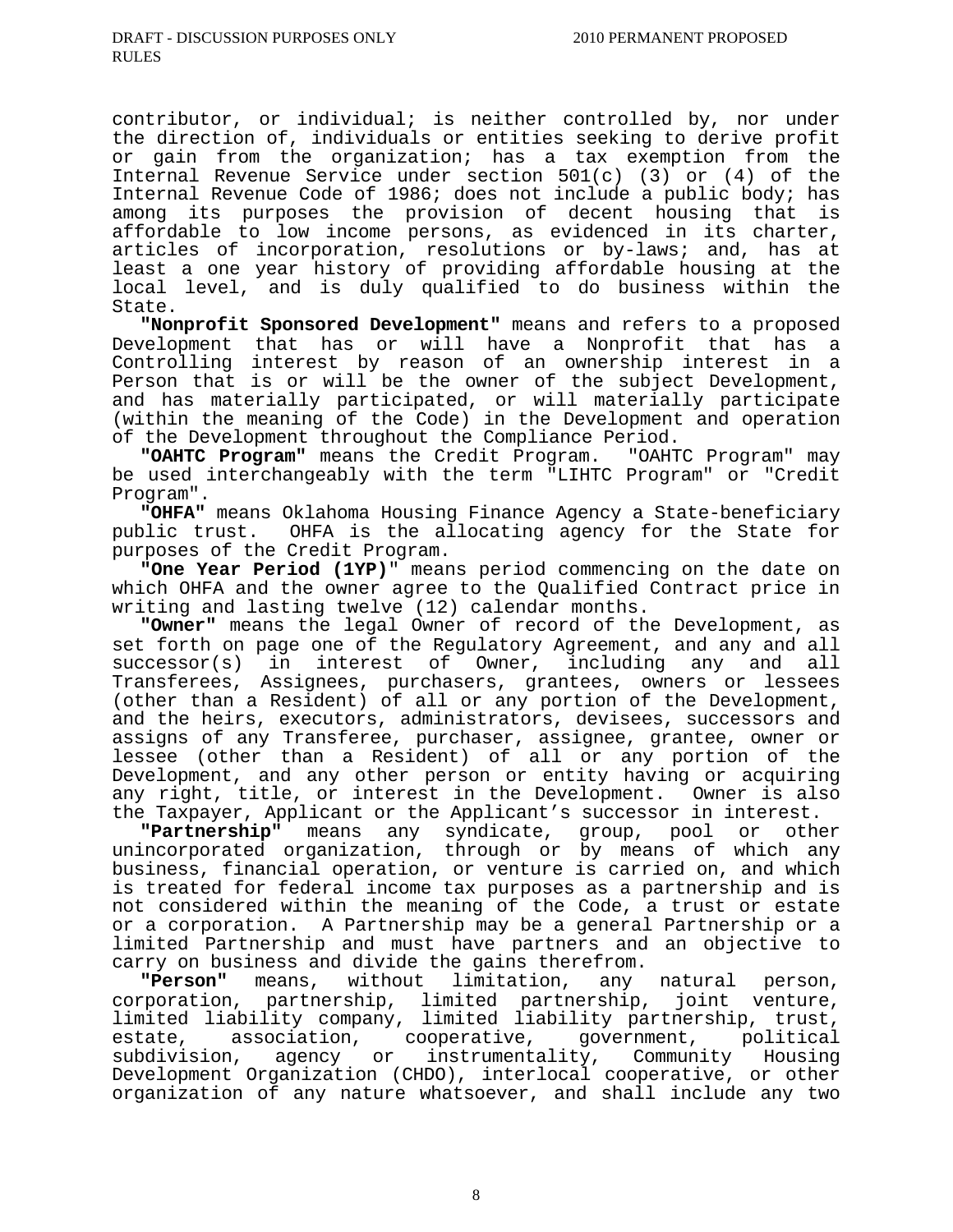or more Persons acting in concer t toward a common goal.

 **"Placed-In-Service" means:** (i) the date on which a new Building or existing Building used as residential rental property is ready and available for its specifically assigned function as evidenced by a certificate of occupancy or the equivalent; or (ii) for rehabilitation expenditures that are treated as a separate new Building, any twenty-four (24) month period over which such Rehabilitation Expenditures are aggregated.

 **"Preliminary Application (QCPA)"** means a request containing all information and items necessary for OHFA to determine the eligibility of an Owner to submit a request for a qualified contract.

 **"Program Rules"** means the various written criteria, requirement, rules, and policies adopted from time to time by the Trustees as the State's Qualified Allocation Plan to administer the Credit Program and to provide for Allocations. The Program Rules must be followed by any participant in the Program. The Program Rules may include requirements that are more stringent than those under Code Section 42.

 **"Qualified Allocation Plan (QAP)"** means these Chapter 36 Rules plus the Application Packet (AP) as defined and other materials<br>provided by OHFA. The deadline for all informal input sessions The deadline for all informal input sessions and the formal public hearing will be published by OHFA Staff.

 **"Qualified Building"** means a Building which meets the terms, conditions, obligations, and restrictions of the Program Rules, Carryover Allocation Agreement, Regulatory Agreement, Resolutions of the Trustees respecting Taxpayer or the Development, and Code Section  $42(c)(2)$  for an Allocation and the issuance by OHFA of IRS Form 8609.

 **"Qualified Contract"** means a bona fide contract to acquire the portion of a Building which is not Rent-Restricted for fair market value and the portion of the Building which is Rent-Restricted for an amount not less than the Applicable Fraction for the Building or the sum of: (i) the portion of outstanding indebtedness secured by, or with respect to the Building which is allocable to such Building; (ii) adjusted investor equity in the Building; and (iii) other capital contributions invested in the Building but not reflected in the amounts described in (i) or (ii) above; reduced by cash distributed from the Development or available for distribution from the Development; provided that in all cases, the purchase price for the Building required for a contract to be a Qualified Contract shall be determined in a manner consistent with the requirements of Code Section  $42(h)(6)(F)$ , or such other regulations as prescribed by the Code to carry out this section.

 **"Qualified Contract Application (QCA)"** means an application containing all information and items required by the OHFA to process a request for a Qualified Contract.

 **"Qualified Contract Price (QCP)"** means calculated purchase price of the development as defined within §42(h) (6) (F) of the Code and as further delineated in Chapter 36 Rules.

 **"Qualified Development"** means a Development or Residential Rental Property where an Applicable Percentage or more of the Housing Units are both Rent-Restricted and occupied by Residents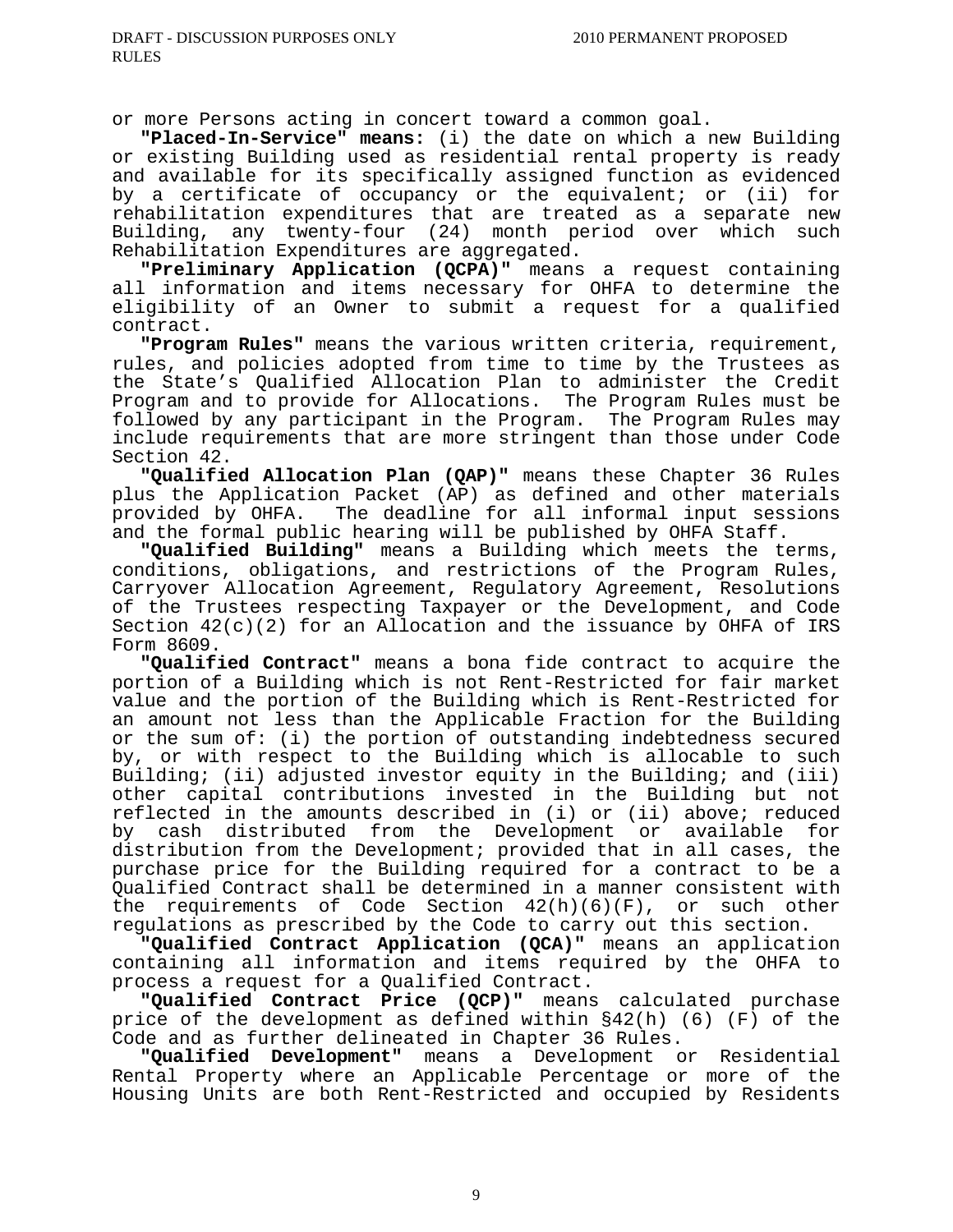whose Income is at or below the level selected as the Minimum Low Income Housing Set Aside.

 **"Qualifying Households"** means households whose annual incomes do not exceed the chosen set-aside (which is either 50% or 60%) of the median family income for the area.

 **"Regulatory Agreement"** means the written and recorded agreement between a recipient of a TCA and the allocating agency, OHFA, placing restrictive covenants upon the Development and the underlying land for a term of not less than thirty years (30) years, or such other term as may be required from time to time by provisions of the AP, these OAHTC Rules and Section 42 of the Code and the federal rules and regulations promulgated thereunder and containing other restrictions, covenants, warranties and agreements required by state, federal or local law and these OAHTC Rules.

 **"Rehabilitation Expenditures"** means amounts that are capitalized and incurred for the addition to or improvement of an Existing Building of a character subject to the allowance for depreciation under Section 167 of the Code. However, it does not include the costs of acquiring a Building or an interest in it, for example, any Developer Fee properly allocated in acquiring a Building or any other soft costs or any amount not permitted to be taken into account under Section  $42(d)(3)$  or Section  $42(d)(4)$  of the Code.

 **"Rent-Restricted"** means that the Gross Rent with respect to a Low-Income Unit does not exceed thirty percent (30%) of the income limitations for Qualified Residents adjusted by the Imputed Household Size, subject to the exception set forth in Code Section 42(g)(2)(E) (relating to certain Housing Units for which federal rental assistance decreases as Resident Income increases).

 **"Resident"** means an individual or group of individuals (other

than an Owner) residing in a Housing Unit. **"Resolution"** means an official action of the Trustees and includes all Resolutions adopted by the Trustees with respect to a Development.

 **"Review Report"** means the Threshold Criteria Review and Selection Criteria Review containing the results of OHFA's review of the Application and scoring of the Application. There are preliminary and final versions of the review report for each Application.

 **"Rural Area"** means any city, town, village, area or place generally considered rural by the Secretary of Agriculture (RHS) for rural housing programs. Verification will be obtained by contacting the Stillwater USDA-RD office.

 **"Rural Development"** means a Development that is, or will be located within a Rural Area. RHS 538 projects are not eligible for the Rural 515 set-aside, but may qualify under other setasides.

 **"Section 8"** means Section 8(c)(2)(A) of the United States Housing Act of 1937, as amended.

 **"Selection Criteria"** means the evaluation criteria, over and above the Threshold Criteria, set out in an applicable AP, which shall be established and may be changed by OHFA from time to time in an applicable AP (using the priorities for the State as they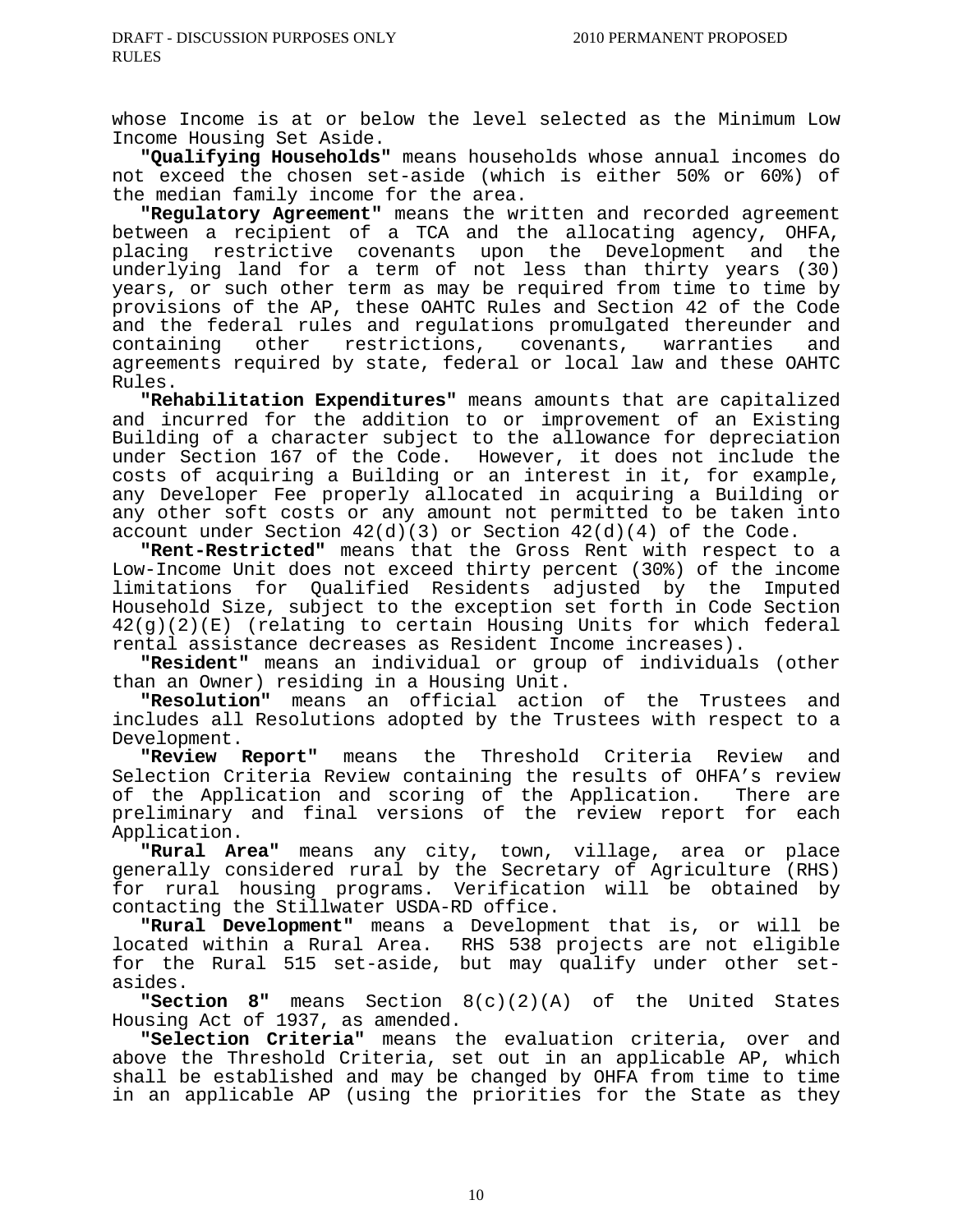are established from time to time under and pursuant to these Rules and the applicable AP), to determine the Development's qualifications, and which are the basis for ranking Applications and establishing a relative level of acceptability for consideration under the Rules and the applicable AP for the possibility of the award of a TCA by OHFA. Although the Selection Criteria may be given substantial weight by OHFA Trustees in deciding whether or not a particular Application and Applicant shall be awarded a TCA, the OHFA Trustees reserve the right to take into consideration such other factors as they, in their complete discretion, deem appropriate.

 **"Site Control"** means the exercise of dominion or control over the property through the execution of a purchase, sale, or longterm lease agreement (with a lease term that exceeds the extended use period), receipt of a deed or conveyance of the Land where the development will be located, or an option to purchase the property (where the option is not revocable on the part of the seller). OHFA alone will decide if an Applicant or Taxpayer has obtained Site Control.

 **"Special Needs"** means such targeted populations as may be designated from time to time in an Application Packet by official action of OHFA's Board, which designations may include, but are not necessarily limited to, the homeless, the elderly, persons with mental and physical disabilities and/or disabled persons.

 **"State"** means the State of Oklahoma**.** 

 **"TCA"** means a federal low-income tax Credit allocation by OHFA to a Development owner pursuant to Section 42 of the Code, these Rules, QAP, the Act, the applicable AP, the Application, and formal action by the OHFA Board of Trustees.

 **"Three-Year Period"** for a Building means the three (3) year period following: (a) the date of acquisition of such Building by foreclosure or forfeiture under a deed of trust, mortgage or real estate contract or by deed in lieu of foreclosure; or (b) the end of the Extended Use Period, or (c) in the case of the release of the affordability restriction due to the failure of OHFA to present a QC before the expiration of the One Year Period, the recording of a Release of Regulatory Agreement by OHFA. During the Three-Year Period the owner may no evict or terminate a tenancy of an existing tenant of any low-income unit except for good cause. During the Three-Year Period the owner may not increase the gross rent with respect to any low-income unit except as permitted under Section 42 of the Code.

 **"Threshold Criteria"** means the criteria set out herein and in an applicable AP, which shall be established and may be changed by OHFA from time to time in an applicable AP, to determine the qualifications of the Applicant and the Taxpayer and the Proposed Development, presented in each Application that are the minimum level of acceptability for consideration under the Rules and the applicable AP for the possibility of the award of a TCA by OHFA. Failure to satisfy all Threshold Criteria set out in the applicable AP shall result in the disqualification of the Application for further consideration, and shall require no further action by OHFA Staff except to notify the Applicant of the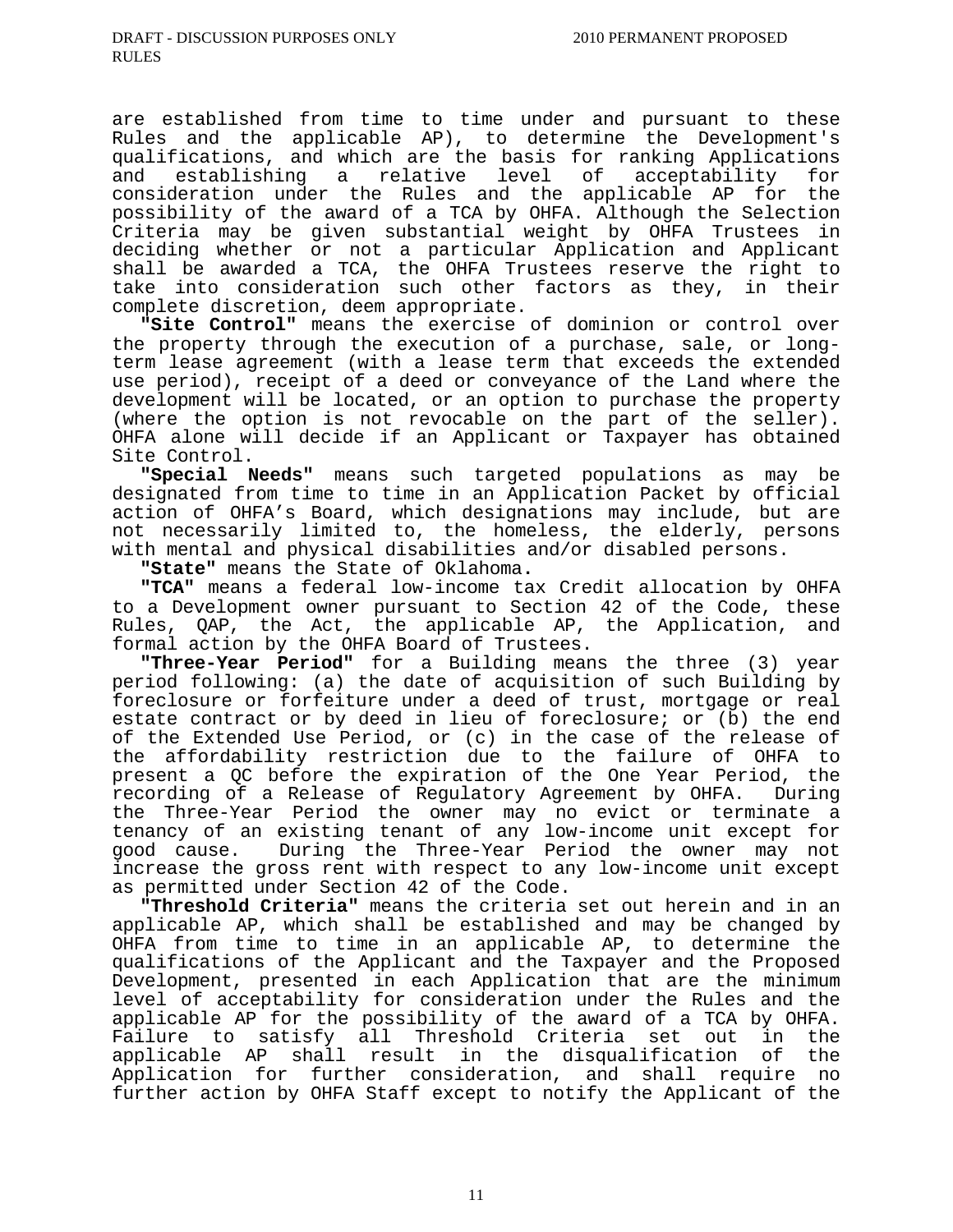disqualification.

 **"Total Housing Units"** means all Housing Units in a Building including both Market Rate Units and Low-Income Units.

 **"Total Development Costs"** means the total costs incurred in acquiring and developing the Development as set forth in the proposed budget for the Development included in the Application and in an independent certified public accountant's certification<br>of sources and uses of funds submitted to OHFA.

"Transfer" means any sale, transfer, merger, consolidation, liquidation, contribution, assignment, exchange or other change in all or part of Ownership of the Land and/or Development or any Building which is a part thereof, whether voluntary or involuntary, and also includes: a transfer, sale, contribution or assignment by the Applicant, Taxpayer or Developer of all or any part of its rights, title or interest in the Application, Carryover Allocation Agreement, Credit, Land, Building and/or Development to another party; or a withdrawal, change or addition of any partner to a general Partnership, general partner of a limited Partnership, any party to a joint venture or the manager of a limited liability company.

 **"Transferee"** means any and all successor(s) in interest of Taxpayer, including any and all purchasers, grantees, owners or lessees (other than a Resident) of all or any portion of the Development, and the heirs, executors, administrators, devisees, successors and assigns of any Transferee, purchaser, assignee, grantee, owner or lessee (other than a Resident) of all or any portion of the Development, and any other person or entity having or acquiring any right, title, or interest in the Development. Owner is also the Taxpayer, Applicant or the Applicant's successor in interest.

 **"Transitional Housing"** for purposes of these OAHTC Program Rules means transitional housing for the homeless which meets the requirements of Code Section  $42(i)(3)(B)(iii)$ 

 **"Treasury"** means the United States Department of the Treasury.

 **"Trustees"** means the Board of Trustees of OHFA.

 "**Unit Fraction**" means the fraction of a Building devoted to lowincome housing, the numerator of which is the number of Low-Income Housing Units in the Building, and the denominator of which is the number of Total Housing Units, whether or not occupied, in the Building.

 **"Violent Criminal Activity"** means any criminal activity that has as one of its elements the use, attempted use, or threatened use of physical force substantial enough to cause, or be reasonably likely to cause, serious bodily injury or property damage.

#### **330:36-1-7. National standards incorporated by reference**

(a) The national standards for Development of the OAHTC Program are hereby incorporated by reference, including Code Section 42 and all federal regulations, promulgated thereunder, including, but not limited to, 26 CFR Sections 1.42-5, 1.42-6, 1.42-11, 1.42- 13 and 1.42-17.

(b) Copies of Code Section 42 and applicable federal regulations may be obtained from OHFA, during regular business hours Monday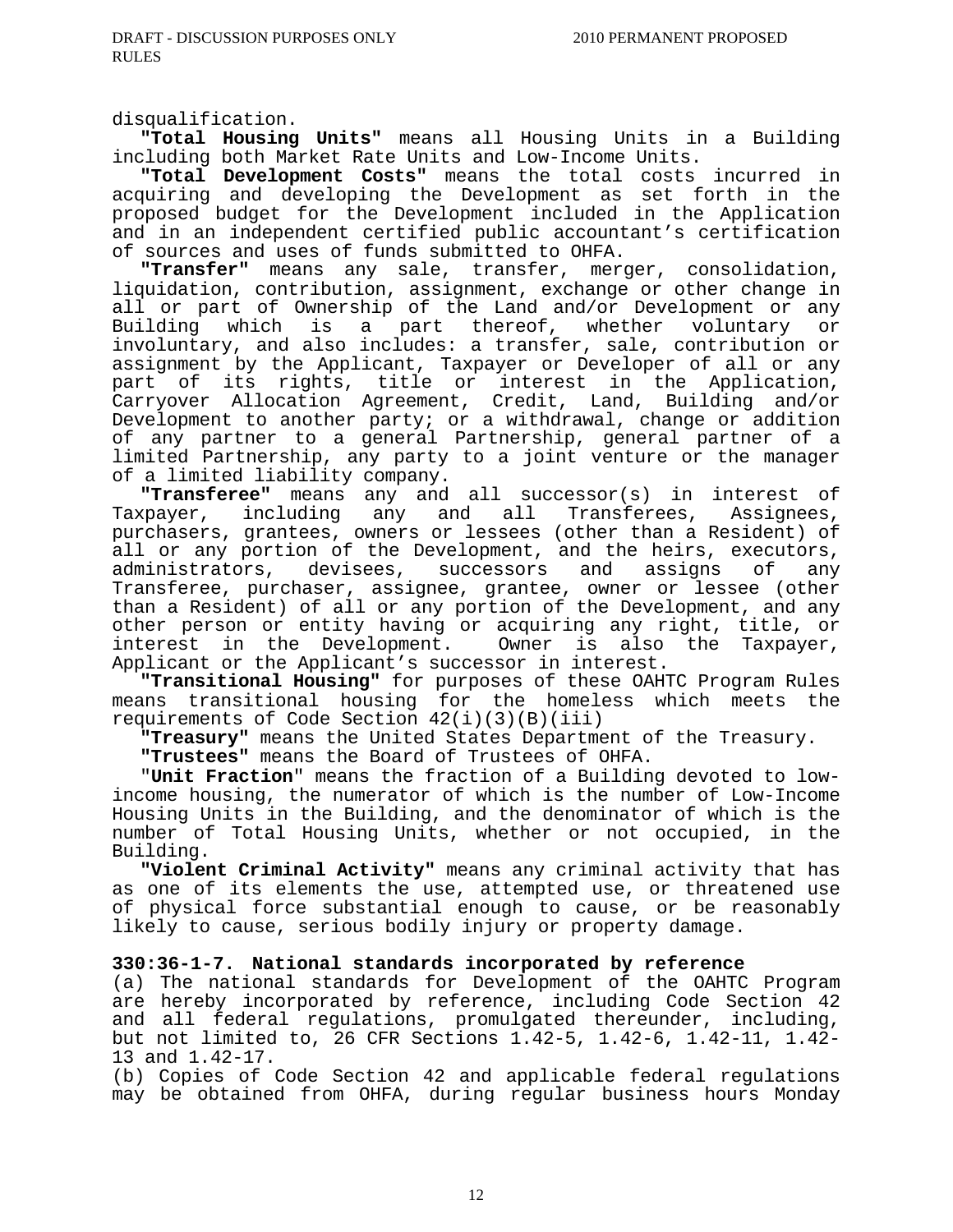through Friday 8:00 a.m. to 4:45 p.m., excluding legal holidays. They can also be accessed at www.ohfa.org.

# **330:36-1-9. Regulatory Agreement/Compliance Manual/Compliance with Applicable Laws**

(a) **Regulatory Agreement.** TCA recipients (taxpayers) must enter into a written Regulatory Agreement with OHFA. Requirements, procedures, and processes provided in the applicable Regulatory Agreement and amendments to it shall apply to Developments and the owner(s) thereof selected to receive a TCA.

(b) **Compliance Manual.** OHFA shall provide each owner upon request with a Compliance Manual at a cost sufficient to defray the cost of production. The Compliance Manual will also be available on OHFA's website at www.ohfa.org.

(c) **Compliance with Applicable Laws.** The Taxpayer, Applicant, the Development, the Owner(s) of the Development, the Development Team and the Affiliates of each must comply with all applicable federal, state and local laws, rules, regulations and ordinances, including but not limited to, Code Section 42, and regulations promulgated thereunder, the Oklahoma Landlord Tenant Act, the Titles VI and VII of the Civil Rights Act of 1964, as amended and Title VIII of the Civil Rights Act of 1968, as amended. Neither the Applicant, the owner(s) of a Development, the Development Team nor the Affiliates of each shall discriminate on the basis of race, creed, religion, national origin, ethnic background, age, sex, familial status or disability in the lease, use or occupancy of the Development or in connection with the employment or application for employment of persons for the operation and/or management of any Development. The owner(s) of a Development will be required to covenant and agree in the Regulatory Agreement to comply fully with the requirements of the Fair Housing Act as it may from time to time be amended, for the time period as promised in the application.

#### **330:36-1-11. Technical assistance**

 OHFA will, from time to time, designate staff members who shall be available to provide OAHTC Program technical assistance regarding the Code, these Rules, the AP and their implementation and proposed Development concepts. The names of staff members designated from time to time to provide technical assistance may be obtained by contacting OHFA's Housing Development Team. Interested parties are strongly encouraged to make appointments for technical assistance sessions.

# **SUBCHAPTER 2. ALLOCATION PROCEDURES**

#### **330:36-2-1. TCAs distribution**

(a) OAHTCs allocated annually to the State by the IRS shall be awarded to Applicants selected through a formal application process governed by the Qualified Allocation Plan (QAP).

(b) TCAs will be awarded according to the Act, Code, these Chapter 36 Rules, the applicable AP, and at the discretion of the OHFA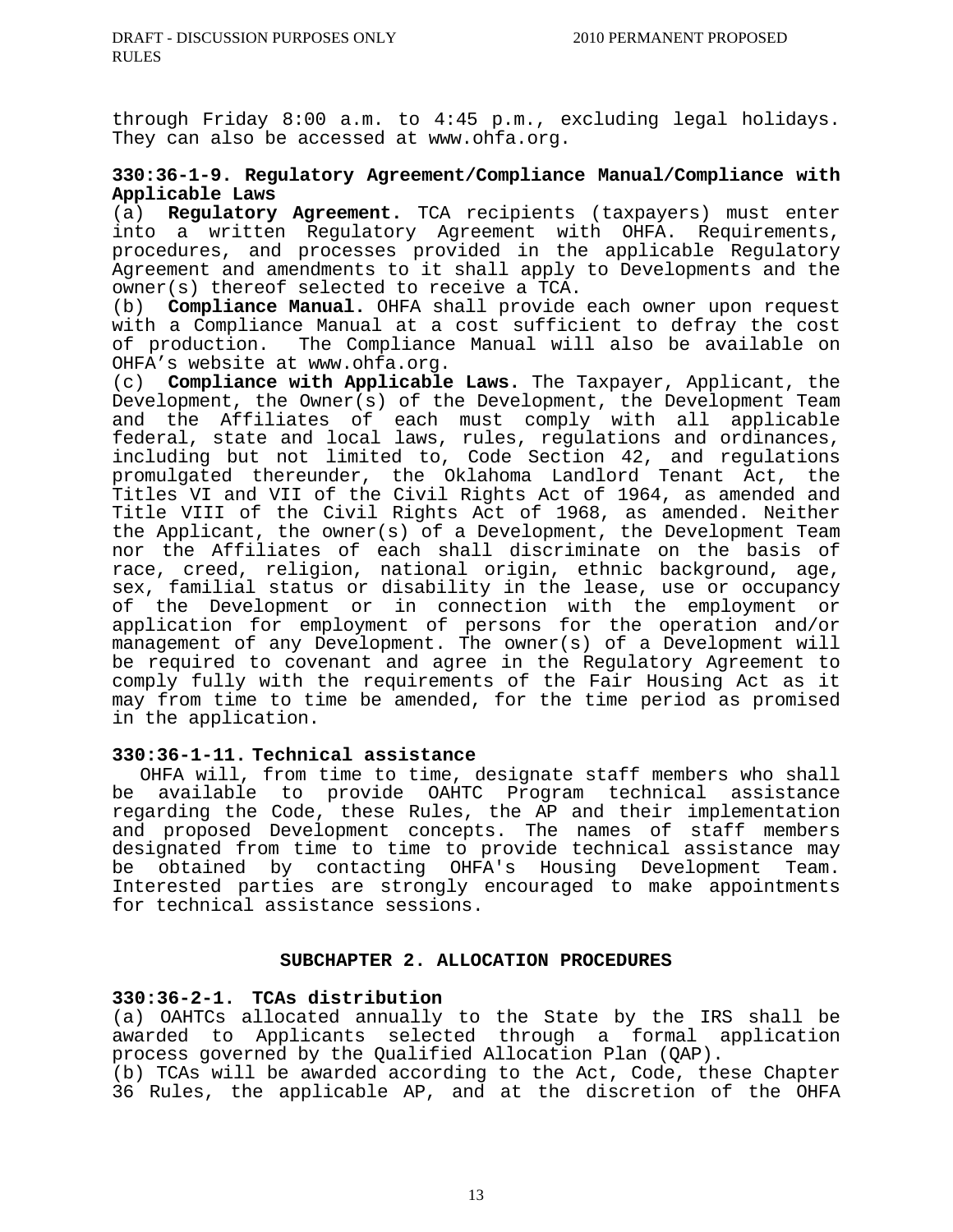Trustees, by their formal action, giving consideration to Staff recommendation following a thorough review and financial feasibility analysis.

(c) The AP shall be made available to parties considering the filing of an Application and interested parties upon request. Requests for the AP should be directed to the OHFA Housing Development Team or the AP can be accessed at OHFA's website, www.ohfa.org.

# **330:36-2-2. Additional Credits**

(a) Guidelines for Applications for additional credits will be established in the annual AP. Limitations may be placed on types of developments, amount of additional credits, or type of applications.

(b) The timing of acceptance of applications for additional credits will also be established in the annual AP.

# **330:36-2-3. Set-aside categories for TCAs**

(a) The annual allocation of OAHTC Program tax Credits made available to the State shall be divided into various set-aside categories, including but not necessarily limited to, specific set-aside categories of non-profits (as identified by a written determination letter from the IRS), Rural 515, Other Rural, Elderly, and such other categories as OHFA Trustees, in their complete discretion, may adopt from time to time for inclusion in an applicable AP. Non-profits competing in the nonprofit set aside must be, at a minimum, a fifty-one percent (51%) Controlling general partner, managing member, or other such entity.

(b) Specific set-aside categories and amounts for each category may be determined from time to time by formal action of OHFA Trustees and shall be set out in the applicable AP. OHFA Trustees may, in their sole discretion, modify the amount of the State's annual allocation of Credits devoted to any set-aside, if they determine that the housing needs of the State so warrant, except for the maximum ninety percent (90%) allocation limitation to those other than non-profits as required by the Code.

# **330:36-2-5. Geographic allocation of TCAs**

 OHFA's jurisdiction for location of Developments shall be the entire State of Oklahoma, and, subject to the priorities established from time to time in the applicable AP, OHFA may make awards of TCAs throughout the State.

#### **330:36-2-7. Award amounts**

(a) The maximum TCA for any one Development proposal shall not exceed \$550,000.

(b) TCAs for amounts less than applied for based upon OHFA's financial and feasibility analyses. In order to make the most efficient, equitable and practicable utilization of the State's tax Credit allocation, the Trustees of OHFA may approve, giving consideration to the recommendations of OHFA's staff, the utilization of funding from other housing programs administered by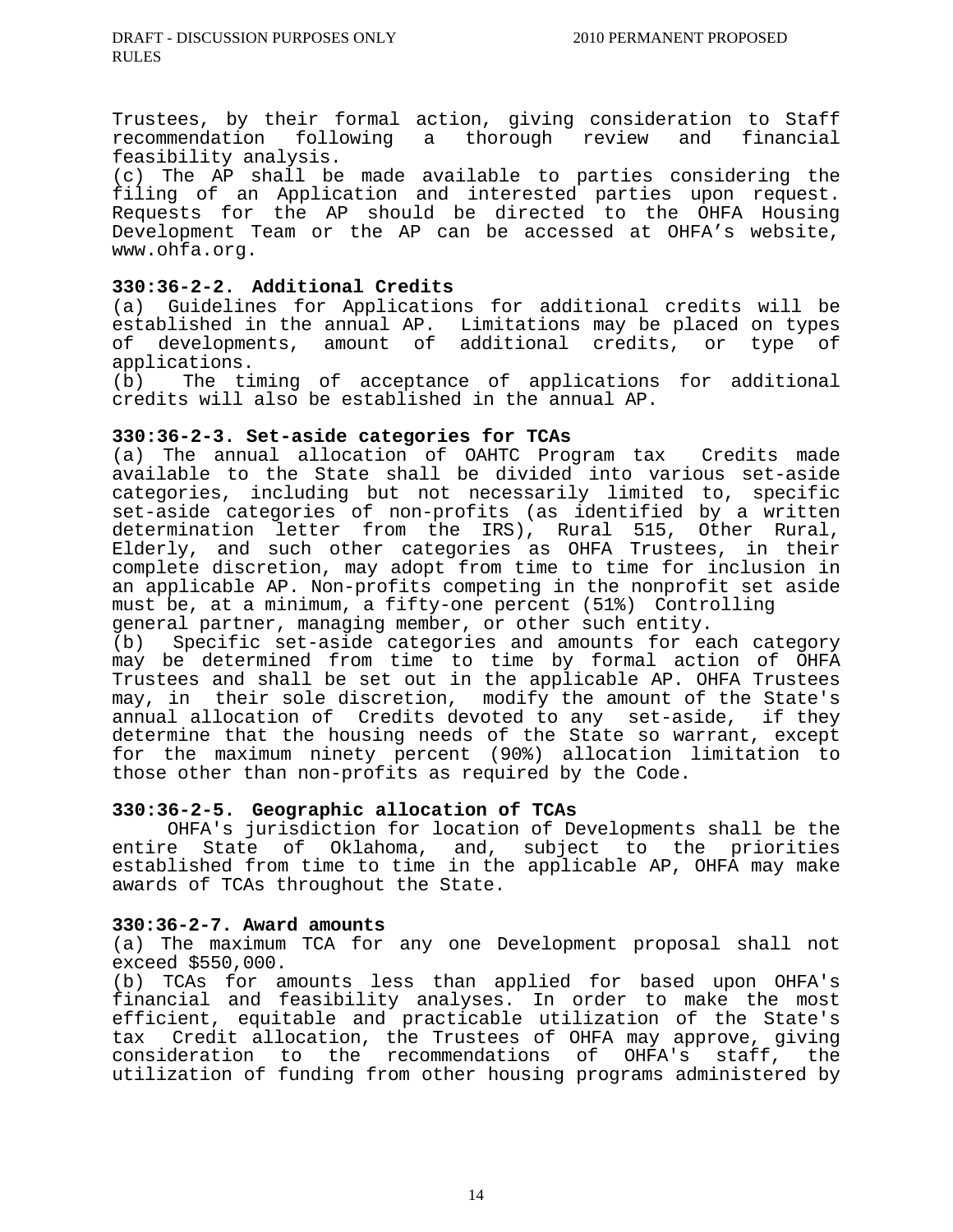OHFA which may also result in a decrease in the amount of the TCA approved.

# **330:36-2-9. Reallocation of additional tax Credits**

(a) Annually, additional tax Credits may become available for the award of TCAs as the result of:

- (1) Development cancellations;
- (2) Developments completed under original cost estimates;
- (3) Credits allocated but not utilized; or,
- (4) Other circumstances.

(b) In keeping with the applicable AP, OHFA may award TCAs based on the amount of Credits available, in the calendar year any such Credits first become available. For the calendar year in which such additional Credits become available they may be prorated among all the remaining cycles for which awards have not been made by formal action by OHFA.

(c) OHFA reserves the right, in its complete discretion, to make any adjustments in the amount of TCAs that may be awarded in any eyele of a given calendar year, by increasing or decreasing the amount of TCAs made available in a given cycle.

(d) OHFA reserves the right, in its complete discretion, to make any award at any time in the calendar year.

(e) All Credits not awarded in any calendar year shall be carried over for use in the next calendar year, in accordance with the provisions of the Code, these Rules, the applicable AP and/or the formal action of OHFA Trustees.

## **330:36-2-11. OHFA Development notification**

(a) OHFA shall, within fifteen (15) business days of receipt of an Application, and not less than thirty (30) calendar days prior to OHFA Trustee consideration thereof, notify, in writing, by certified mail or other form of traceable delivery system to provide proof of transmission and receipt, the Chief Executive Officer of each Local Governing Body of the jurisdiction within which the proposed Development is located at the time of application and the legislators who are entitled to such Notice, regarding the characteristics of the proposed Development located within their jurisdiction/district. All comments received from said Chief Executive Officer and/or legislator(s) during this thirty (30) day comment period will be presented to the Trustees for their consideration when reviewing a request for an allocation of Credits.

(b) If the application is considered at a different Board meeting than in the notice, this notification requirement is considered to be met.

**330:36-2-12. Communications with OHFA during Application Review**  (a) **Communications with OHFA Employees.** Following submission of an Application, neither the Applicant nor any representative or affiliate of the Applicant shall contact any OHFA employee, concerning the Application or any other Applications filed in the same cycle. OHFA reserves the right, in OHFA's sole discretion, to contact the contact person(s) identified by the Applicant for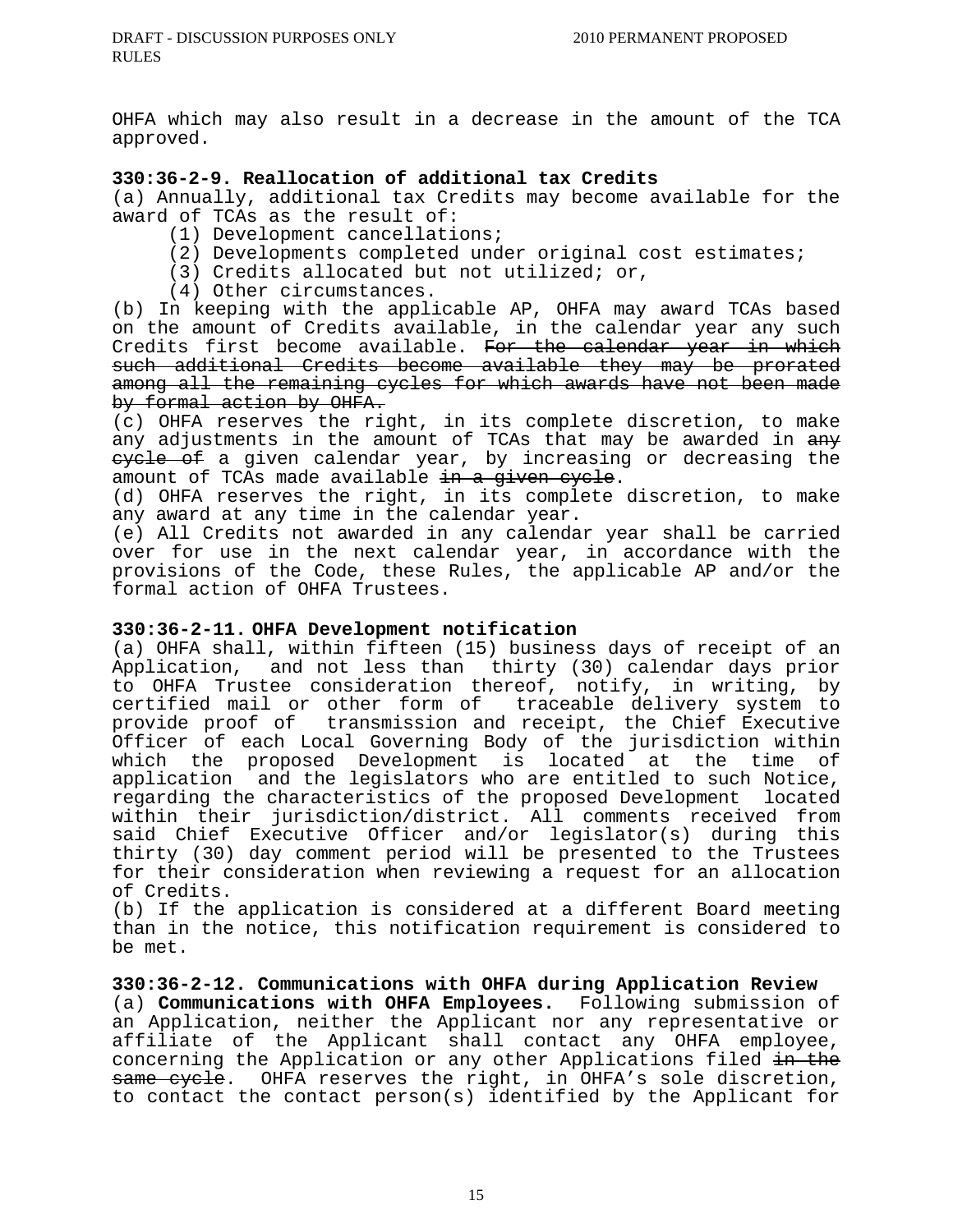the purpose of clarifying any matter.

(b) **No Ex Parte Communications with the Board of Trustees of OHFA.** Neither an Applicant nor members of the public shall communicate, directly or indirectly, with the Board of Trustees regarding an Application under consideration by OHFA except upon<br>notice and opportunity for all parties to participate. and opportunity for all parties to participate. Applicants and others who wish to communicate with the Board of Trustees must follow the specific steps as set forth in 330:36-2- 13.1.

(c) **Preliminary Review Report.** Following the release of the preliminary Review Report, the Applicant may submit questions or request clarification concerning the preliminary Review Report. All such questions or inquiries must be in writing, addressed to the Staff member designated in the cover letter accompanying the<br>preliminary Review Report. These questions may be submitted These questions may be submitted electronically. OHFA reserves the right to grant or deny requests for meetings with the Staff of OHFA at any time during the Application process. Any and all requests must be in

writing.<br>(d) **Final Review Report.** (d) **Final Review Report.** Upon issuance of the final Review Report by OHFA, communications with OHFA shall be made in the manner and time set forth in 330:36-2-13.

(e) **Noncompliance.** Failure to comply with this subsection 330:36-2-12 may result in termination of the review process and denial of the Application.

# **330:36-2-13. Preliminary Review Reports**

(a) Upon completion of its review of all applications, OHFA will forward OHFA's preliminary Review Report to the contact person identified by the Applicant in the Application. OHFA will mail the Review Report by certified mail with return receipt requested or other form of traceable delivery system to provide proof of transmission and receipt.

(b) The Applicant must provide OHFA with any information requested by OHFA in the preliminary Review Report or other clarifying information by the deadline given in the cover letter accompanying the preliminary Review Report. Neither the Staff nor the Trustees will be required to consider a late response to the preliminary Review Report.

(c) In the event the Applicant disputes any matter contained in the preliminary Review Report, including without limitation any finding, determination, recommendation or scoring by OHFA, the

Applicant's response to the Review Report must identify with specificity the disputed matter, finding, determination, recommendation, scoring, etc, and the Applicant's reason for disputing same, including any evidence which controverts the Review Report. Any applicable statutes, rules, regulations or Documentary evidence should be attached.

(d) Failure to respond or dispute a finding or determination in the preliminary Review Report shall be deemed the acceptance of the finding or determination by the Applicant.

(e) The Applicant's response to the preliminary Review Report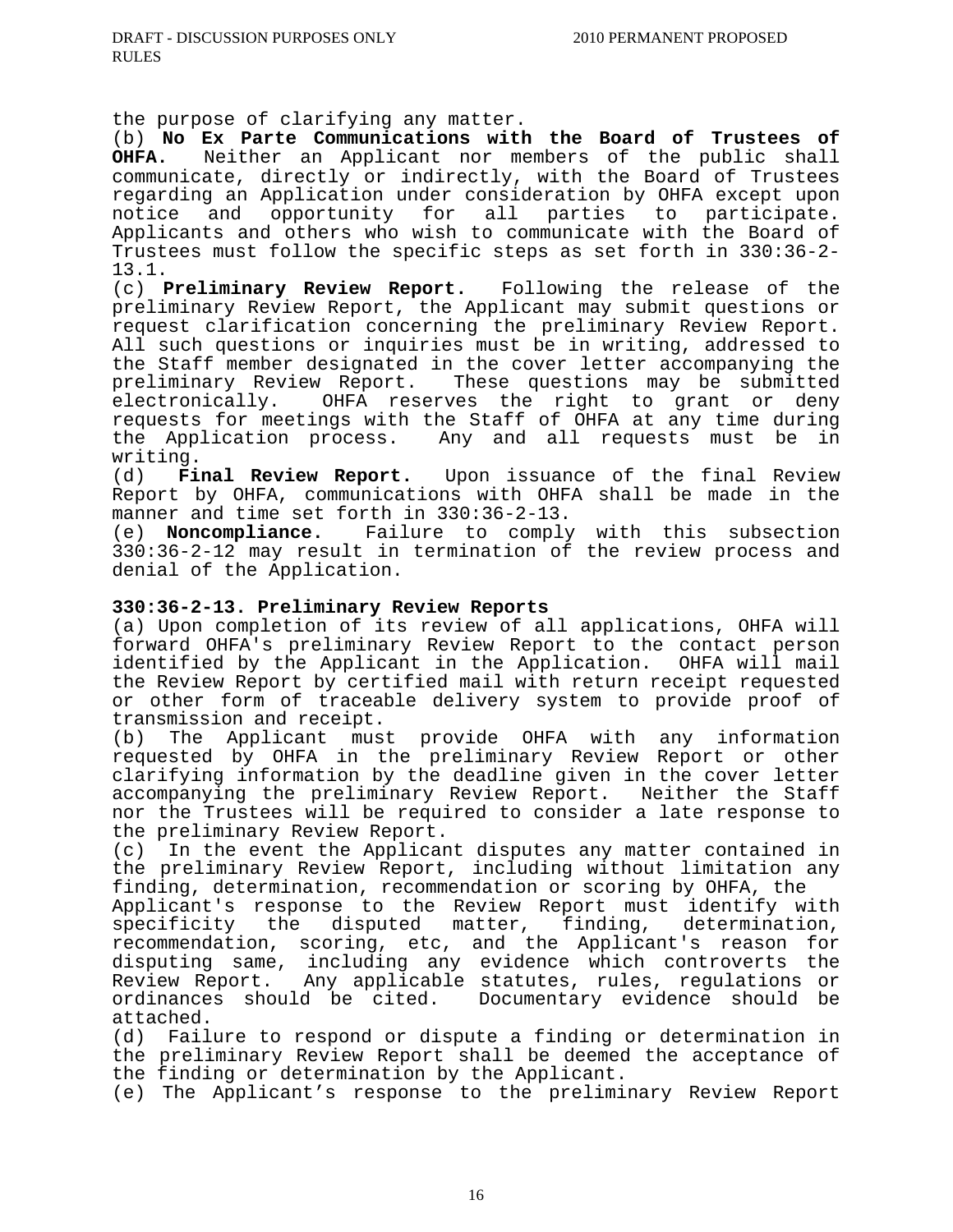must be in writing. Electronically transmitted responses, including fax and e-mail transmissions, are not permitted and will not be reviewed. Applicants are encouraged to use certified mail, Federal Express or another carrier providing proof of timely delivery to OHFA.

#### **330:36-2-13.1 Final Review Report.**

(a) The Staff of OHFA will consider the Applicant's response to the preliminary Review Report prior to issuing the final Review Report and making its recommendations to the Trustees. The Applicant will be informed of Staff's recommendations prior to the meeting of the Trustees where the Application is being considered. OHFA will mail a copy of the final Review Report and Staff's recommendations by certified mail with return receipt requested or other form of traceable delivery system to provide proof of transmission and receipt.

(b) In the event the Applicant disputes any matter contained in the final Review Report, Applicants must file ten (10) copies of any response(s) to the final Review Report or other information they wish the Trustees to consider not less than forty-eight (48) hours prior to the commencement of the meeting where the Application will be considered.

(c) Failure to respond to Staff's final Review Report in a timely manner may result in the adoption of the final Review Report by the Trustees, including Staff's recommendations and exclusion of any additional documentation proffered by the Applicant for consideration of the Application by the Trustees.

(d) The Applicant's response to the final Review Report must be in writing. Electronically transmitted responses, including fax and e-mail transmissions, are not permitted and will not be accepted or considered by the Staff or the Trustees.

#### **330:36-2-16. Carryover Allocations**

(a) **Code reference.** Code Section 42(h)(1)(E) provides that an Allocation may be made to a Qualified Building, as defined by Section 42(h)(1)(E)(ii), which has not yet been placed in service, provided the Qualified Building is placed in service not later than the close of the second calendar year following the calendar year of the Allocation.

(b) **Carryover Allocation requests.** An eligible Applicant must request in writing the approval of a carryover of an Allocation of the applicable calendar year, at a date specified in the AP. The Taxpayer must satisfy all requirements of the Code and this section and file proof of same with OHFA, except the verifications required by 330:36-2-16(d) of the calendar year in which a Carryover Allocation is sought. The certifications and opinions required by 330:36-2-16(d) must be received by OHFA the later of the date which is six (6) months after the date that the allocation was made or the close of the calendar year in which the allocation is made. All documents requested by OHFA must be provided by the Taxpayer.

(c) **Carryover Allocation basis.** To qualify for a Carryover Allocation, the Taxpayer must demonstrate that the Taxpayer's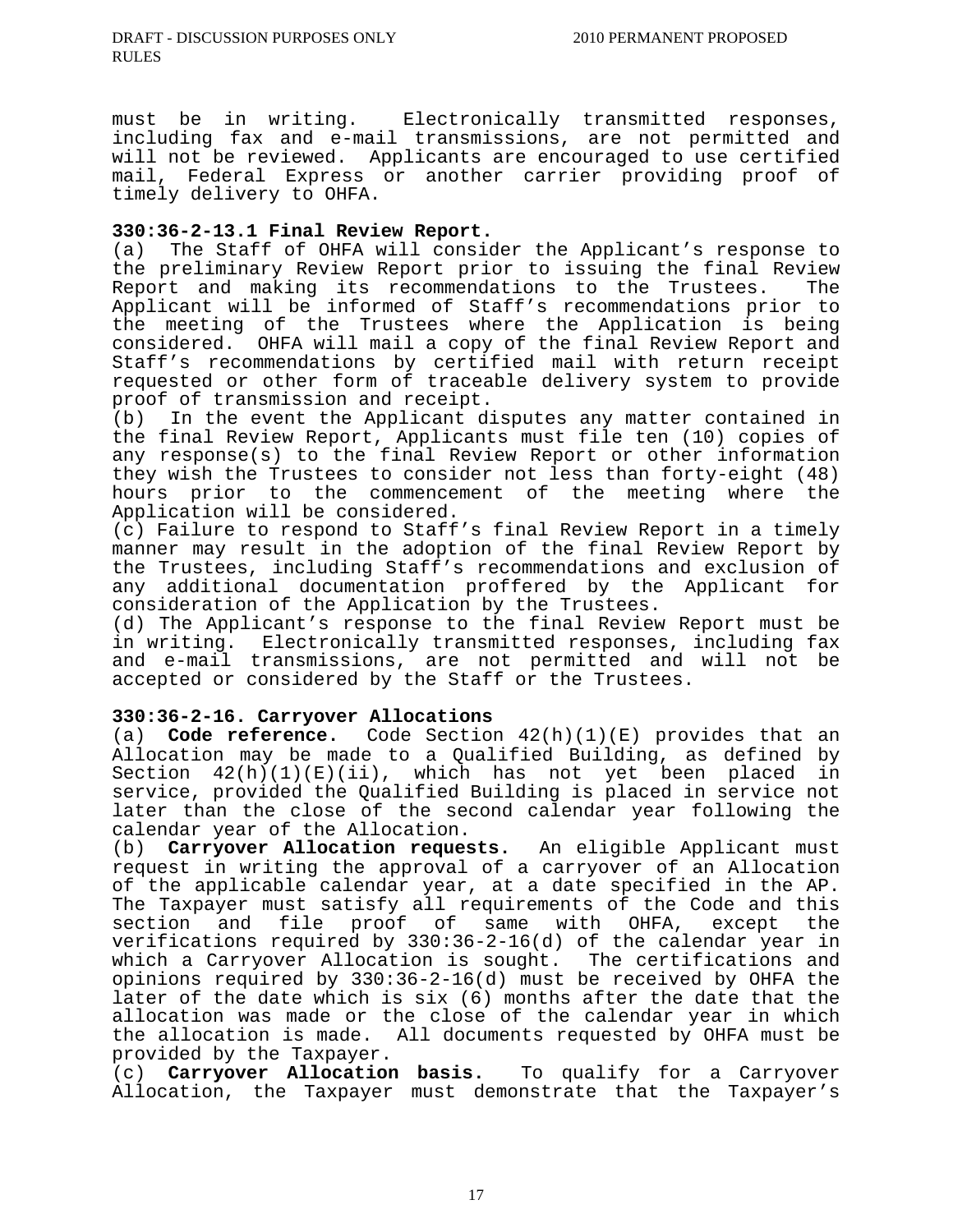basis in the Development, at the later of six (6) months after the date of allocation or the close of the calendar year in which the Allocation is made, is more than ten percent (10%) of the Taxpayer's reasonably expected basis in the Development. Developments that fail to meet the ten percent (10%) Test will

not have a valid carryover allocation.<br>(d) **Verification of basis.** The Cod The Code requires OHFA to verify that the Owner has, by the later of six (6) months after the date of allocation or the close of the calendar year in which a Carryover Allocation is made, incurred more than ten percent (10%) of the reasonably expected basis in the Development (land and depreciable basis). The Taxpayer must file with OHFA a written certification, under penalty of perjury and in the form prescribed by OHFA, certifying that more than ten percent (10%) has been expended, in the year in which the Carryover Allocation was made or six (6) months later. The certification must be accompanied by a written opinion of the Taxpayer's certified public accountant, in a form acceptable to OHFA. It must state that said certified public accountant has examined all eligible costs incurred with respect to the Development and that, based upon this examination, it is the certified public accountant's belief that the taxpayer has incurred more than ten percent (10%) of its reasonably expected basis in the Development by the close of the calendar year of the Allocation or six (6) months later as determined in conformity with the Code and Treasury Regulations. OHFA's determination as to the satisfaction of the ten percent (10%) requirement is not binding upon the IRS and does not constitute a representation by OHFA to the Taxpayer or any other party to that effect.

(e) **Carryover Allocation Agreement.** The Taxpayer must submit to OHFA an executed Carryover Allocation Agreement, in a form approved by the Trustees of OHFA, in the year in which the Carryover Allocation is requested.

(f) **Notification of placed in service date.** Applicant must notify OHFA within thirty (30) calendar days of the date the Development is placed in service or be subject to loss of any Allocation. Notice will consist of submission of copies of the Certificates of Occupancy for each building and completion of any and all forms as may be required in the AP.

(g) **Development based Allocation.** An Allocation pursuant to Code Section  $42(h)(1)(F)$  must meet the requirements of Code Section 42(h)(1)(F), all applicable Treasury Regulations, and these Chapter 36 Rules.

# **330:36-2-17 Final Allocations**

(a) **Prior approval.** Applicants must have previously been approved for a Reservation, either in a prior year or during one of the Reservation cycles for previously in the calendar year in which the request is made.

(b) **Deadline for filing.** Owner's request for approval of the Final Allocation must be received by OHFA on or before November 1 of the year in which the Owner has elected as the first taxable year of the Credit, no later than ninety (90) calendar days after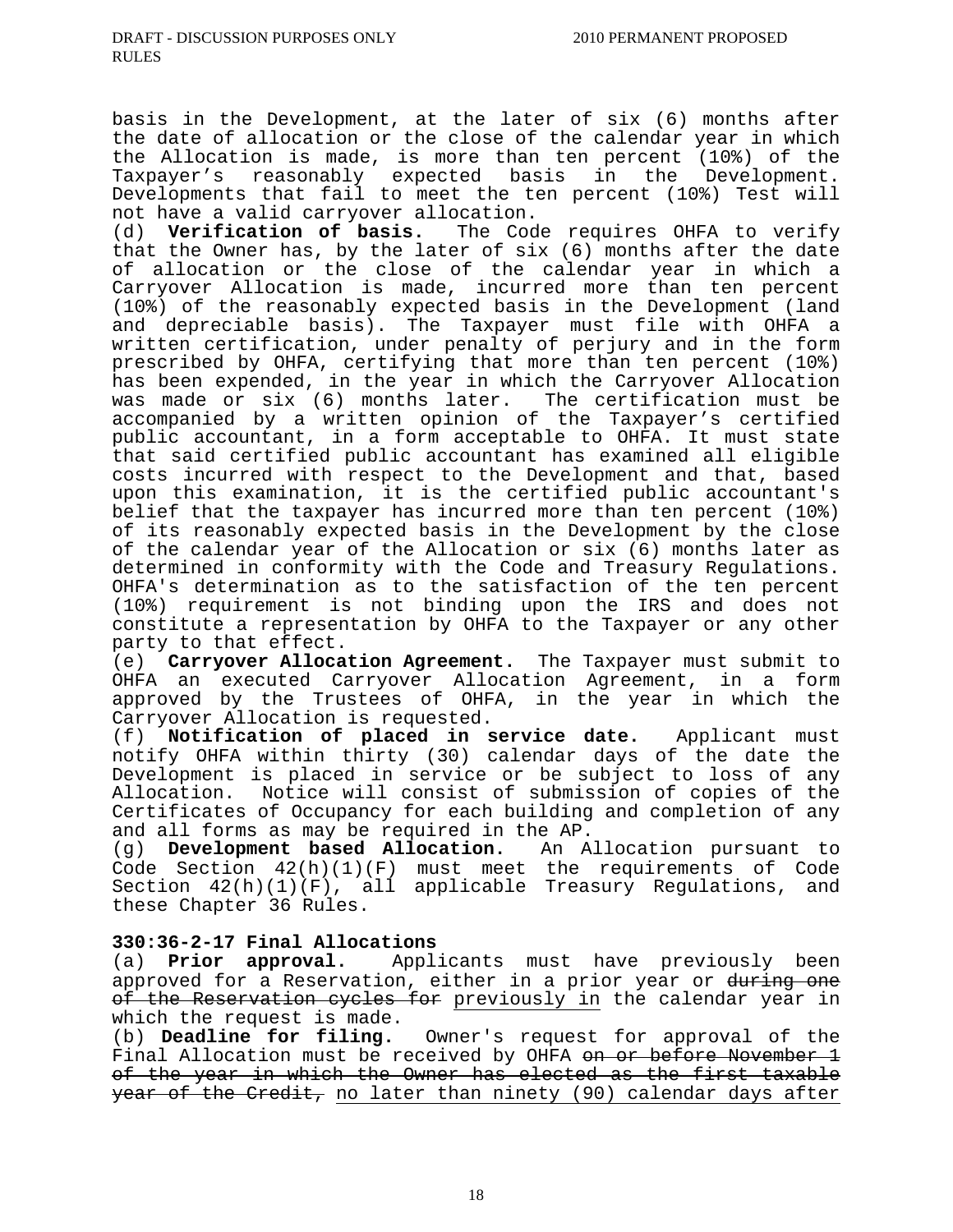the last building has been placed in service, or at such later date as OHFA may specify in writing to the Owner. Failure to file a timely Final Allocation accompanied by all required documentation may result in the denial of the Final Allocation and a determination by the Trustees that the Credits have been returned by the Applicant.<br>(c) **Complete filing.** Th

The Final Allocation must be accompanied by all evidence or documentation required by the Program Rules then in effect, and such other information or documentation which may be requested by OHFA, in its sole discretion, to verify compliance with the Code, the Program Rules and the Resolutions, and to verify the amount of the Final Allocation. A complete and executed Regulatory Agreement in the form provided by OHFA and ready for filing, together with the appropriate fees, including without limitation applicable filing fees and compliance<br>monitoring=fees, must be filed with the Final Allocation. The monitoring fees, must be filed with the Final Allocation. Regulatory Agreement shall contain provisions for regulation and enforcement by OHFA and such additional provisions as may be necessary to assure compliance with Section 42 of the Code or to give effect to the requirements of OHFA.

(d) **Additional requirements.** In addition to the opinions and certifications of professionals which may be required to be filed with OHFA pursuant to 330:36-2-16 in connection with a request for a Carryover Allocation, prior to making a final Allocation, OHFA will require:

 (1) An audited certification of the total Development costs, and the eligible basis and qualified basis of each Building in the Development and the sources and uses of funds for the Development prepared from an independent certified public accountant.

 (2) All opinions must be in a form satisfactory to OHFA and must indicate that the professional has made an independent inquiry into the matters contained therein.

(e) **Approval.** Upon receipt of a completed Final Allocation, OHFA will conduct a final feasibility analysis. Approval of the Final Allocation is subject to Owner's continued compliance with the Code, the Program Rules, the Resolutions, all terms and conditions of this Agreement, Owner's payment of all fees required by the Program Rule.

(f) **Issuance of Form 8609(s).** Subject to the approval of the Final Allocation by the Trustees, OHFA will, upon notification by Owner that the Development (or any Building therein) has been placed in service, issue IRS Form 8609(s) respecting each such Development (or each Building therein) to the extent required by, and in accordance with, the Code and the Program Rules. No Form 8609(s) shall be issued if OHFA has not received an executed Regulatory Agreement and all Exhibits thereto, together with applicable fees.

#### **SUBCHAPTER 4. DEVELOPMENT APPLICATIONS AND SELECTION**

**330:36-4-1. Development Applications**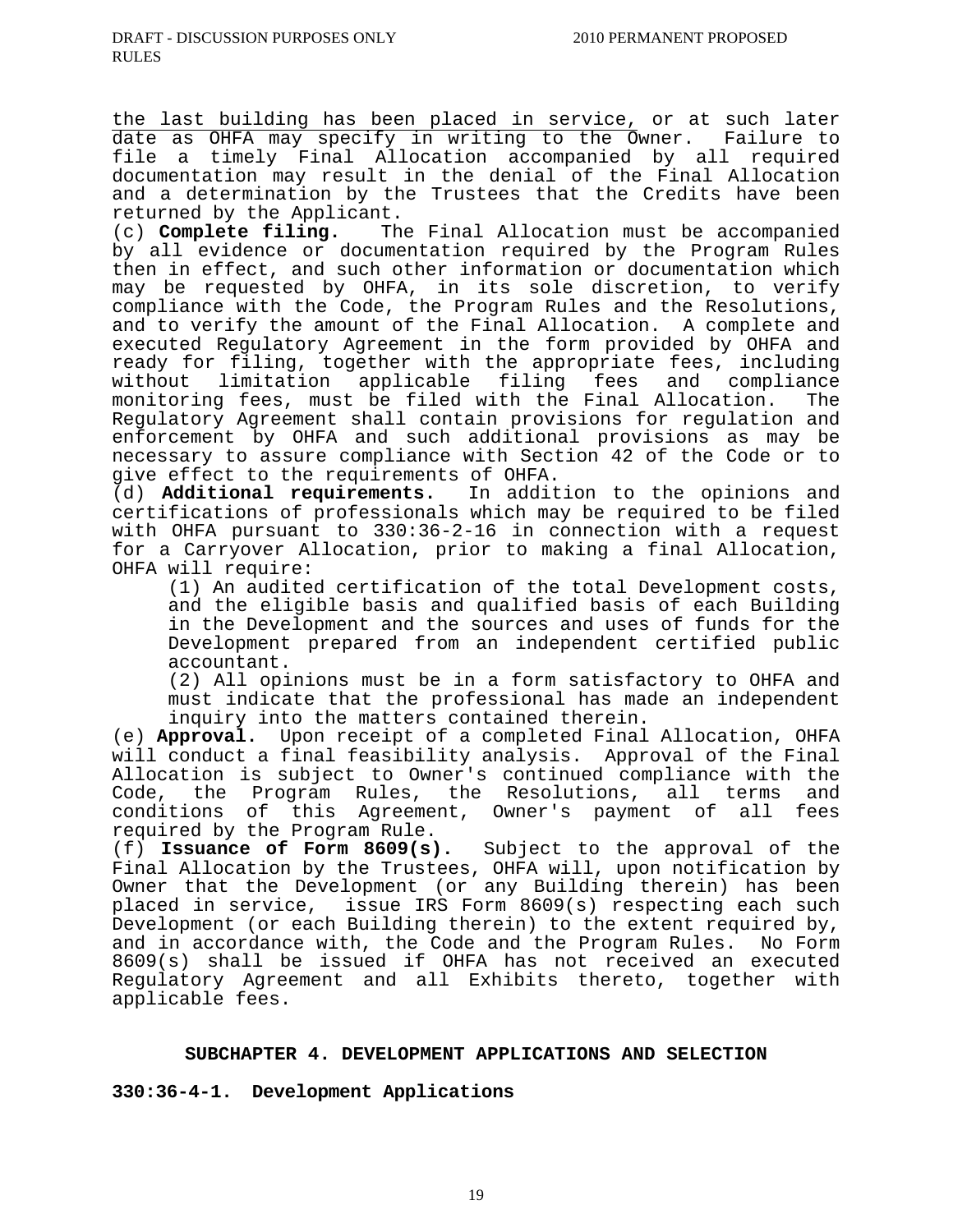For the purpose of selecting Applicants and Developments for awards of TCAs all Applicants must submit an Application in the form prescribed in the applicable AP. The Application shall set forth, in a clear and concise manner, Threshold and Selection Criteria that conform to the Code, these Chapter 36 Rules, QAP, and the applicable AP. All Applications submitted to OHFA must contain sufficient information to permit OHFA staff to:

(1) Make a factual determination as to whether, on its face, the Application satisfies each of the applicable Threshold Criteria, including Underwriting Standards set forth in the applicable AP; and

 (2) Make a factual determination as to whether, on its face, the Application is to be evaluated under any set-aside category established by the AP; and

 (3) Conduct a review, assessment, and evaluation for selection as described in the applicable AP.

# **330:36-4-1.1. Bond financed developments**

(a) Taxable or tax-exempt bond developments financed at least fifty percent (50%) with the proceeds of tax-exempt bonds subject to the private activity bond volume cap are required to comply with all the requirements of these Rules with the exception of the competitive selection process.

(b) Terms of the bond financing must be submitted at time of application for tax credits, and Evidence of the bond financing must be submitted at least ten (10) business days before the board meeting wherein the four percent (4%) tax Credits are to be awarded. Failure to comply with this requirement may result in no tax Credits being allocated.

(c) Code requirements for bond financed developments must be met in addition to the AHTC requirements, i.e., rental units, rents, student exemptions, transfers on site, occupancy changes, verification of assets.

(d) Deadlines for the submission of Applications for bond financed developments will be established in the AP.

# **330:36-4-2. Selection of Applications for award of TCAs**

(a) **General.** For the purpose of selecting Applications for awards of TCAs, OHFA may annually develop Threshold and Selection Criteria that conform to the Code, the OAHTC Program purposes and these Chapter 36 Rules for inclusion in the next year's AP. The number, severity, or value of any one or more of the Threshold or Selection Criteria items may be increased by adoption of an AP for a given year that contains such increased Threshold or Selection Criteria items. However, each AP must contain, as a minimum standard for approval of any Applications for the award of any TCAs, for any applicable AP, the Threshold Criteria set out herein below in this section. criteria to evaluate set-asides and all Threshold and Selection Criteria.

(b) **Minimum Threshold Criteria.** Failure to meet all Threshold Requirements set forth in the AP upon initial submission of the Application will may result in the Application being rejected without further review. The Threshold Criteria shall may include,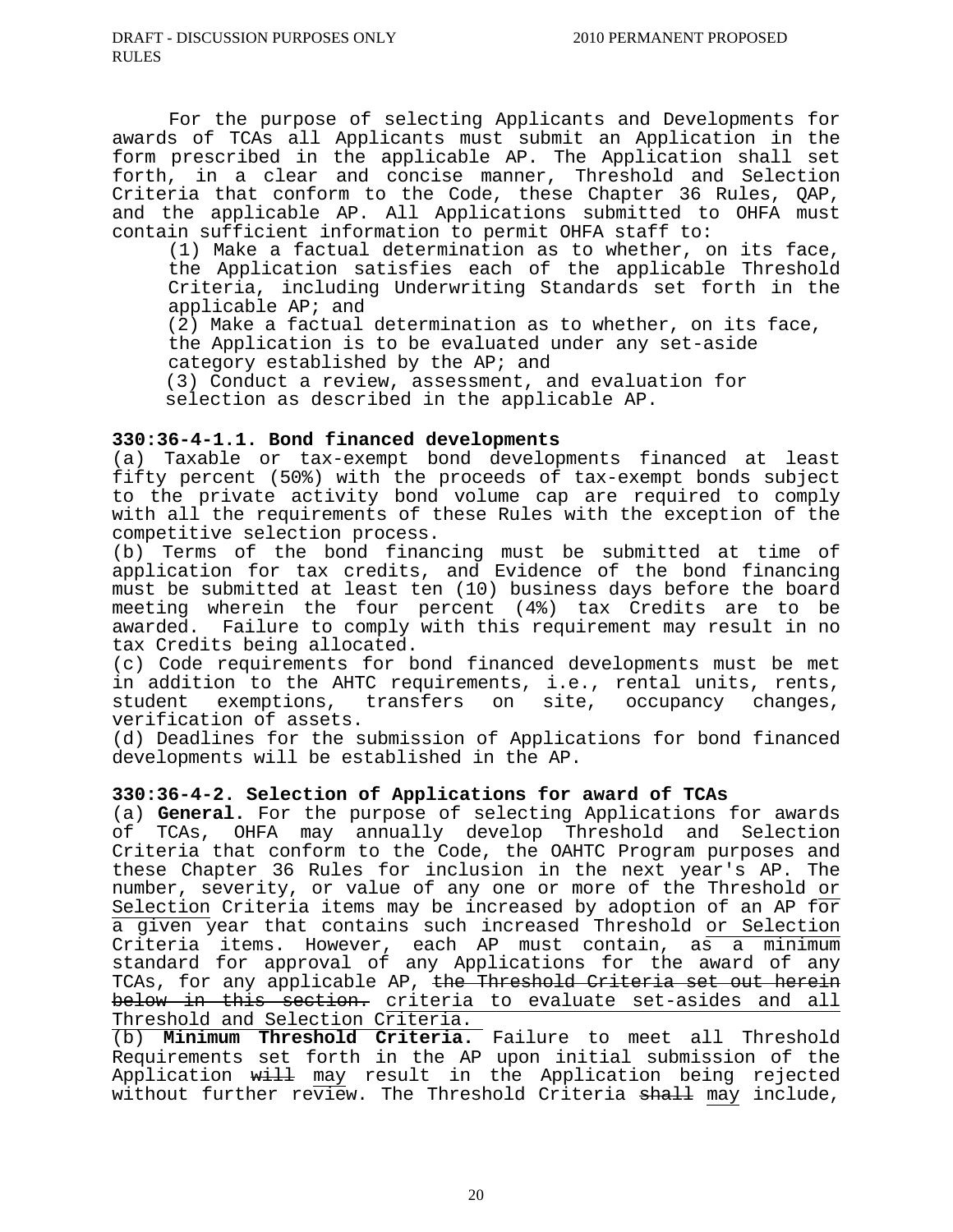but are not necessarily limited to the following:

(1) **Notice Requirements.** The provisions of this subsection apply to all Applicants for a TCA, All notice requirements must be satisfied not less than thirty (30) and no more than ninety (90) calendar days prior to submission of an Application. Each application eyele requires notice. If the application is considered at a different Board meeting than in the notice, this notification requirement is considered to be met.

(A) **Written Notices.** The Applicant must notify, in writing and by certified mail, the local Chief Executive Officer of the local Governing Body, Chairman of the appropriate county commissioners, state legislators (or their successor) within whose district the development is located at the time of application regarding their intent to submit an application. This written notice shall serve to provide a reasonable opportunity to comment on the application. All notice requirements must be satisfied not less than thirty (30) and no more than ninety (90) calendar days prior to submission of an Application. Each application eyele requires notice.

(B) **Additional notice requirements.** If the site for the development is not located within the specific corporate limits of an incorporated town or city, but is within two (2) miles of an incorporated town(s) or city(ies) limits, Applicant must provide the same notice to each such town(s) and city(ies) as if the site was located within the corporate limits of each such town(s) and city(ies). All notice requirements must be satisfied not less than thirty (30) and no more than ninety (90) calendar days prior to submission of an Application. Each application eyele requires notice.

(C) **Publication notice.** Notice of an Applicant's intent to file an Application shall also be published in a newspaper of general circulation in the area wherein the Development will be located. All notice requirements must be satisfied not less than thirty (30) and no more than ninety (90) calendar days prior to submission of an Application. Each application eyele requires notice. The requirements for the publication notice will be in the annual AP. At a minimum all such notices must contain the reasonably anticipated information below:

(i) the name and the legal description or street address of the proposed Development;

(ii) the names, business addresses and telephone numbers of the Applicant and the Applicant's designated contact person in regard to the proposed Development;

(iii) whether the Development is new construction, acquisition and rehabilitation and/or substantial rehabilitation;

(iv) the maximum number of units, the type of development, and percentage of income restricted units;

(v) the month in which the Applicant reasonably expects the Application to be considered by the OHFA Trustees for an award of a TCA;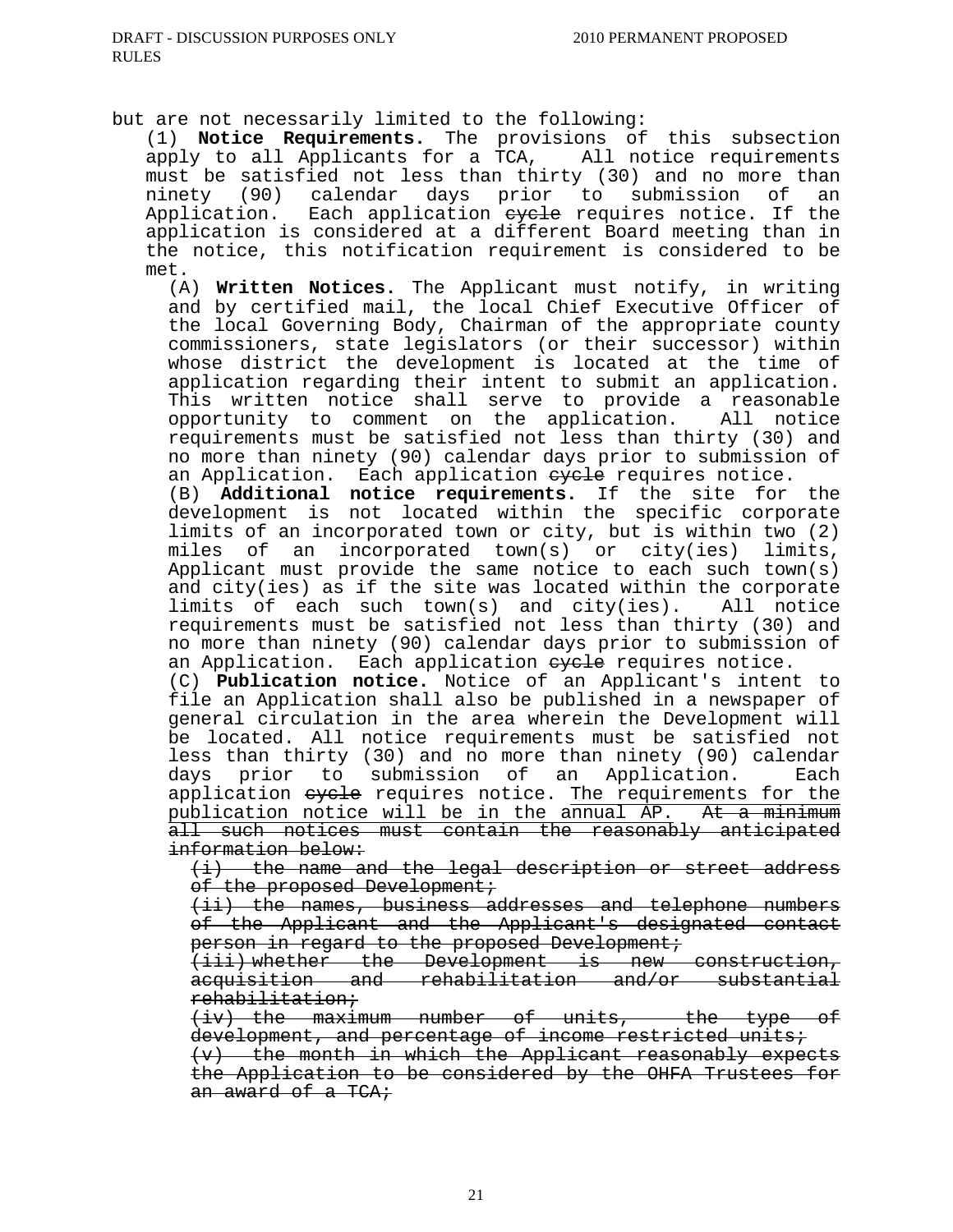(vi) the name, business address, telephone number and extension number of the contact person at OHFA to whom all inquiries about the hearing on the Application and the proposed Development should be directed.

(2) **Market analysis.** All Applicants must submit third party, independent housing market analyses conforming to the Threshold Criteria set forth in the applicable AP, demonstrating and documenting the status of the market demand for the type and number of housing units proposed to be developed. The market analysis must be prepared no more than twelve (12) months prior to the date Application is filed with OHFA.

(3) **Nonprofit owners.** Applicants proposing Developments under the nonprofit set-aside must demonstrate and document that the Nonprofit owner and/or Nonprofit ownership participant meet the definition of a nonprofit as defined in Section 42h(5)(C) of the Code and these Chapter 36 rules at 330:36-1-4. Applicants for nonprofit set-aside TCAs must demonstrate that the Nonprofit participant:

(A) will own a minimum of fifty-one percent (51%) ownership interest (directly or through a Partnership) in the Development;

 $\overline{(B)}$ (A) is at least a minimum of fifty-one percent (51%) cogeneral partner, co-managing member, or a controlling stockholder, or can otherwise demonstrate ownership of, or the contractual obligation to acquire a controlling interest in the proposed Development by not later than the date the<br>Development is substantially completed and commences Development is substantially completed business;

 $\left(\frac{1}{\sqrt{C}}\right)$  will materially participate, on a regular basis, in the planning and construction of the Development, and in the operation and management of the Development throughout the entire compliance period pursuant to 26 CFR § 1.469;

 $(D+(C))$  has a Board of Directors and Officers that are independent from any for-profit Development partner;

 $(E+(D)$  is duly authorized to do business within the State; and

 $(F)$  has at least one demonstrable year of affordable housing experience in the State.

(4) **Resolution of local support.** Applicants must provide documentation of official local support for the Development by the jurisdiction within which the proposed Development is located at the time of application, i.e. the Local Governing Body. The required documentation must be in the form of a resolution duly adopted by the Local Governing Body, and must be in a form that shall be subject to approval by OHFA. If there are any conditions in the resolution, OHFA may exercise its discretion to contact the governing body to ascertain the potential impact of the conditions.

(5) **Capacity and prior performance.** Each Applicant must demonstrate and document the degree of expertise of Applicant and owner in the use of TCAs and the Development, rehabilitation and/or conversion, management and operation of properties related to the type of the proposed Development.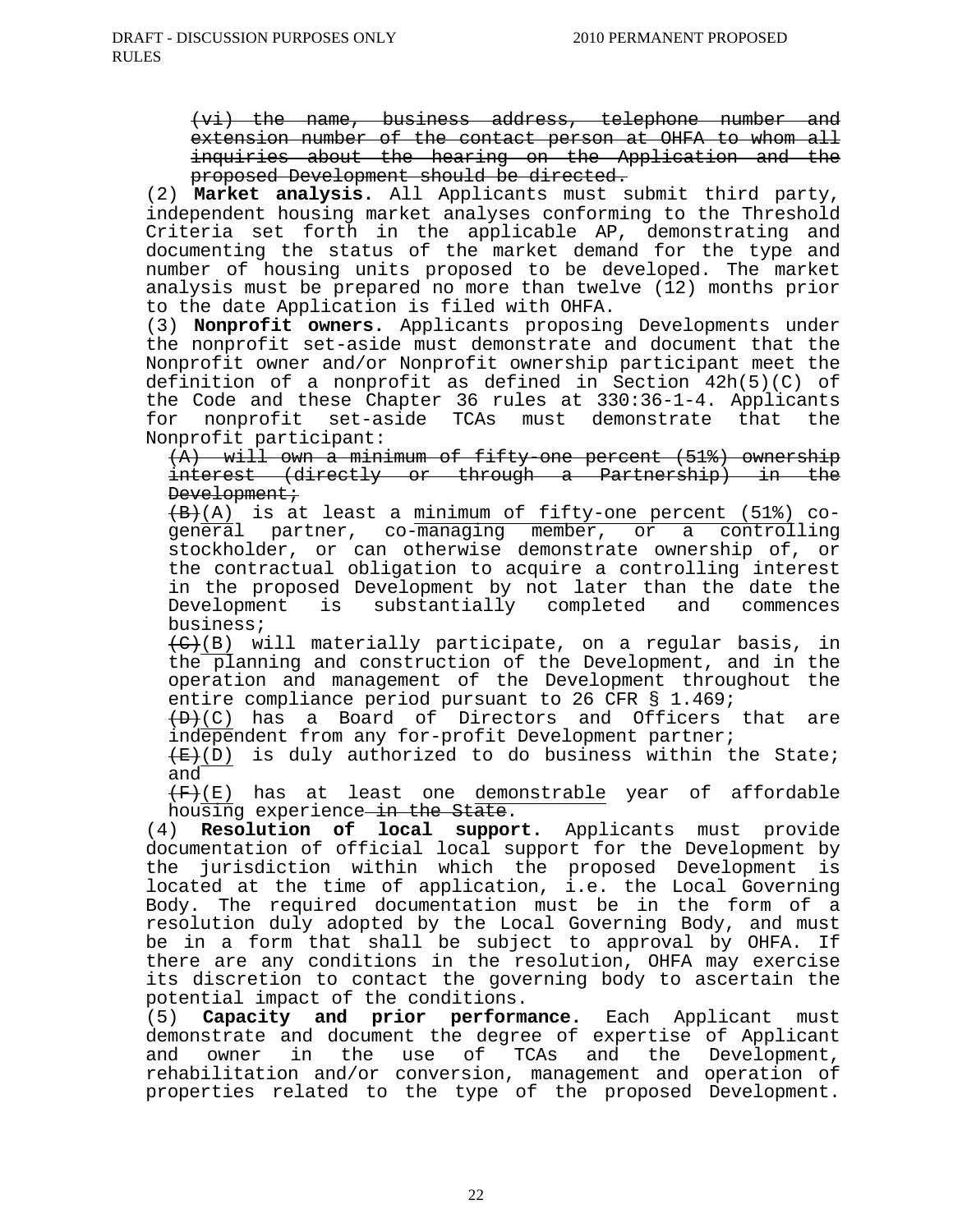Applicants, Owners, and their Affiliates, including all Development team members, shall be examined in regard to their Placed in Service Developments, and the record of compliance performance within Oklahoma and other states in which the Development team members have developed or are developing affordable housing. The removal as a General Partner may be considered lack of capacity and performance. Applicants with existing Developments may be ineligible for a TCA where OHFA has or receives notice of uncorrected or repeated instance of nonperformance by Applicant, owner, or any of their Affiliates, and may include any of their Development team $\rightarrow$  Instances of non performance may include, but not limited to:

(A) failure to meet and maintain minimum property standards; (B) failure to meet and maintain any material aspect of a Development as represented in a Development Application;

(C) have been involved in uncured financing defaults, foreclosures, or placement on HUD's list of debarred contractors;

(D) events of material uncorrected non-compliance with any Federal or State assisted housing programs within the prior seven (7) years; or

(E) the appointment of a Receiver; conviction on a felony criminal charge; or bankruptcy within the prior seven (7) years.

(F) failure to comply with OHFA's requests for information or documentation on any development funded or administered by OHFA.

(6) **Acquisition Credits.** Applicants requesting acquisition Credits must provide an opinion of counsel, in a form satisfactory to OHFA, that the requirements of Code Section 42(d) (2)(B) have been met or a waiver obtained from the IRS. If an existing waiver or waiver to be granted is claimed, copy of the waiver letter or a copy of the letter indicating a waiver will be granted and is forthcoming must be included in the applicant's Development proposal.

(7) **Phase I environmental study**. Applicants must submit a Phase I Environmental Assessment of the Development prepared no more than twelve (12) months prior to the date an Application is filed with OHFA. In lieu of assessment for existing RHSfinanced properties to be acquired and rehabilitated, the Applicant and RHS must certify that there are no adverse environmental concerns. Any remediation requirements should be detailed and costs identified in the budget.

(8) **Financial feasibility and viability**. Applicants must demonstrate with their financing that there are firm commitments to the Development's financial feasibility and viability as a qualified low-income housing Development throughout the extended use period. Projects financed through the RHS programs must submit a Multiple Family Housing Obligation-Fund Analysis, Form FmHA 1944-51, or other evidence of firm commitment. Applicant must demonstrate to OHFA's satisfaction that the Applicant has financing commitments for one hundred percent (100%) of the project's total estimated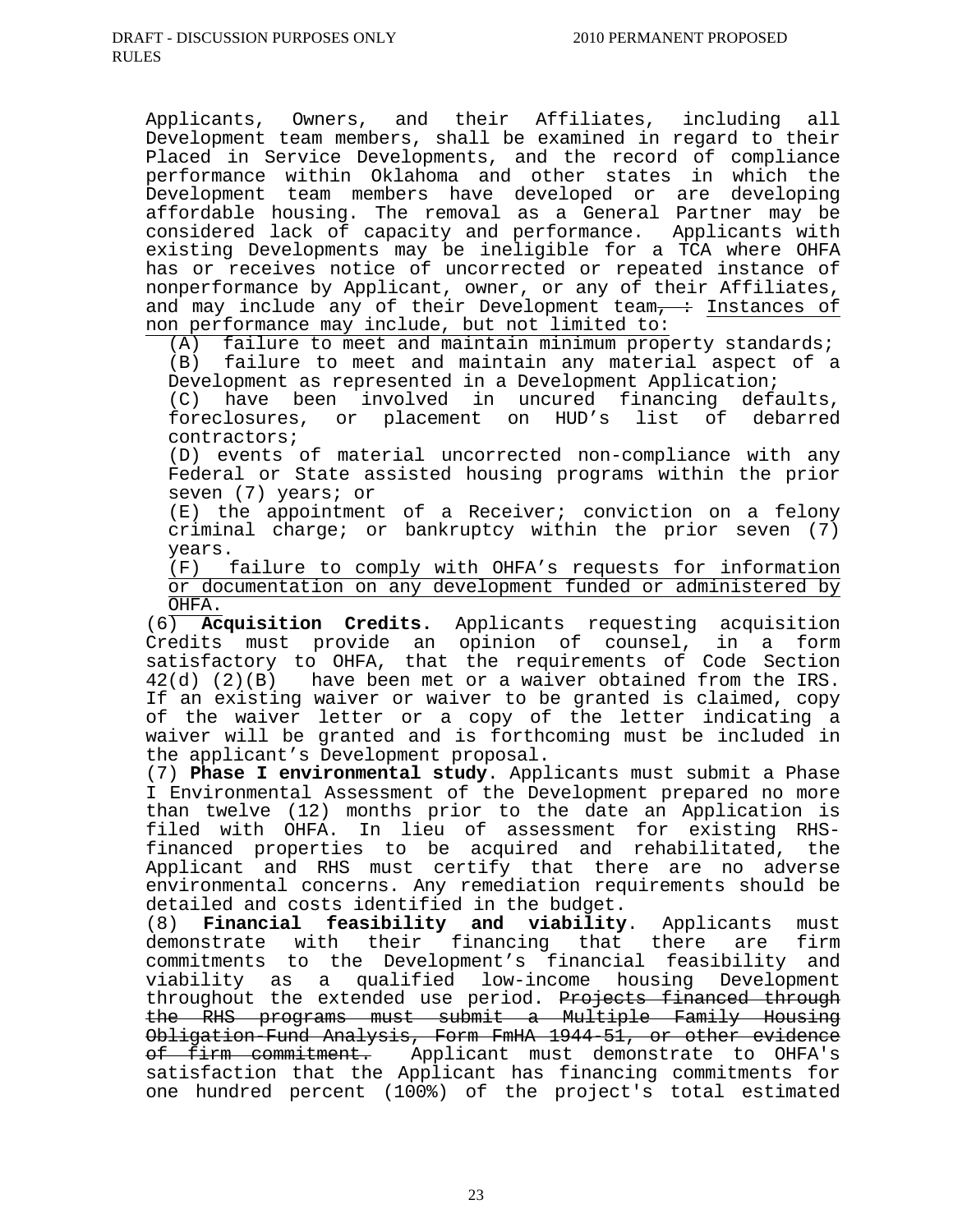construction and permanent financing. Commitment letters must include loan amount, interest rate, loan term, debt service coverage ratio (permanent lender), loan amortization period (permanent lender), borrower, loan fees, collateral and conditions precedent to funding. Requirements set out in 36-4- 2.2 (b)(c) and (d) are part of the analysis for financial feasibility.

(9) **Readiness to proceed**. Applicants must demonstrate readiness to proceed in a timely manner should they be awarded a TCA. Factors that may be considered regarding Development readiness shall may include but not be limited to:

 $(A)$  site control; and

(B) Applicant must provide preliminary plans or

specifications; and

(C) proper zoning for the proposed Development.

(10) **Public Housing Wait Lists**. Each Application will be analyzed and evaluated as to the extent to which it is demonstrated that the local or State public housing authority documents the presence of a client waiting list for affordable

housing units in the locale of the proposed development.<br>(11) **Capital needs assessment.** No allocation (11) **Capital needs assessment.** No allocations for rehabilitation will be made unless preceded by a capital needs assessment performed by a qualified independent third-party (architect, engineer, contractor, Rural Housing Services) which considers the proposed rehabilitation activities to ensure that the proposed improvements plus reserves have a useful life that meets the full term of affordability based on extended use agreements. The assessment should also demonstrate the need for the rehabilitation work and in the degree proposed. In addition, all rehab developments must include a complete, detailed tenant income audit that identifies all existing tenants and their income. The audit shall separately identify those tenants whose income exceeds applicable income limits. (12) **Development amenities.** Each Application will be analyzed and evaluated as to commitments made therein for the provision of amenities. Amenities and documentation requirements will be

established in the annual AP.

(c) **Selection criteria.** The Selection Criteria shall be set forth in the appropriate AP, and shall may include, but not necessarily be limited to the following:

(1) **Income targeting.** Each Application will be analyzed and evaluated as to the extent to which it is demonstrated therein a commitment to target lower-income populations. Points will be awarded based on the percentage of total AHTC units targeted to persons at or below fifty percent (50%) AMFI to the total number of AHTC units in the project. A sliding scale for points will be established in the annual AP.

(2) **Term of affordability.** Each Application will be analyzed on its ability and evaluated as to any commitments made therein in regard to serving qualified tenants for a period of time longer than the minimum required by the Code. Points will be awarded for an extension of the term of affordability beyond the minimum required by the Code and established in the annual AP.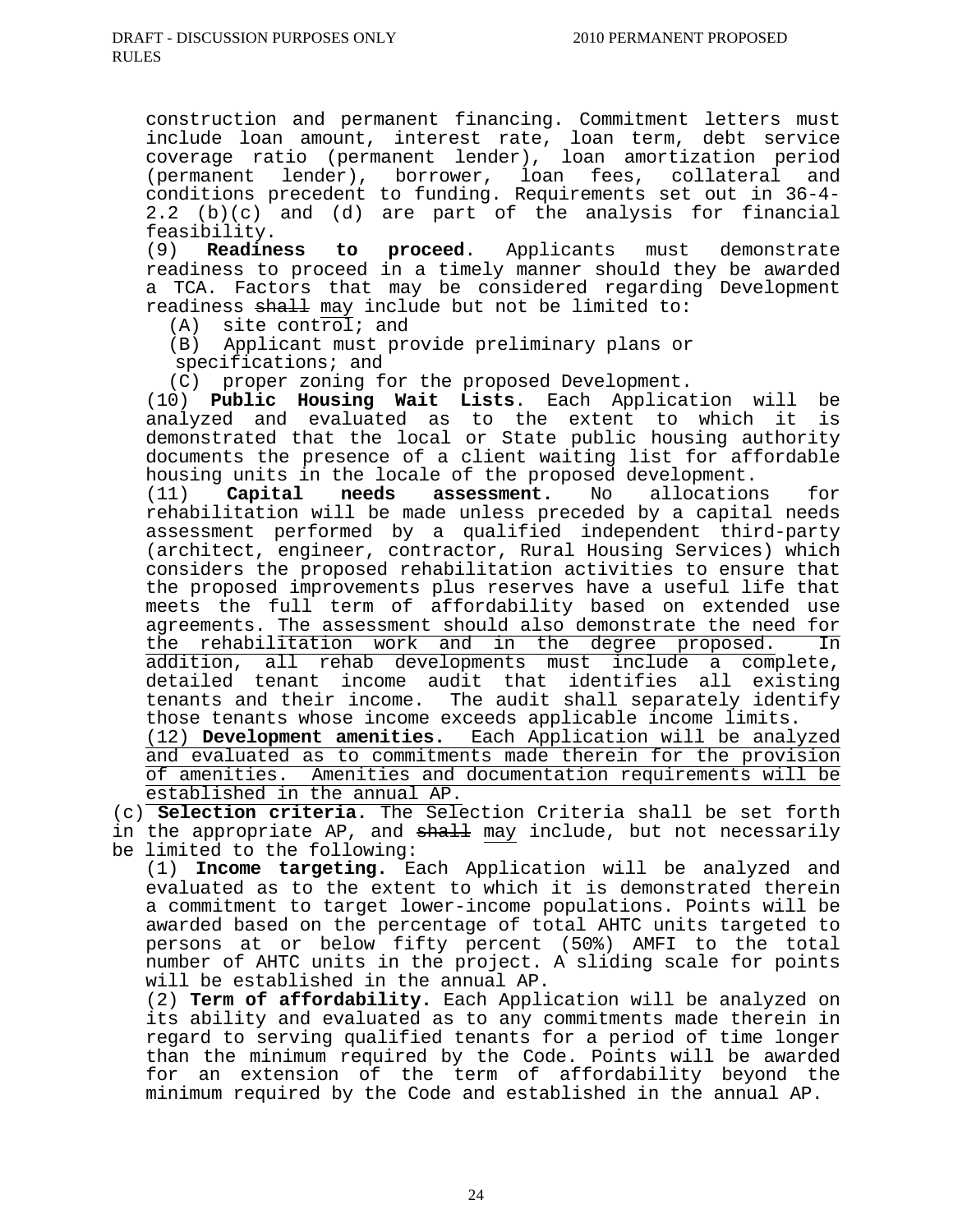(3) **Development location and housing characteristics.** Each Application will be analyzed and evaluated as to the geographic location and prevailing market conditions for the proposed Development. Examples of location and condition variables may include, locating Developments within Difficult Development Areas, Qualified Census Tracts, Presidentially declared disaster areas as identified in the current or preceding year or Empowerment Zones, Enterprise Zones, Enterprise Communities. Points Locations and points will be established in the annual AP.

(4) **Development Leverage.** Each Application will be analyzed and evaluated as to the extent to which it results in tangible, cost beneficial investments or contributions to the proposed Development. Leverage shall be considered as the proportion or percentage of leverage resources to total eligible basis. Points for this criterion will be established in the annual AP.

(5) **Community Support.** The extent to which local governments and other community partners commit support for a proposed development will be analyzed. Examples of community support include, but are not necessarily limited to: fee waivers, tax abatements, public improvements directly related to a Development, donations of property and/or materials, and other contributions of direct value to the proposed Development. Support must be directly related and of direct value to the proposed project. Eligible evidence of support and points will be established in the annual AP.

(6) **Development Amenities.** Each Application will be analyzed and evaluated as to commitments made therein for the provision of amenities. Points available under this criterion will be established in the annual AP. Only amenities which exceed the minimum required by applicable laws or building codes will be eligible for points.

(7) **Development Services.** Each Application will be analyzed and evaluated as to commitments made therein for the provision of resident appropriate services. Points available under this criterion for the resident appropriate services will be established in the annual AP.

(8)(6) **Applicant/Owner Experience.** Each Application will be analyzed and evaluated as to the experience of the Applicant and/or the Development Team in owning and successfully operating Developments in the LIHTC Program. Points available under this criterion will be established in the annual AP.

(9)(7) **Management Experience.** Each Application will be analyzed and evaluated as to managing or providing management for Developments in the LIHTC Program. Points available under this criterion will be established in the annual AP. This evaluation will be based on the experience of the management team members. Changes in management may not occur after the Reservation without the prior written approval of OHFA.

(10)(8) **Tenant/Special Needs Populations.** Each Application will be analyzed and evaluated as to the extent to which commitments are made therein to serve Special Needs populations. Points available under this criterion will be established in the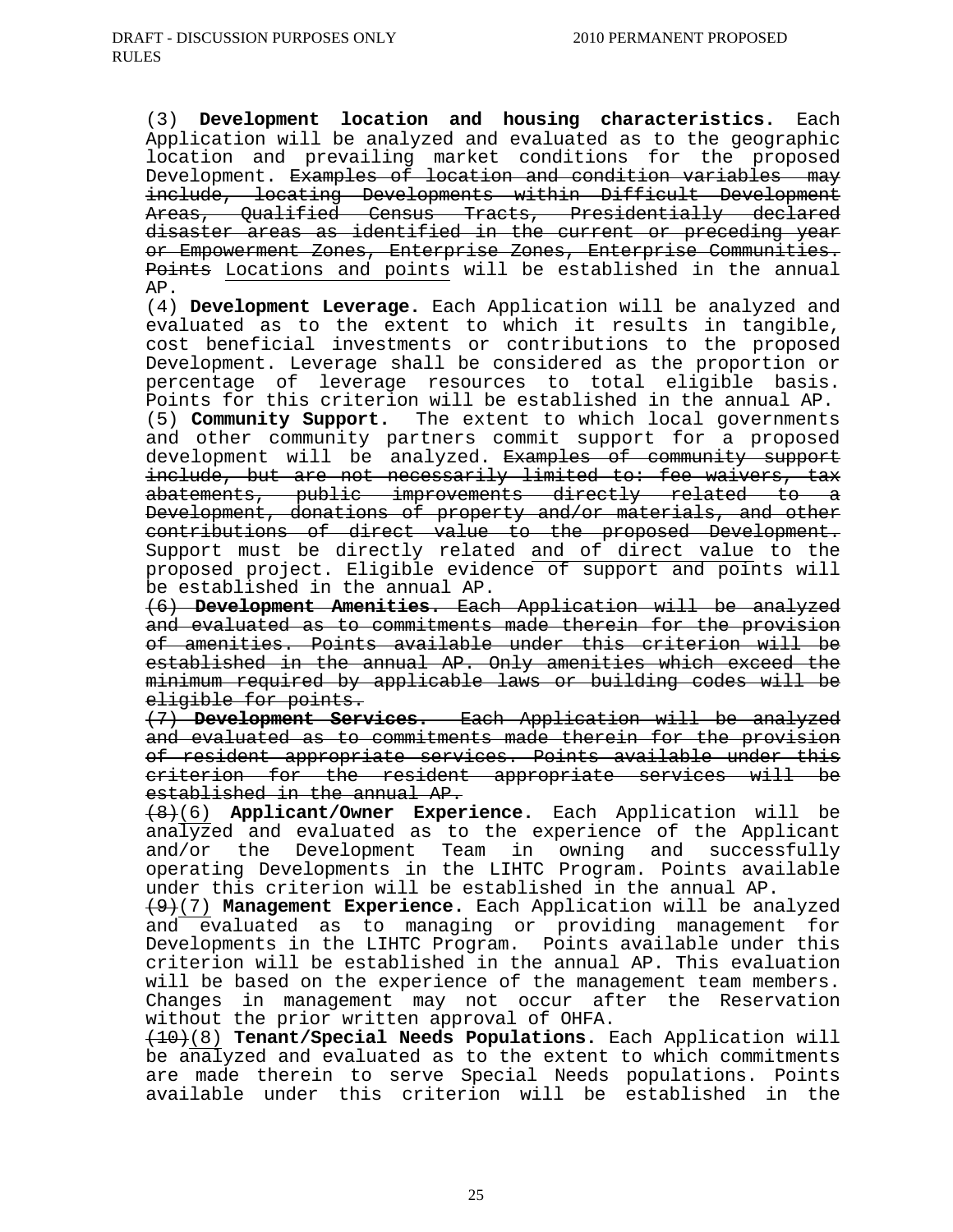annual AP and will be based upon a percentage of units dedicated to special needs.

(11)(9) **Tenant populations of individuals with children.** Each Application will be analyzed and evaluated as to the extent to which it is demonstrated that the development will provide amenities and a unit mix conducive to families/individuals with children. Points available under this criterion will be established in the annual AP. To be eligible, the market study must indicate a need for family units.

(12)(10) **Tenant ownership.** Points available to applicants proposing for single family home ownership after the Compliance Period will be established in the annual AP. Applicants must submit a detailed plan which includes projections on<br>maintenance, tenant reserve funds, etc. which will be maintenance, tenant reserve funds, etc. which evaluated for feasibility.

(13) **Tie-breaker.** In case there are applications with the same final score in any set-aside, a drawing shall occur at the Board of Trustees meeting in which the applications are being considered for funding. All applications with the same score in any set-aside will be entered in the drawing. The first application drawn, will be funded first, the second application drawn, will be funded next, and so forth until such time as the tax credits have been allocated under the set-aside. Applications not drawn under a set-aside will be placed in the<br>next set aside in which they qualify in rank score order.

next set-aside in which they qualify in rank score order. (14) **Women/MBE.** Points may be established in the AP for Applicants utilizing Minority Business Enterprises/Women Business Enterprises (M/WBEs) as a participant of the Development Team.

(15)(11) **Preservation of affordable housing units from pre-1990.** Points may be established in the AP for the preservation of affordable housing.

(16)(12) **Energy Efficiency of a development.** Points will be established in the AP to encourage energy efficiency of developments. This may be a separate point category, or it may be combined within another threshold or selection category.

(17)(13) **Historic Nature of a development.** Points will be established in the AP regarding the historic nature of developments. This may be a separate point category, or it may be combined within another threshold or selection category.

(18)(14) **Negative Points**. OHFA Staff will deduct points for records of poor performance. Point deductions will established in the AP.

(15) **Tie-breaker.** In case there are applications with the same final score in any set-aside, a drawing shall occur at the Board of Trustees meeting in which the applications are being considered for funding. All applications with the same score in any set-aside will be entered in the drawing. The first application drawn, will be funded first, the second application drawn, will be funded next, and so forth until such time as the tax credits have been allocated under the set-aside. Applications not drawn under a set-aside will be placed in the next set-aside in which they qualify in rank score order.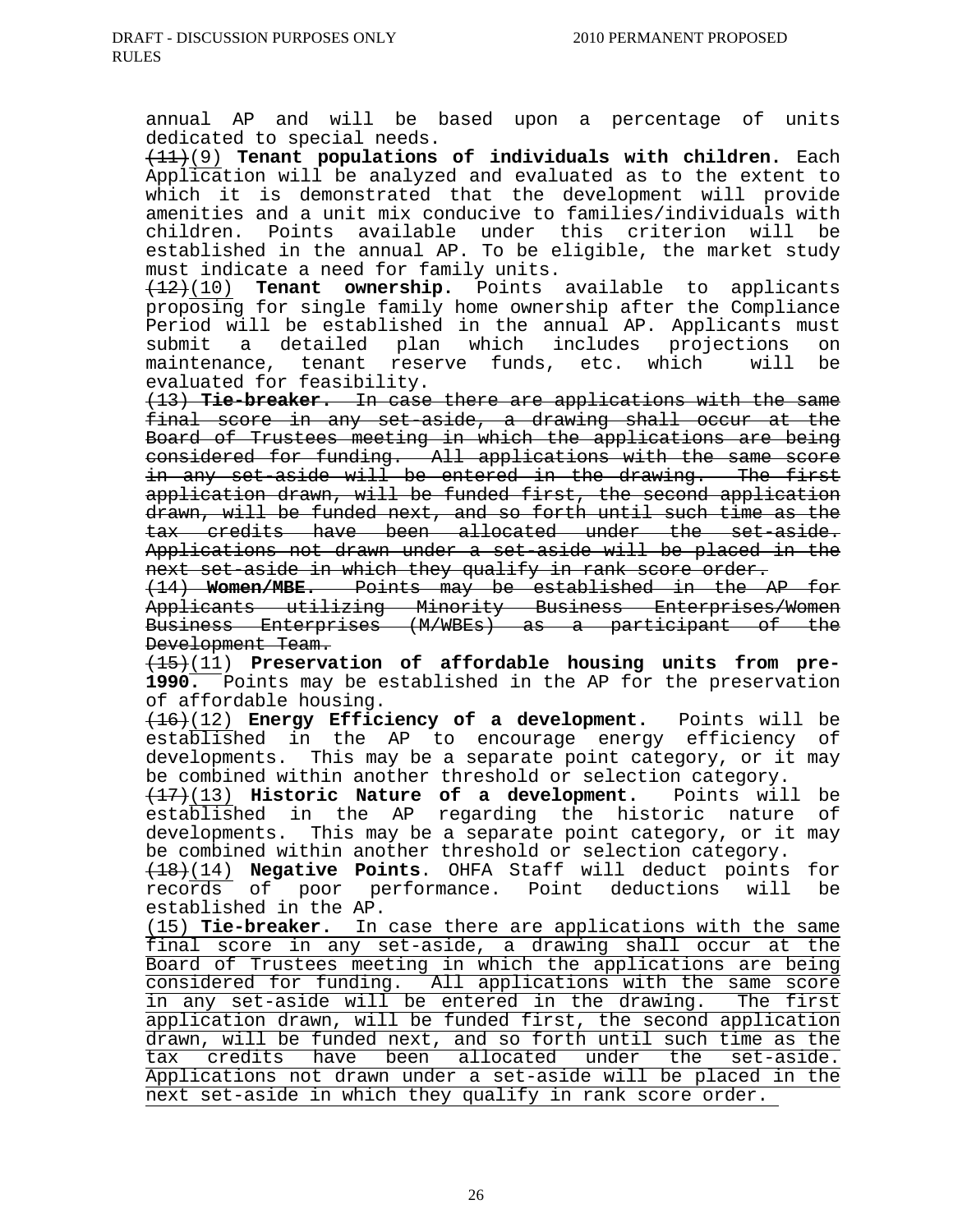(d) **OHFA discretion.** Not withstanding the point ranking under the Selection Criteria set forth above under 330:36-4-2.1(c), the OHFA Board of Trustees may in their sole discretion allocate Credits to a project irrespective of its point ranking, if allocation is:

(1) in compliance with Code Section 42;

(2) in furtherance of the housing goals set forth herein, in the AP or any formally adopted resolution of the Trustees; and (3) determined by the Trustees to be in the interests of the citizens of the State.

# **330:36-4-2.1. General program requirements and limitations** (a) **General. [Reserved]**

(b) **Developer Fee limitations.** The amount of allowable Developer Fees shall be limited to:

(1) **Small developments.** Developer Fees may not exceed eighteen percent (18%) of the Eligible Basis, excluding the Developer

Fees. (2) **Large Developments.** Developer Fees may not exceed fifteen percent (15%) of the Eligible Basis, excluding the Developer Fees.

(3) OHFA may, in its sole discretion, increase the Developer Fees allowable in order to create special financing incentives to meet a pressing local affordable housing need. All determinations of allowable Developer Fees shall be made in a manner consistent with the Code, IRS regulations and/or any directives of the Internal Revenue Services at the time of Allocation.

(c) **Contractor Fee limitation.** Allowable Contractor Fees shall be limited to:

(1) **Small Developments**. Total allowable Contractor fees may not exceed sixteen percent (16%) of the hard construction costs. Allowable Contractor Fees are further limited as follows:

(A) General requirements may not exceed six percent (6%) of the hard construction costs;

(B) General Overhead may not exceed two percent (2%) of the hard construction costs; and

(C) Builders Profit may not exceed eight percent (8%) of the hard construction costs.

(2) **Large Developments**. Total allowable Contractor fees may not exceed fourteen percent (14%) of the hard construction costs. Allowable Contractor Fees are further limited as follows:

(A) General requirements may not exceed six percent (6%) of the hard construction costs.

(B) General Overhead may not exceed two percent (2%) of the hard construction costs; and

(C) Builders Profit may not exceed six percent (6%) of the hard construction costs.

## (d) **Underwriting standards**.

#### (1) **Operating and replacement reserves.**

(A) Minimum operating reserves must equal six months of projected operating expenses plus:

(i) debt service payments and

(ii) annual replacement reserve payments.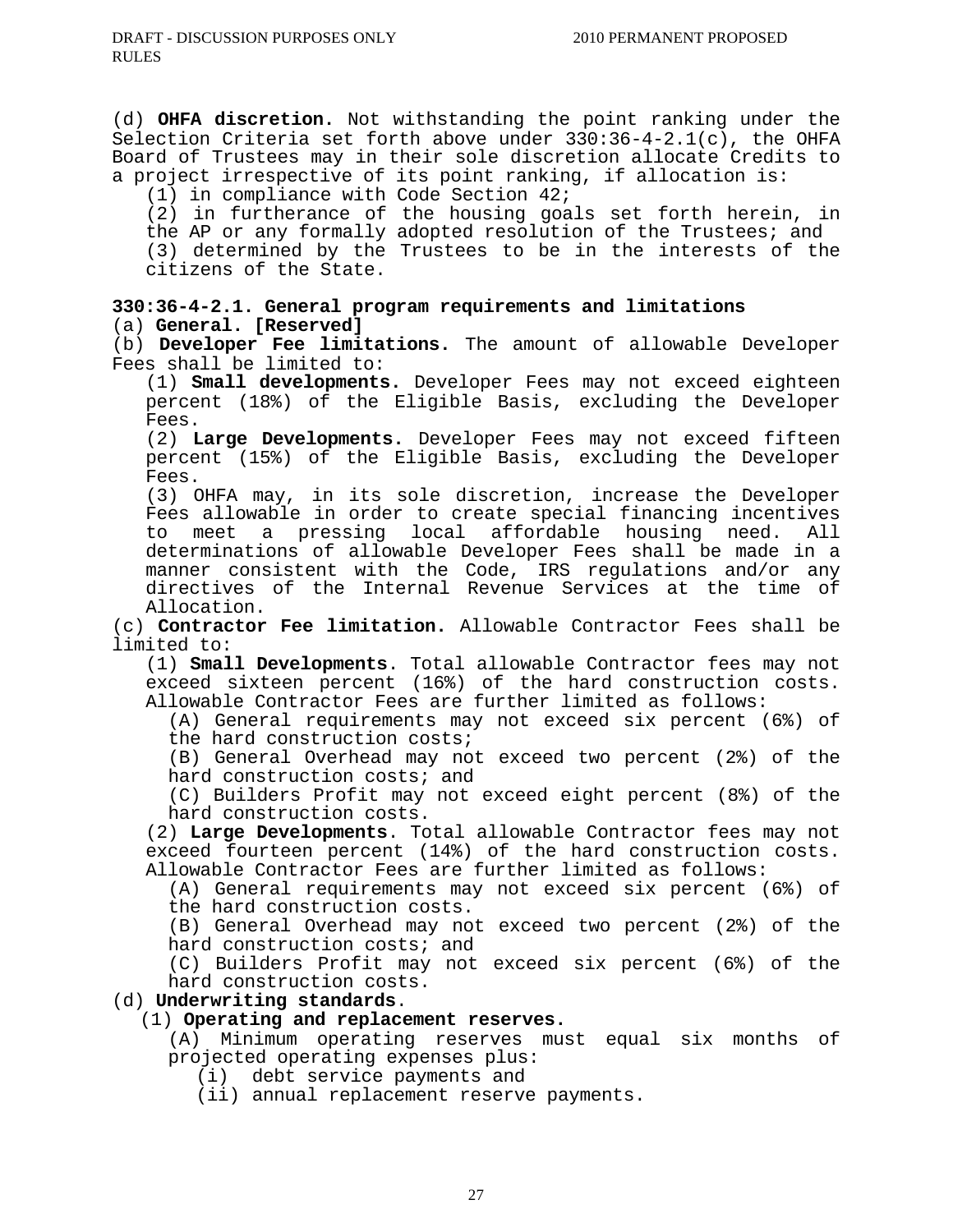(B) Minimum replacement reserves should equal \$250.00 per unit annually for new construction and \$300.00 for rehabilitation developments.

(C) Developer guarantees or letters of Credit may be accepted in lieu of operating reserves, at the discretion of OHFA. The developer must demonstrate financial capacity and liquidity. OHFA will also consider the developer's track record and the number of other guarantees outstanding.

(D) Notwithstanding the foregoing, these underwriting standards shall not apply if the project is being constructed in accordance with another federal program, such as Rural Housing 515 or 538, and such program provides for budgeting for operating and replacement reserves.

(2) **Debt service coverage.**

(A) Debt service coverage means the ratio of a property's net operating income to debt service obligations.

 (B) The minimum acceptable debt service coverage ratio will be established in the AP.

(3) **Projections.** All projections and pro-formas must contain realistic operating expense and vacancy rate projections consistent with prevailing market conditions.

(4) **Cost limits.** Costs per unit must be realistic and consistent with prevailing market rates. OHFA encourages cost efficient production, but will not give a preference solely for lowest construction costs.<br>(5) **Minimum hard con** 

(5) **Minimum hard construction costs per unit for rehabilitations.** No allocations for rehabilitation will be made unless a minimum of  $\frac{27}{500}$  \$20,000 in hard construction costs per unit will be expended or at least twenty percent (20%) of eligible basis, whichever is greater.

(6) **Buildings Designated by OHFA to receive increase in credit for high cost area.** OHFA will allow up to one hundred thirty percent (130%) boost for areas determined and identified in the annual AP.

(e) **Progress reports.** Progress reports must be filed by the Applicant/Owner beginning with the calendar quarter following the approval of a reservation of Credits until the IRS Form 8609 is issued for a building. Due dates are January 10, April 10, July 10 and October 10. The report must contain, at a minimum, the status of site preparation and/or construction, including the percentage of completion of each building, and costs incurred to date. The report must address any other requirements set forth in a Resolution of the Trustees and/or the Carryover Agreement. Within thirty (30) calendar days after the Certificate of Occupancy is issued for the last building in the project, the Taxpayer must notify OHFA and submit a copy of the Permanent Certificate of Occupancy for each building in the Development. Remedies for violation of these provisions include those denoted at 330:36-6-3, including but not limited to return of unused Credits.

(f) **Construction time period**. Construction, not including site prep work, must begin within one hundred eighty (180) calendar days of Credit reservation, unless extended for cause by OHFA. Remedies for violation of these provisions include those denoted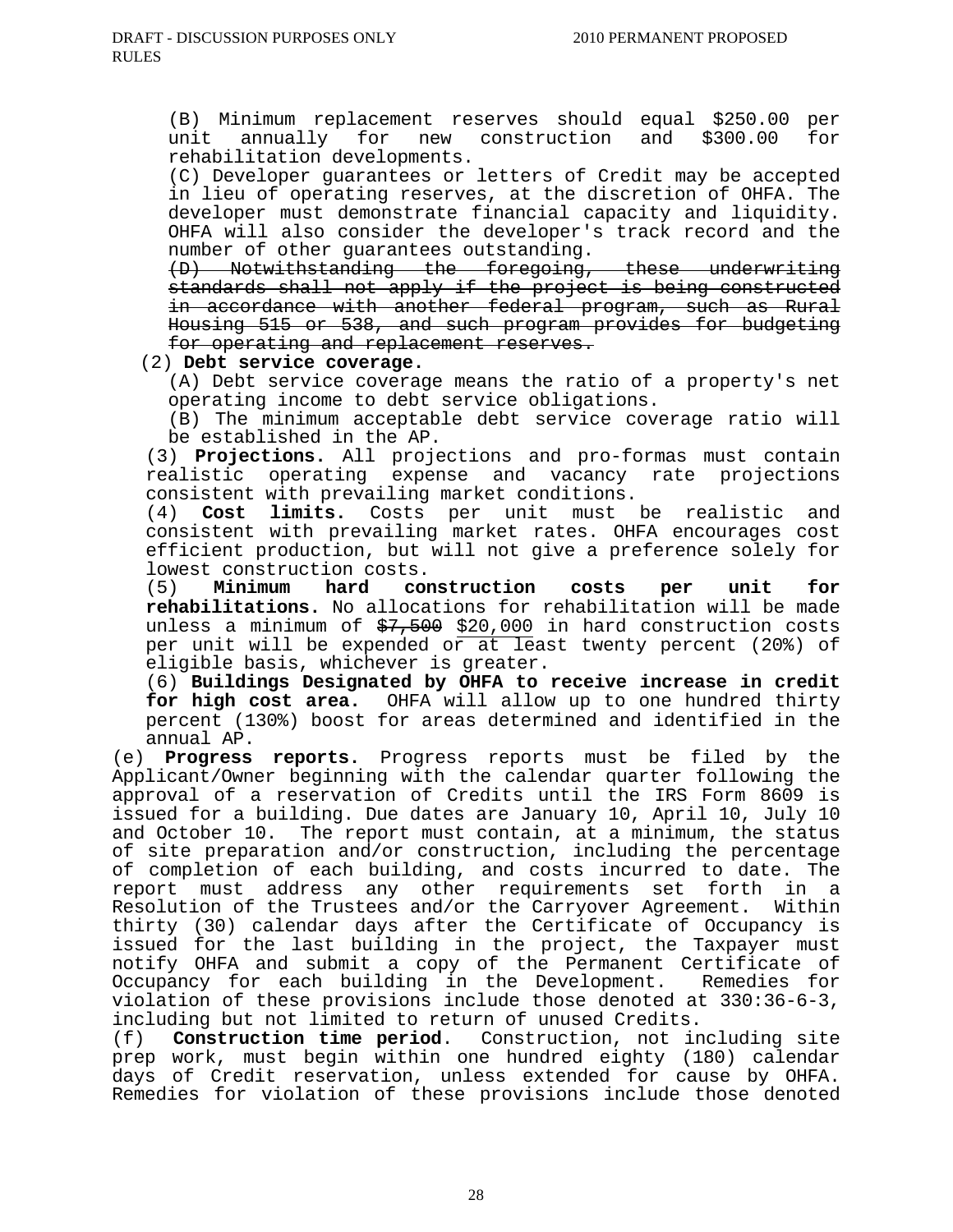at 330:36-6-3, including but not limited to return of unused tax Credits.

(g) **Additional requirements.** OHFA may, as it deems necessary in its sole discretion, impose additional requirements or Program limitations on any Applicant, Taxpayer, Owner or Development. Said requirements or limitations may be set forth in a Resolution of the Trustees or in any contract between the Applicant or Owner and OHFA.

(h) **Timeliness and completeness of filings.** Deadlines for filing Applications will be established in the AP. Should OHFA request additional information, the deadline for filing same with OHFA will be set forth in the letter requesting same. Applicants/Owners must strictly comply with all deadlines and all filings must be complete when filed.

# **330:36-4-3. Fees**

(a) **General.** Application and TCA Fees will be used to support overall OAHTC Program delivery and operation activities. Application fees shall be calculated as follows:

(1) **Application fees.**

single site or contiguous site Developments consisting of one to four Units, the application fee shall be

\$350.00\$500.00;<br>(B) for single (B) for single site or contiguous site Developments consisting of five to fifty Units, the application fee shall be  $$700.00$1,000.00;$ 

(C) for single site or contiguous site Developments consisting of fifty one to one hundred units, the application fee shall be  $$1,400.00$2,000.00;$ 

(D) for single site or contiguous site Developments consisting of over one hundred units, the application fee shall be  $\frac{2}{7}$ , 800.00\$3,000.00;

(E) for scattered sites, the application fee shall be \$350.00 \$500.00 per site, up to a maximum of \$2,800.00\$3,000.00.

 $(F)$  For non-profit sponsored Developments the application fee shall be  $$350.00$500.00.$ 

(2) **Amendment fee.** Any amendments to an Application, exhibits thereto or other information on file with OHFA must be accompanied by a \$75.00 processing fee along with \$15.00 per each supplemental page and/or each page amended. No amendments to an Application will be accepted prior to approval of a reservation unless the amendment is requested, in writing, by OHFA.

(3)(2) **Reservation fees.** A non-refundable Reservation fee of two percent (2%) of the reservation amount is due within fourteen (14) calendar days of notification from OHFA of the approval of a Reservation.

(4)(3) **Allocation fee.** An Allocation fee shall be paid in an amount equal to eight percent (8%) of the total TCA, but in any event not less than \$1,000.00. The Allocation fee must accompany the Final Allocation or Carryover Allocation request. The Allocation request will not be submitted to the Trustees for approval, nor will a A Carryover Allocation Agreement be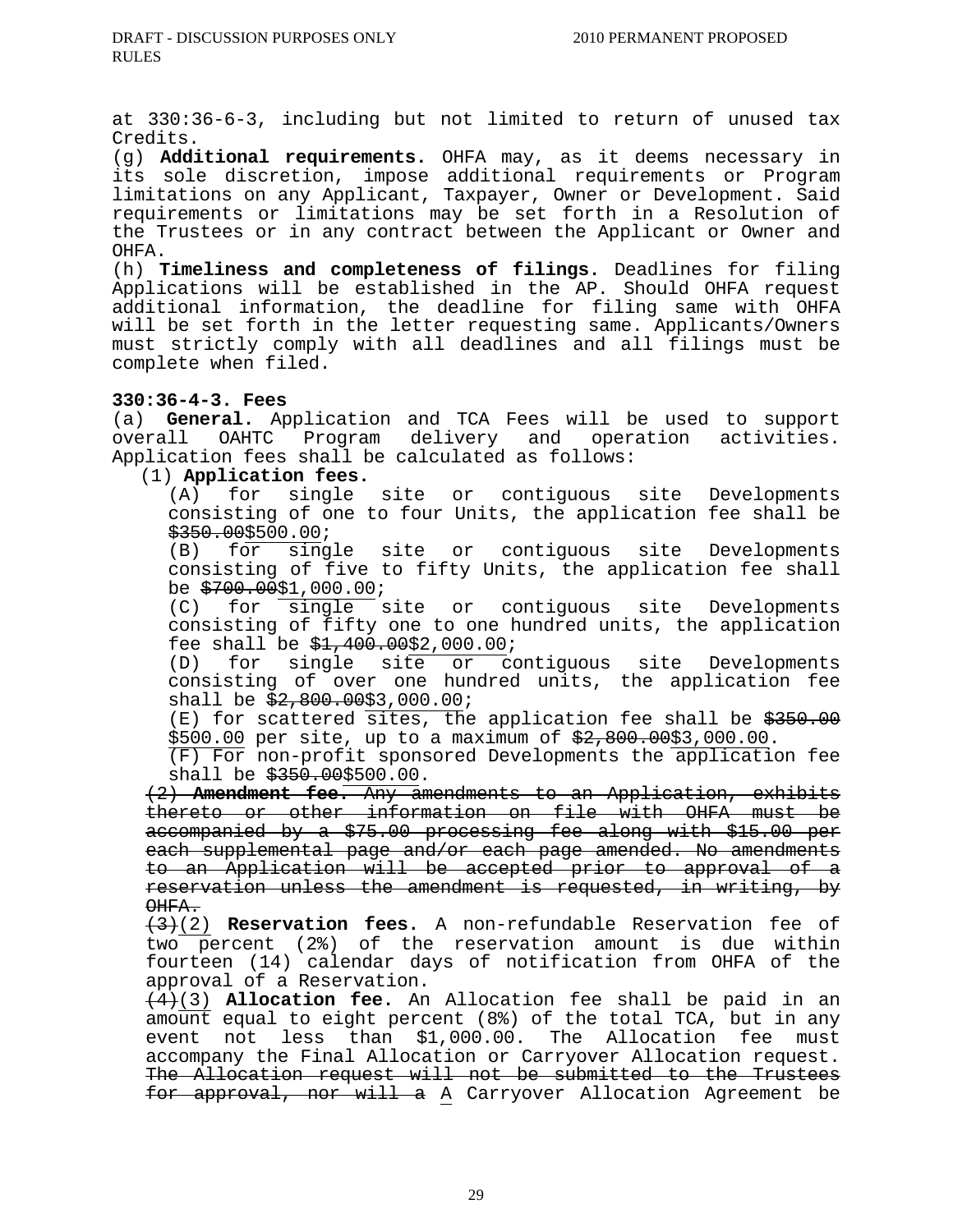executed, nor will Form 8609(s) be issued unless this fee has been received by OHFA.

(5)(4) **Processing fee.** A processing fee of three quarters of one percent (.75%) of the TCA must accompany the request for a final Allocation. A service fee of \$100.00 must accompany the Request for Final Allocation of Credit.

(6)(5) **Regulatory Agreement filing fee.** Upon approval of a final Allocation, an executed Regulatory Agreement must be submitted to OHFA and be accompanied by a check payable to the County Clerk of the county or counties in which the Development is located. The check or checks shall be in an amount sufficient to cover the filing fees of that county(ies).

(7)(6) **Compliance monitoring fees**. In addition to the documentation required by OHFA, an annual compliance monitoring fee shall be paid to OHFA. The compliance fee is payable on or before January 28th for each year during the compliance period and extended use period subject to annual adjustment. If the Development includes scattered sites, a compliance monitoring fee for each site shall be paid to OHFA. If the Compliance fee is not paid within thirty (30) calendar days of the due date, then a Late Fee will be assessed. The Late Fee is equal to ten percent (10%) of the Compliance fee. Failure to remit timely payment of compliance monitoring fees may result in the filing by OHFA of a lien against the Development. The compliance monitoring fee shall be computed as follows:

(A) For Developments financed by RHS under the Section 515 or by taxable or tax-exempt bonds (and otherwise qualify under the Code) where an agreement has been entered into between OHFA and RHS or the bond issuer wherein the RHS or bond issuer agrees to provide OHFA with the required information respecting the income and rent of the tenants in the Development, the fee shall be \$210.00 per Development per year, plus \$9.00 per OAHTC unit per year within any building within the Development;

(B) For developments where no agreement has been entered into between OHFA and RHS or the bond issuer wherein RHS or the issuer agrees to provide OHFA with the required information respecting the income and rent of tenants-the fee shall be \$350.00 per Development per year, plus \$19.00 per OAHTC unit per year within any building within the Development.

(C) For single site or contiguous site Developments of four units or less-the fee shall be \$275.00 per Development per year.

(D) For all other Developments the fee shall be \$350.00 per Development, plus \$19.00 per OAHTC unit per year within any

building within the Development.<br> $+(7)$  **Additional monitoring fees.** (8)(7) **Additional monitoring fees.** In the event of noncompliance with the Code or Regulatory Agreement or these Chapter 36 Rules requiring OHFA to conduct an examination of the owner, any building within the Development or any documentation to verify correction of said noncompliance, OHFA shall be reimbursed its costs by the Development or owner for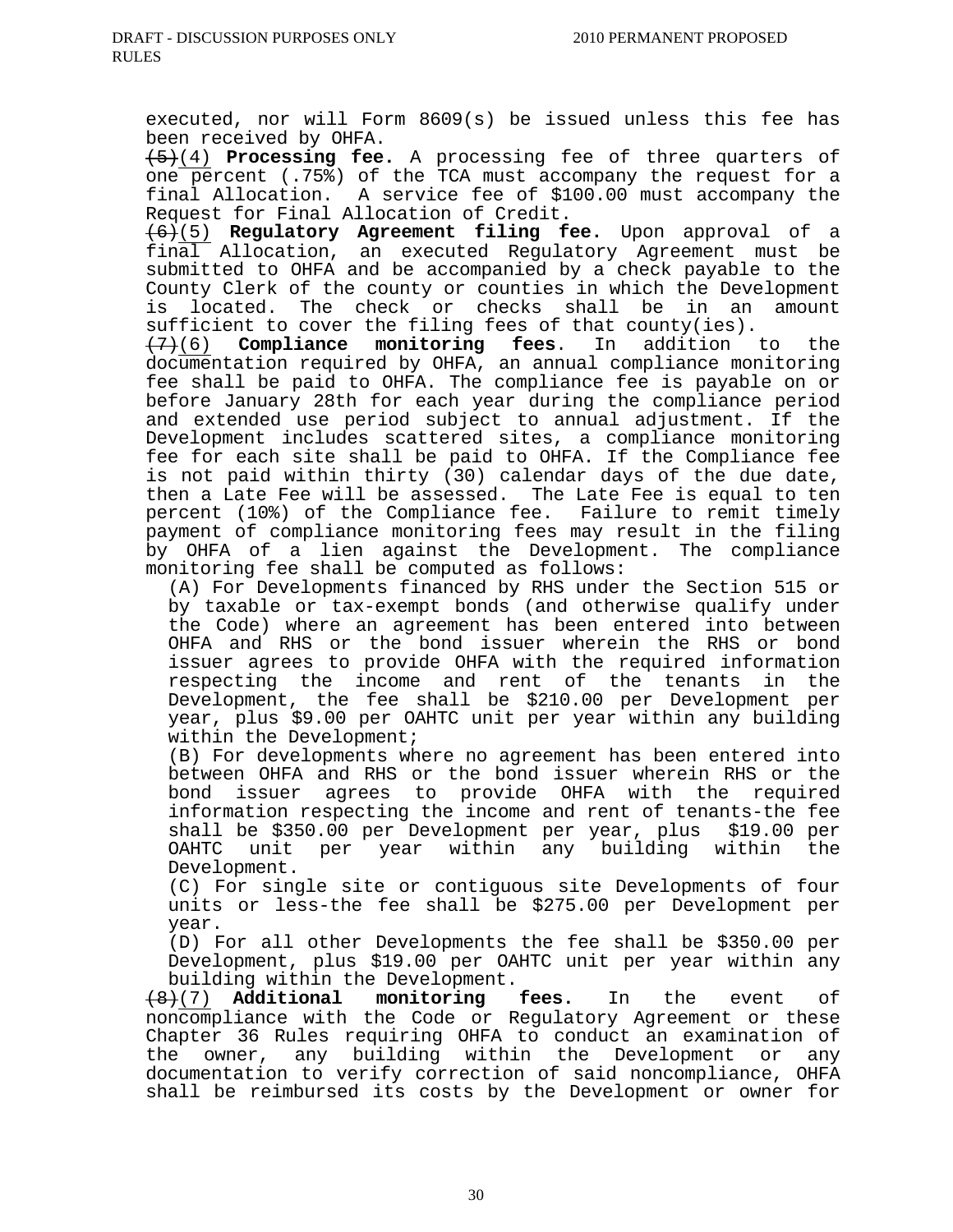such an examination, including an hourly rate for the OHFA examiner, not to exceed \$30.00 per hour, plus any and all actual travel, lodging and per diem expenses of such examiner. Such reimbursement of expenses and costs shall be paid to OHFA within ten (10) calendar days of receipt of OHFA's statement of same.

(9)(8) **Ownership/General Partner transfer fee.** In the event that the owner submits a request for approval of a transfer of ownership/general partner of the Development or any of the Buildings therein, a fee of three percent (3%) of the amount of annual tax Credit allocation, but no less than \$2,500.00, shall be imposed to cover OHFA's costs of handling the request. This fee shall accompany the request and shall be nonrefundable.

(9) **Management Transfer fees.** In the event that the owner submits a request for approval of a transfer of the management company of the Development, a \$500.00 fee per development shall be imposed to cover OHFA's costs of handling the request. This fee shall accompany the request and shall be non-refundable.

(10) **Notice costs.** All costs of copies and postage costs incurred by OHFA in connection with the notification provisions contained in these Chapter 36 Rules at 330:36-2-11, Review Report at 330:36-2-13, and any occasion when OHFA incurs extra postage costs to accommodate the Applicant,  $\leftarrow$ Resolutions and Regulatory Agreements) must be reimbursed by the Owner within ten (10) calendar days of OHFA's statement of same. Failure to do so may result in the rejection of consideration of the Application.

(11) **Copies of Rules.** Copies of these Chapter 36 Rules will be provided at a cost of \$10.00 per copy, but can be accessed via OHFA's website, www.ohfa.org.

(12) **Copies of Credit listing.** Copies will be provided at a cost of \$10.00 per copy, but can be accessed via OHFA's website, www.ohfa.org.

(13)(12) **Compliance Workshops.** A cost sufficient to defray the total cost of the presentation will be charged for attendance at the Compliance Workshop.

(14)(13) **Qualified Contract fees.** Submission deadlines for these fees will be established in the Qualified Contracts Application materials. Preliminary Application (PA) fee shall be \$1,500.00. Additionally, the Qualified Contract Application (QCA) fee shall be \$12,500.00 plus any third party fees and expenses incurred by OHFA and not paid directly by the applicant. Third party fees and expenses include but are not depired to appraisals for the entire property, market study, title reports, environmental reports, accountants review and reports, and legal services. This is not an all inclusive listing. Any third party fees and expenses incurred by OHFA will be identified and applicants will receive notice of the charge and reason.<br> $\overline{(15)}(14)$  **Late fees.** 

(15)(14) **Late fees.** The Form 8609(s) not be issued unless these fees have been received by OHFA.

(A) **Progress reports.** Progress reports as required in 36-4-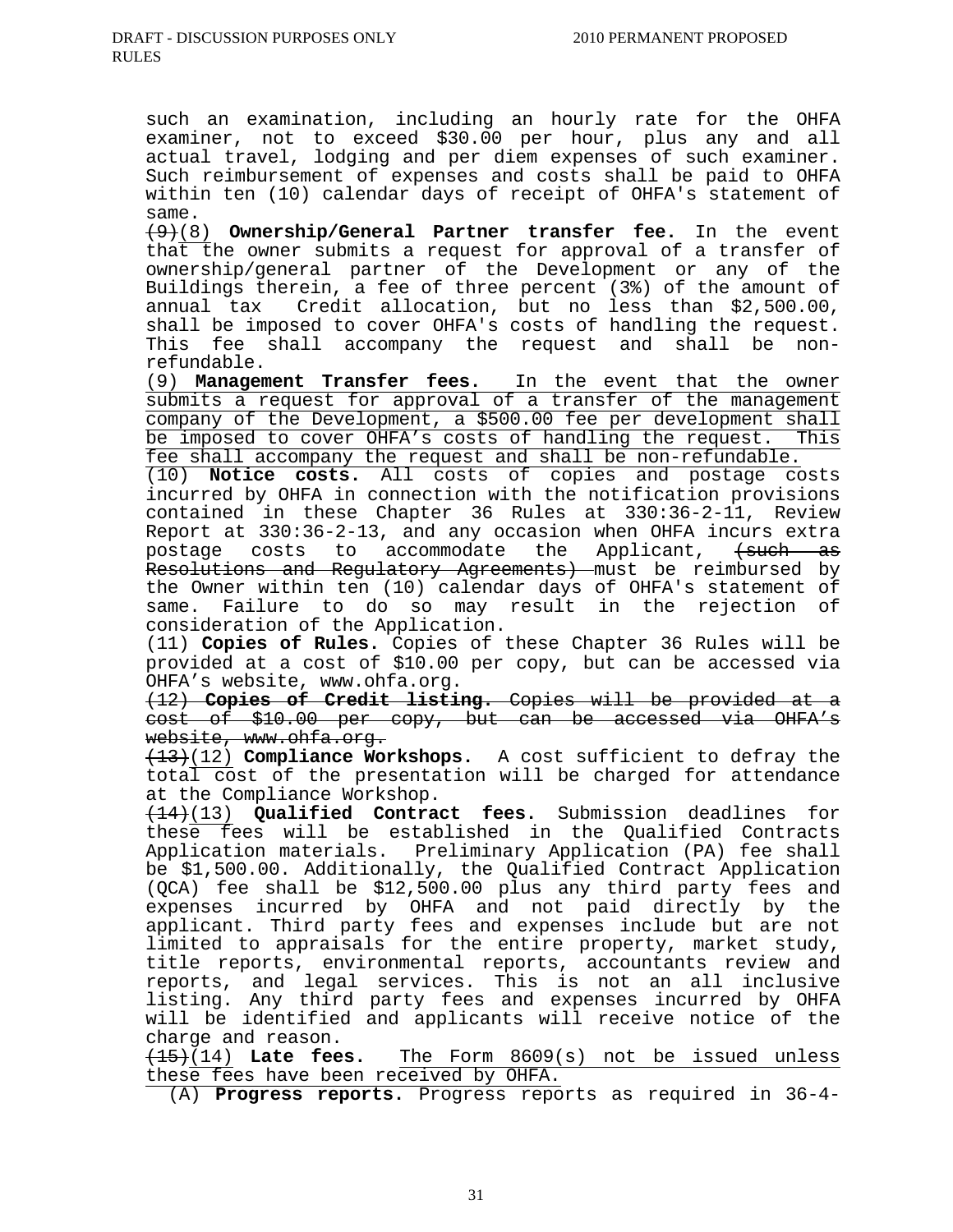2.2 when filed late will be assessed a late fee of \$10.00 per calendar day, per each late report. The Final Allocation request will not be submitted to the Trustees for approval, nor will Form 8609(s) be issued unless this fee has been received by OHFA.

(B) **Carryover Allocations.** Applicants Owners who fail to timely file all requirements in the AP as to Agreement, Application, ten percent (10%) cost certifications, opinions and documents shall incur \$100.00 late fee per calendar day. (C) **Final Allocations.** Applicants Owners who fail to timely file all requirements in the AP as to the Requlatory Agreement, Application, cost certifications, opinions and documents shall incur \$100.00 late fee per calendar day.

(D) **Transfer Documents.** Owners who fail to timely file all requirements in regard to the transfer of ownership or general partnership interest (or other type of entity) may incur \$25.00 late fee per calendar day.

(E) **Acknowledgment of Placed in Service Form.** Owners who fail to timely file an Acknowledgment of Placed In Service Form in accordance to timelines established in the AP shall incur \$10 late fee per calendar day.

# **SUBCHAPTER 6. PROGRAM ADMINISTRATION**

# **330:36-6-1. Program violations and revocation.**

(a) The following are violations of OAHTC Program policies and procedures and these OAHTC Program Rules:

(1) The filing of false information in an Application and/or a Development report;

(2) Failure of an Applicant or owner, as the case may be, to satisfy any of the requirements of the Code, applicable state or federal statutes, rules or regulations, these OAHTC Program Rules, or any requirements contained in the applicable AP, or any commitments made in the Application upon which the award of a TCA was based;

(3) Breach of any of the terms, conditions, obligations, covenants, warranties, or representations of the owner or Applicant contained in the Regulatory Agreement and/or the Carryover Allocation Agreement or the breach of any terms conditions, obligations or requirements set forth in any Resolution of the Trustees pertaining to the Applicant/Owner or the Development;

(4) Notice by OHFA to the owner that significant corrective actions are necessary to protect the integrity of the Development and that such corrective actions have not been, or can not be, effected within a reasonable time, in the judgment of OHFA staff;

(5) An administrative or judicial determination that the Applicant or owner has committed fraud, waste, or mismanagement in any current or prior State or federally funded project;

(6) The housing of a person(s) convicted of a felony or engaged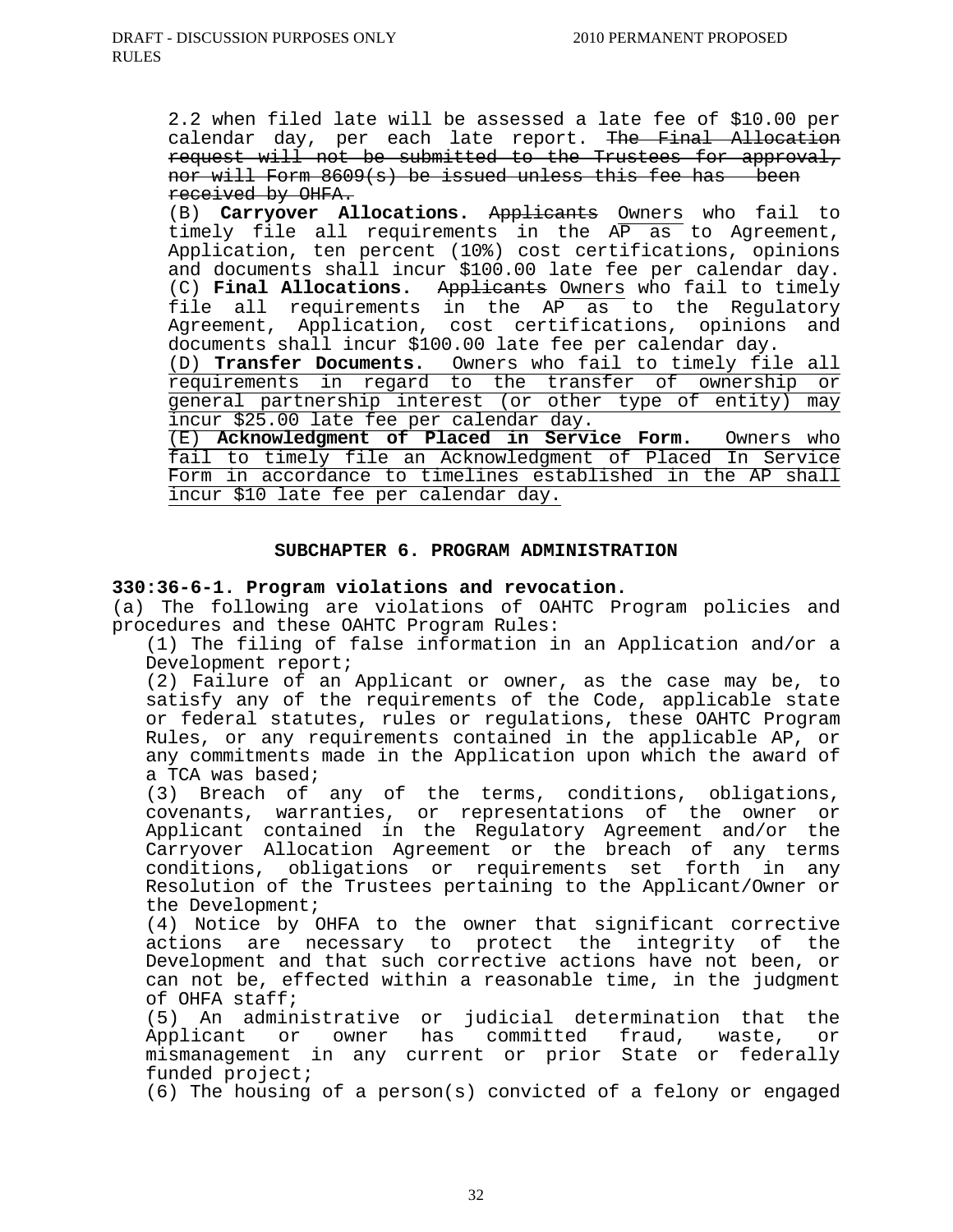in any illegal or criminal activities as set forth in this subsection, if the owner, or managers of the Development, or any of their Affiliates, have knowledge of or about, or by reasonable inquiry should have known of same. The prohibition on housing shall apply to any person who:

(A) is currently engaged in, has been convicted of using, distributing, or manufacturing methamphetamine or has engaged in Drug Related Criminal Activity. Housing of such person shall be prohibited for a period of three (3) years from the date of the conviction, or end of the incarceration, whichever is most recent.

(B) is currently engaged in, has been convicted of Violent Criminal Activity. Housing of such person shall be prohibited for a period of ten (10) years from the date of the conviction, or end of the incarceration, whichever is most recent.

(C) has been convicted of any other felonious activities other than Drug Related Criminal Activity or Violent Criminal Activity. Housing of such person shall be prohibited for a period of three (3) years from the date of the conviction or end of the incarceration, whichever is most recent.

(D) is subject to a lifetime registration requirement under a Federal or State sex offender registration program.

(E) is a sex offender, not subject to lifetime registration. Housing of such person shall be prohibited for a period of ten (10) years from the date of the arrest, conviction, or end of incarceration (whichever is later) or the period of required registration as a sex offender, whichever is greater.

(7) The prohibition on the housing of a convicted felon shall not apply to qualified tenants of Transitional Housing, except that the housing of a person in any Transitional Housing shall be prohibited if said person:

(A) is subject to a lifetime registration requirement under a Federal or State sex offender registration program, or

(B) is currently engaged in or has been convicted of a violent felony in the last three (3) years.

(8) From and after the date of the filing of the Application, failure to notify OHFA of any material changes effecting the proposed development, including, but not limited to, modifications to any representations contained in the Application, any amendments or modifications of the financing plan, syndicators or equity partners or any other Threshold requirement and/or changes in Development Team Members, contractors, property managers, and the like. Notification must be filed with OHFA not less than sixty (60) calendar days prior to the proposed change. Approval by the OHFA Board of Trustees is required for any changes or amendments involving the ownership or control of the Development or the Owner after the Application is filed. This would; include, but not be limited to, changes or transfers of the Development, changes or modifications of the ownership or composition of the general partner entity (i.e. addition or removal of members, partners, stockholders, etc.), any addition, substitution, withdrawal or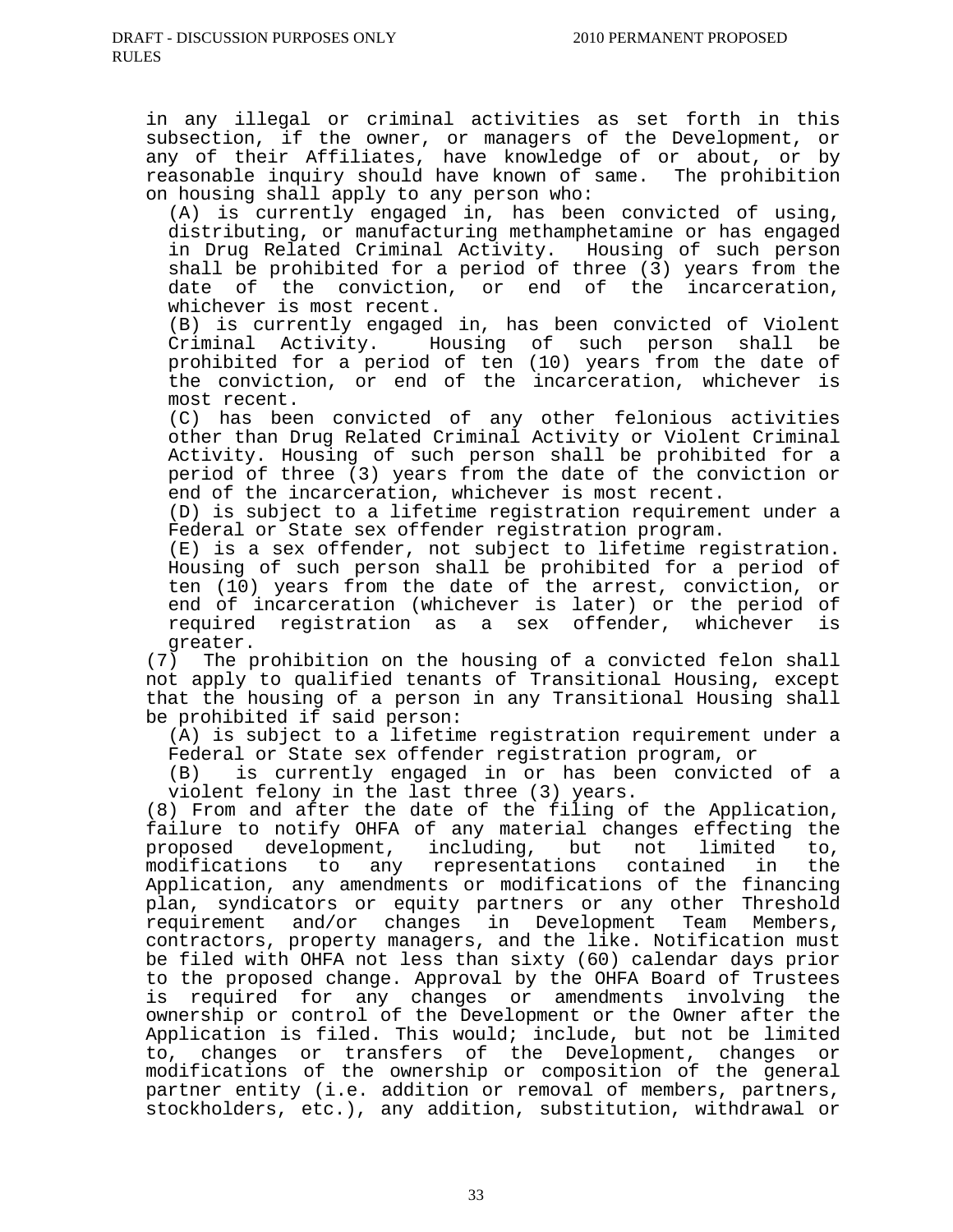removal of any general partner. Other amendments may be handled administratively by staff, although staff reserves the right to refer any amendments to the OHFA Board of Trustees for their consideration; or

(9) Failure to submit reports including but not limited to the timely filing of progress reports, updates, compliance reports,<br>etc., and failure to provide OHFA with any additional etc., and failure to provide OHFA with any additional information requested by OHFA within the period set forth in any request for information. Failure to pay fees when due. If payment is returned for insufficient funds, it will be deemed nonpayment and the amount to defray bank costs will be due.

(10) Little or no progress has been achieved with previous tax Credit reservations approved for the Applicant or Developer or any of the Principals of either. This would include, but not be limited to: failure to meet the minimum carryover allocation requirements resulting in the return of Credits; failure to place a development in service within twenty-four (24) months receiving the carryover allocation; involvement of a foreclosure or deed-in-lieu of foreclosure within the past seven (7) years.

(b) Failure to follow all required procedures throughout the allocation process could jeopardize the final allocation or result in housing Credits being revoked.

# **330:36-6-3. Corrective and remedial actions**

(a) Upon a determination by OHFA staff that a violation has occurred during the Application stages or prior to the filing of the Regulatory Agreement, OHFA may take any one or more of the following actions when the cited violations are not corrected in a timely manner:

(1) Condition regulatory agreements;

(2) Withhold allocations of tax Credits;

(3) Reduce the total amount of the tax Credit award;

(4) Require the return of unused tax Credits;

 (5) Deny future program Applications and participation for a specified period of time as determined by OHFA;

(6) Indefinitely suspend from program participation;

(7) File an action for specific performance; and/or

(8) Notify the IRS.

(b) Additionally, OHFA shall have the right, upon discovery of facts or statements indicating possible program violations by an Applicant or owner in regard to a Development, or a proposed Development or a pending Application, or a pending TCA, to request and obtain information regarding:

(1) The administrative, planning, budgeting, management and evaluation functions, actions being taken to correct or remove the cause of the program violation(s);

(2) Any activities by an Applicant and/or owner, or by an Affiliate of either of them that are, or might be in violation or breach of the commitments made in the Application or that are, or might be, in violation of applicable laws, these Rules, the applicable AP, and/or the applicable Carryover Agreement and/or the applicable Regulatory Agreement;

(3) The ability of the Applicant and/or owner to fulfill the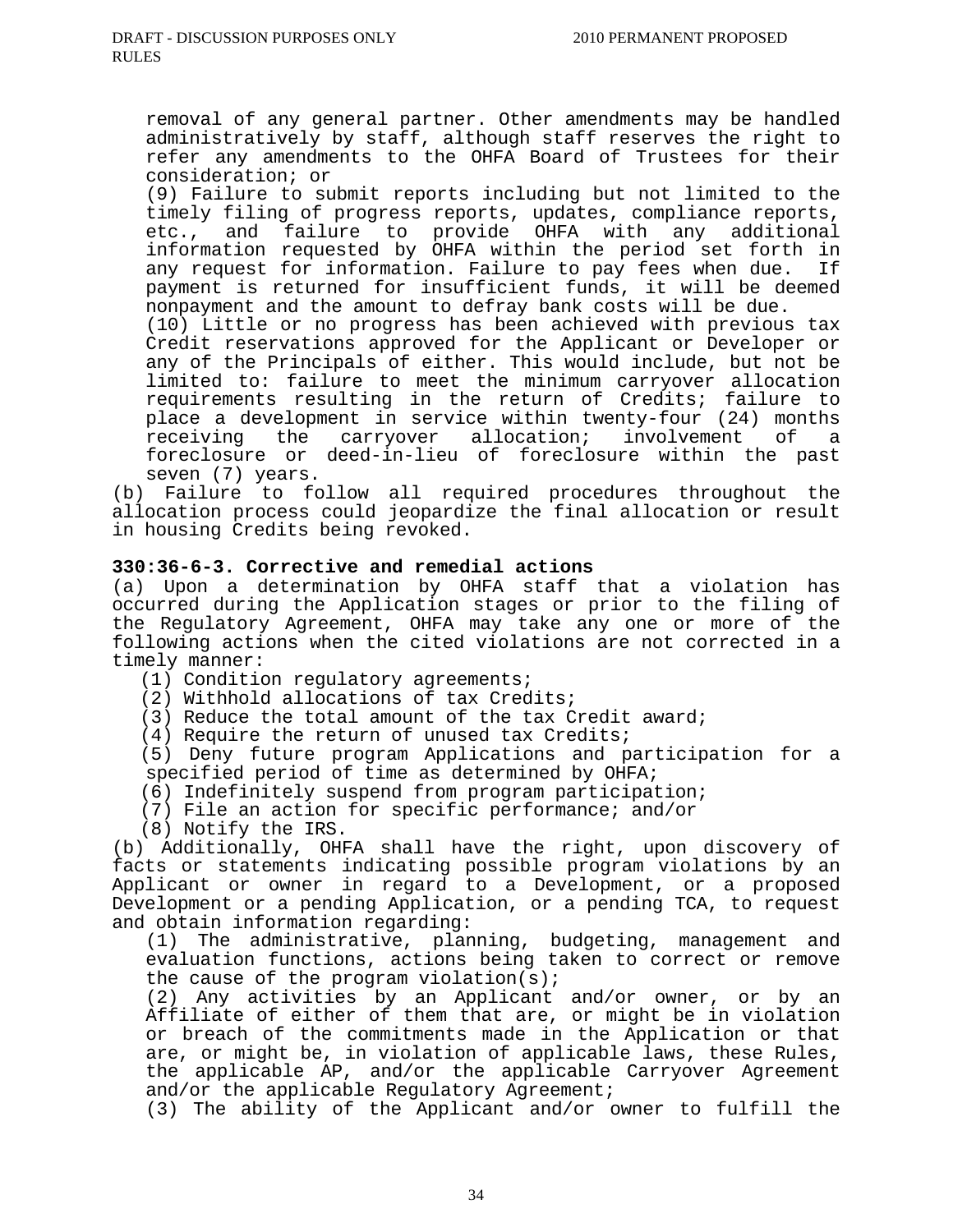commitments made to OHFA in the Application and/or the applicable Carryover Agreement and/or the applicable Regulatory Agreement, in a timely manner; and

(4) Progress schedules for completing and/or performing the commitments made to OHFA in the Application and/or the applicable Carryover Agreement and/or the Regulatory Agreement in a timely manner.

(c) Prior to OHFA taking any corrective and/or remedial actions, OHFA, may, in its sole discretion, issue a notice of a show cause hearing. The Applicant and/or owner shall have thirty (30) business days to appear and show cause as to why corrective and/or remedial actions should not be taken. This language shall not be construed as a limitation on the compliance monitoring and reporting requirements of the Code and these Chapter 36 Rules.

# **330:36-6-5. Applicant and/or owner responsibilities**

(a) An Applicant and/or owner under the OAHTC Program shall be responsible for:

 (1) Taking all action necessary to enforce the terms of the Regulatory Agreement against any private or public owner that fails to comply with applicable provisions of the Regulatory Agreement or any subcontract or documents resulting from it, and to recover on behalf of OHFA, all costs and expenses incurred by or on behalf of OHFA. Nothing in this subsection shall restrict OHFA's right to independently enforce the terms of the commitments made to OHFA in the Application and/or the Regulatory Agreement or in any subcontracts or documents resulting from either of them, or to recover any sums that may become due to OHFA as the result of a breach of any of the commitments made to OHFA in the Application and/or the Regulatory Agreement, or in any such subcontracts or documents.

 (2) Complying with all applicable provisions of the Code, state and federal regulations, guidelines, circulars, rulings and notices, these Rules, the applicable AP, the Application, the Regulatory Agreement between the Applicant and/or Owner, and/or in any subcontracts or documents resulting from either of them, and OHFA or other Program requirements that may be released by the Internal Revenue Service or OHFA from time to time.

 (3) Maintaining records and accounts, including, but not limited to, property, personnel, financial and tenant records that properly document and account for all Development funds and compliance with the tenant income certification requirements of the Code, these Rules, the applicable AP, and the Application and the Regulatory Agreement. All records required by the Code or 26 CFR1.42-5, as presently effective or as may be amended in the future, must be kept and retained by the Owner. Additional requirements of OHFA respecting said records may be included in the Regulatory Agreement. OHFA may require specific types and forms of records. All such records and accounts shall be made available upon request by OHFA for the purpose of inspection and use in carrying out its responsibilities for administration of the tax Credits.

 (4) Retaining all books, documents, papers, records, and other materials involving all activities and transactions related to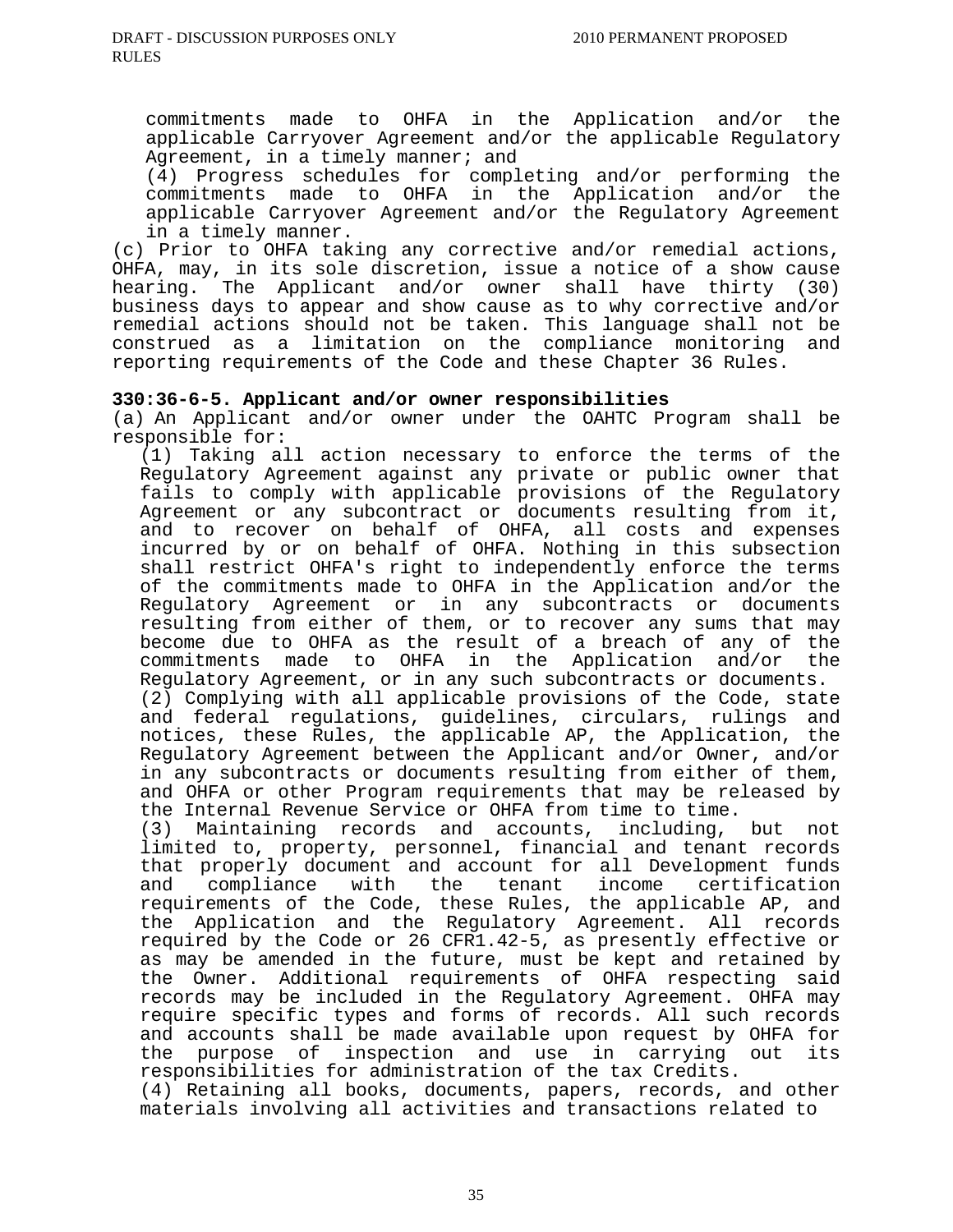the Owner's commitments to OHFA found in the Application and in the Regulatory Agreement, as required by the Code, federal regulations, the AP, the Application and the Regulatory Agreement.

(b) OHFA may require the Applicant and/or Owner to provide special narrative and financial reports related to the elements of a written agreement in the forms and at such times as may be necessary or required by OHFA.

(c) OHFA shall have the right to perform as many audits of any Development, from time to time, in the complete discretion of OHFA, as OHFA deems necessary or appropriate to discharge its compliance duties to the IRS in regard to each Development for which TCAs have been awarded, at least through the end of the compliance period and extended use period of the buildings and units in the Development. Audits may include physical inspection of any building in the Development, as well as a review of the records described in this subchapter. The cost of any such audit shall be borne by the Applicant and/or Owner. The audit and inspection provisions of this subsection are in addition to any inspection of OAHTC certifications, supporting documentation, or inspection of records performed pursuant to annual compliance review.

#### **330:36-6-7. OHFA monitoring procedures.**

(a) **General.** Section 42(m)(1)(B)(iii) of the Code mandates that state housing Credit agencies monitor all placed in service tax Credit projects for compliance with the provisions of Section 42. The Code also mandates that the Internal Revenue Service be notified, by the state housing agencies, of any instances of noncompliance, this includes failure to comply with the Code and federal regulations and these Chapter 36 Rules, as well as failure to pay all compliance fees in a timely manner. OHFA will also monitor for compliance with the Regulatory Agreement (Land Use Restriction Agreement) provisions which contain additional owner commitments made to secure points in the project selection process, e.g. additional low-income units or an extended lowincome use period. OHFA has assembled and will make available to the development owners**,** a Compliance Manual explaining the OAHTC monitoring process in detail. An owner representative and a management agent representative will be required to successfully complete a compliance training session conducted by OHFA or approved by OHFA and submit proof thereof with the first Quarterly report. OHFA will monitor the documents and certifications set forth in 330:36-6-7(b) and (c) for compliance with the Code.

# (b) **Record keeping and record retention provisions**.

(1) The owner of a low-income housing project is required to keep records for each qualified low-income building in the project showing:

(A) The total number of residential units in the building (including the number of bedrooms and the size in square feet of each residential rental unit);

(B) The percentage of residential rental units in the building that are low-income units;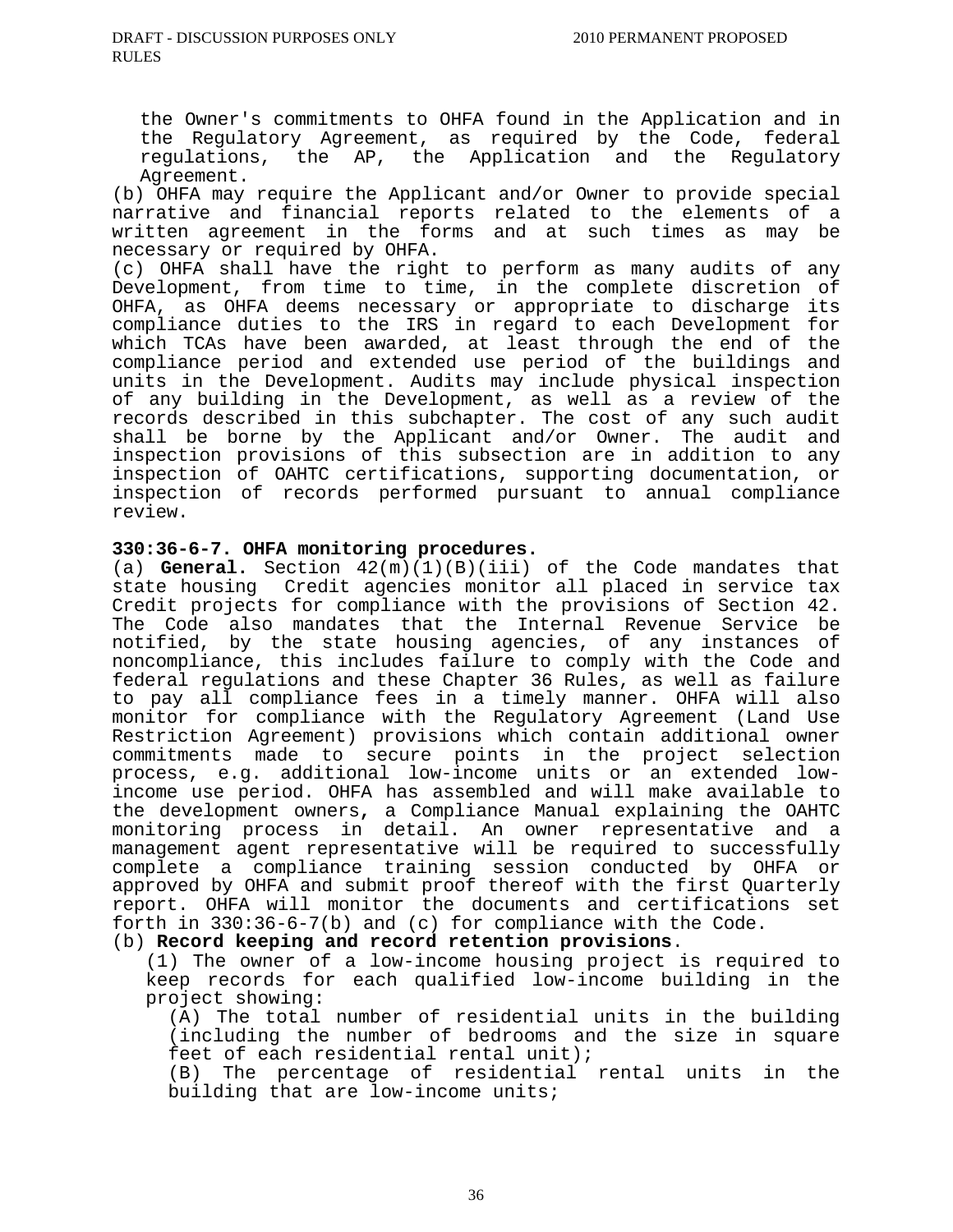(C) The rents charged on each residential rental unit in the building (including any utility allowances;

(D) The number of occupants in each low-income unit;

(E) The low-income unit vacancies in the building and information that shows when, and to whom the next available units were rented;

(F) The initial income certification of each low-income tenant per unit, and any additional recertification that may be required;

(G) Documentation to support each low-income tenant's income certification;

(H) The eligible basis and qualified basis of the building at the end of the first year of the Credit period;

(I) The character and use of the nonresidential portion of the building included in the building's eligible basis under Section 42(d) of the Code (e.g. tenant facilities that are available on a comparable basis to all tenants and for which no separate fee is charged for use of the facilities, or facilities reasonably required by the project); and

(J) Copies of all correspondence with the IRS.

(2) The owner is required to retain the records described in this section for each building in the project for at least six (6) years after the due date (with extensions) for filing the federal income tax return for that year. The records for the first year of the Credit period must be retained for at least six (6) years beyond the due date (with extensions) for filing the federal income tax return for the last year of the compliance period of the building.

# (c) **Certification and review provisions**

(1) Between the placed in service date of a building and the submission of an application for a final allocation of Credits, and prior to the issuance of an 8609, OHFA may physically inspect the property. An on-site review will again be conducted within the following year as described in  $330:36-6-7$  (c)(6) of these Rules.

(2) In accordance with Section 42(l)(1), following the close of the first taxable year in the Credit period, the owner must certify to the Secretary of the Treasury:

(i) the taxable year in which such building was placed in service,

(ii) the adjusted basis and eligible basis as of the close of the first year of the Credit period,

(iii) the maximum applicable percentage and qualified basis, and

(iv) the election made for the low-income targeting threshold.

This certification is accomplished by completing Part II of the 8609(s). A copy of the completed 8609(s) must also be submitted to OHFA. The due date for submission is May 10 of the year due to The Service for the first Credit year.

(3) Owners must prepare and submit a quarterly report beginning with the first full calendar quarter after the last building is Placed in Service, and for the subsequent three quarters. This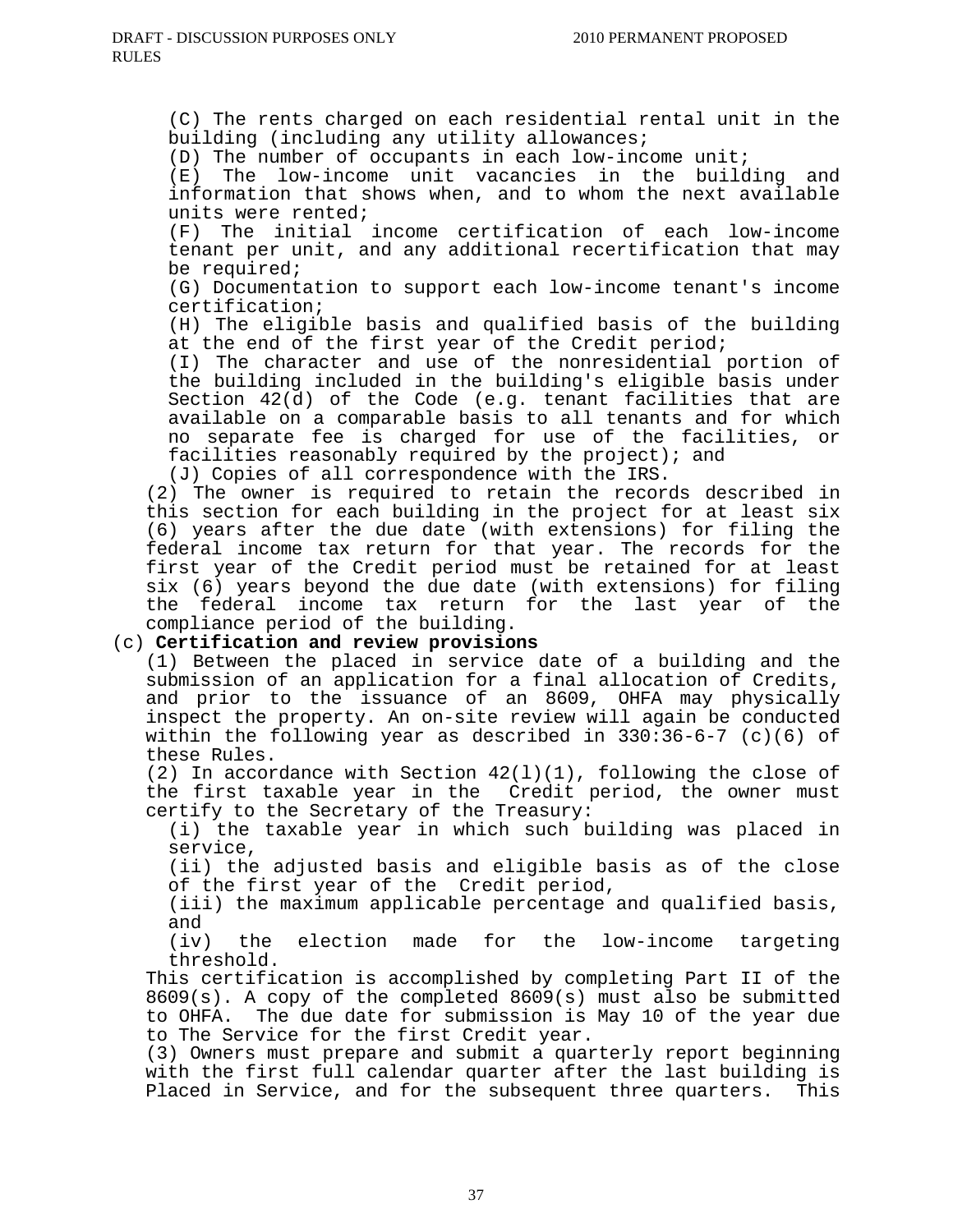report must be accompanied by copies of the Tenant Income Certifications for each tenant and new move-ins for the appropriate quarter. If a project is determined not to be in compliance with Program requirements or there is indication of possible noncompliance, OHFA, at its discretion, may require reports each quarter until compliance is demonstrated. (4) The owner of a low-income housing project is required to certify annually, in a form prescribed by OHFA, that for the preceding 12-month period: (A) The project met the requirements of the 20-50 or 40-60 test under Section 42(g)(I) of the Code, whichever minimum set-aside is applicable to the project, and, if the applicable to the project, the 15-40 test under Section 42(g)(4) for "deep rent skewed" projects; (B) There was no change in the applicable fraction (as defined in Section  $42(c)(1)(B)$  of any building in the project, or that there was a change and a description of the change; (C) The owner has received an income certification from each low-income tenant and documentation to support that certification; (D) Each low-income unit in the project was rent-restricted under Section  $42(g)(2)$ ; (E) All units in the project were for use by the general public and used on a non-transient basis (except for transitional housing for the homeless); (F) Each building in the project was suitable for occupancy, taking into account local health, safety, and building codes (or other habitability standards), and the state or local government unit responsible for making building code inspections did not issue a report of a violation for any building or low-income unit in the project; (G) There was no change in the eligible basis (as defined in Section 42(d)) of any building in the project, or that there was a change, and the nature of that change; (H) All tenant facilities included in eligible basis under Section 42(d) of any building in the project, such as swimming pool, other recreational facilities, and parking areas, were provided on a comparable basis without charge to all tenants in the building; (I) If a low-income unit in the project became vacant during the year, reasonable attempts were, or are being made to rent that unit or the next available unit of comparable or smaller size to tenants having a qualifying income before any units in the project were, or will be rented to tenants not having a qualifying income; (J) If the income of the tenant of a low-income unit in the project increased above the limit allowed in Section 42(g)(2)(D)(ii), the next available unit of comparable or smaller size in the project was, or will be, rented to tenants having a qualifying income; (K) An extended low-income housing commitment, as described

in Section 42 (h)(6), was in effect;

(L) The project meets the additional requirements contained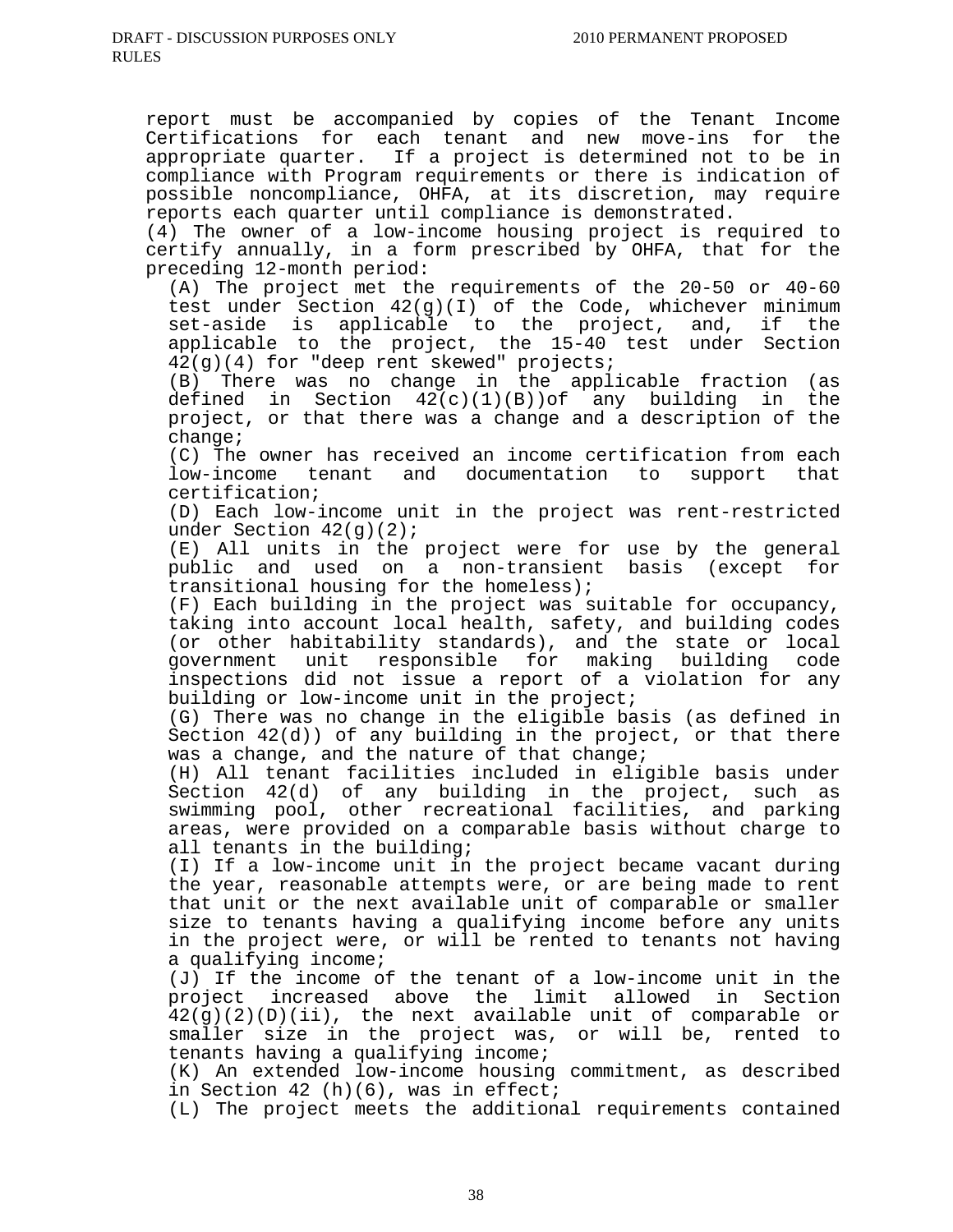in the Land Use Restriction Agreements;

(M) There was no change in the Owner entity (for example, transfer of general partnership interest);

(N) If the owner received its Credit allocation from a portion of the State's ceiling set-aside for projects involving "qualified non-profit organizations" under Section 42(h)(5) of the Code, the non-profit organization has materially participated in the operation if the development (within the meaning of CFR  $\S$  1.469) and complete the Non-Profit Addendum or other form prescribed by OHFA;

(O) No finding of discrimination under the Fair Housing Act, 42 U.S.C. 3601-3619, has occurred for this project. A finding of discrimination includes an adverse final decision by a substantially equivalent state or local fair housing agency, 42 U.S.C. 361a(a)(1), or an adverse judgment from federal court; and

(P) An extended low-income housing commitment as described in Section 42(h)(6) was in effect, that an owner cannot refuse to lease a unit in a project to an applicant because the applicant holds a voucher or certificate of eligibility under Section 8 of the United States Housing Act of 1937, 42 U.S.C. 1437s.

(Q) Collect data required by HUD in a form prescribed by OHFA. In no way will the data collection be in violation of Fair Housing.

(5) OHFA will review the owner certifications submitted pursuant to 330:36-6-7(c)(4), for compliance with the requirements of Section 42 of the Code.

(6) OHFA must and will conduct on-site inspections of all buildings in the project by the end of the second calendar year following the year the last building in the project is placed in service, and for at least twenty (20) percent of the project's low-income units, inspect the units and review the low-income certifications, the documentation supporting the certifications, and the rent records for the tenants in those units.

(7) At least once every three (3) years through the extended use period, OHFA must conduct on-site inspections of all buildings in the project and, for at least twenty percent (20%) of the project's low-income units, inspect the units and review the low-income certifications, the documentation supporting the certifications, and the rent records for the tenants in those units.

(8) The certifications and reviews of paragraphs 330:36-6- 7(c)(2) and (c)(4) of these Chapter 36 Rules are required to be made at least annually until the end of the extended use period, and the certifications are to be made under penalty of perjury.

(9) The owner is required to provide to OHFA, for the first Credit year, a copy of the completed Part II 8609, 8609 Schedule A and Form 8586 that is submitted to the Internal Revenue Service.

(10) The owner is required to provide to OHFA, as it occurs, copies of all correspondence with the Internal Revenue Service.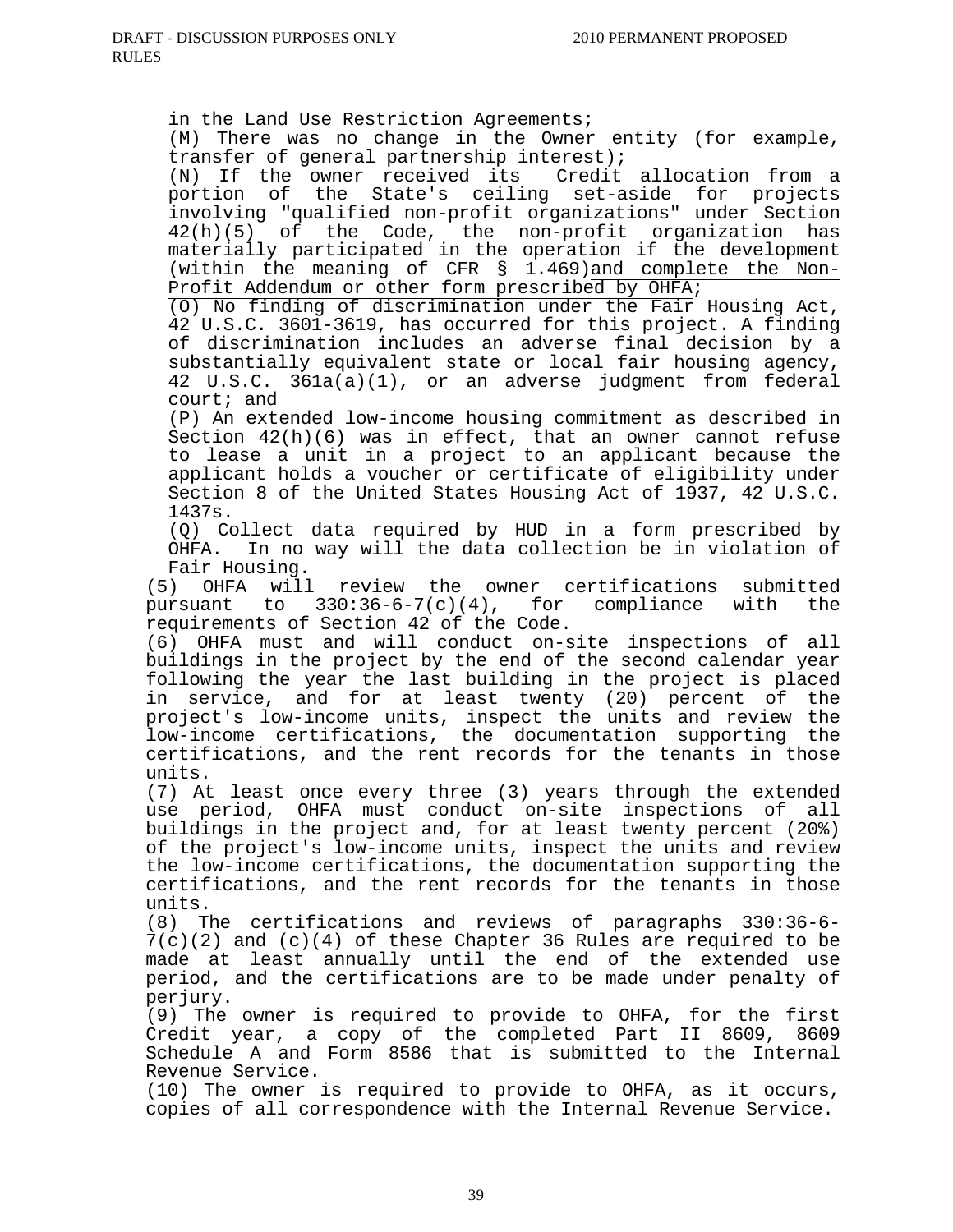(d) **Auditing provisions.** OHFA has the right to perform an audit of any low-income housing project during the term of the Land Use Restriction Agreement. An audit includes physical inspection of any building in the project, as well as a review of the records described in 330:36-6-7(c)(1) of these Chapter 36 Rules. The auditing provision of this paragraph is in addition to any inspection of low-income certifications and documentation under 330:36-6-7(c)(7)of this Chapter 36 Rules.

## (e) **Notification of non-compliance provisions.**

(1) OHFA will provide prompt written notice to the owner of a low-income housing project if OHFA does not receive the certification described in  $330:36-6-7(c)(4)$  of these Chapter 36, or does not receive, or is not permitted to inspect, the tenant income certification supporting documentation and rent records, or discovers on audit, inspection review, or in some other manner, that the project is not in compliance with the Code or these Chapter 36 rules. The owner shall have a period of time, not to exceed thirty (30) calendar days, from the date of such notice (the "Correction Period") to supply any missing certifications and bring the project into compliance. OHFA may extend, in its own discretion, the Correction Period for up to an additional thirty (30) calendar days for good cause.

(2) OHFA must file IRS Form 8823 Report of Noncompliance with the Internal Revenue Service no later than forty-five (45) calendar days after the end of the Correction Period whether or not the noncompliance or failure to certify is corrected. OHFA will explain on Form 8823 the nature of the noncompliance or failure to certify and indicate whether the owner has corrected the noncompliance or failure to certify. Any change in either the applicable fraction or eligible basis that results in a decrease in the qualified basis of the project under Section  $42(c)(1)(A)$  is an event of noncompliance that must be reported under this paragraph. **SUBCHAPTER 8. QUALIFIED CONTRACT** 

#### **330:36-8-1. Purpose**.

 Pursuant to 42(h)(6) of the Code, after the end of the 14th year of the Compliance Period, the owner of a LIHTC Development can request OHFA as the allocating agency to find a buyer at the Qualified Contract Price (QCP). If a buyer cannot be located within one year, the extended use commitment will terminate. This process provides the procedures for the submittal and review of the qualified contract requests.

## **330:36-8-2. [RESERVED]**

#### **330:36-8-3. Authority.**

 In the Omnibus Budget Reconciliation Act of 1989 (1989 Act), Congress modified the LIHTC Program by creating an Extended Use Period which lengthened the affordability period of Credit Developments from 15 years to 30 years. However, the 1989 Act also provided an option for owners to exit the LIHTC Program at the end of the 15-year Compliance Period by requesting that the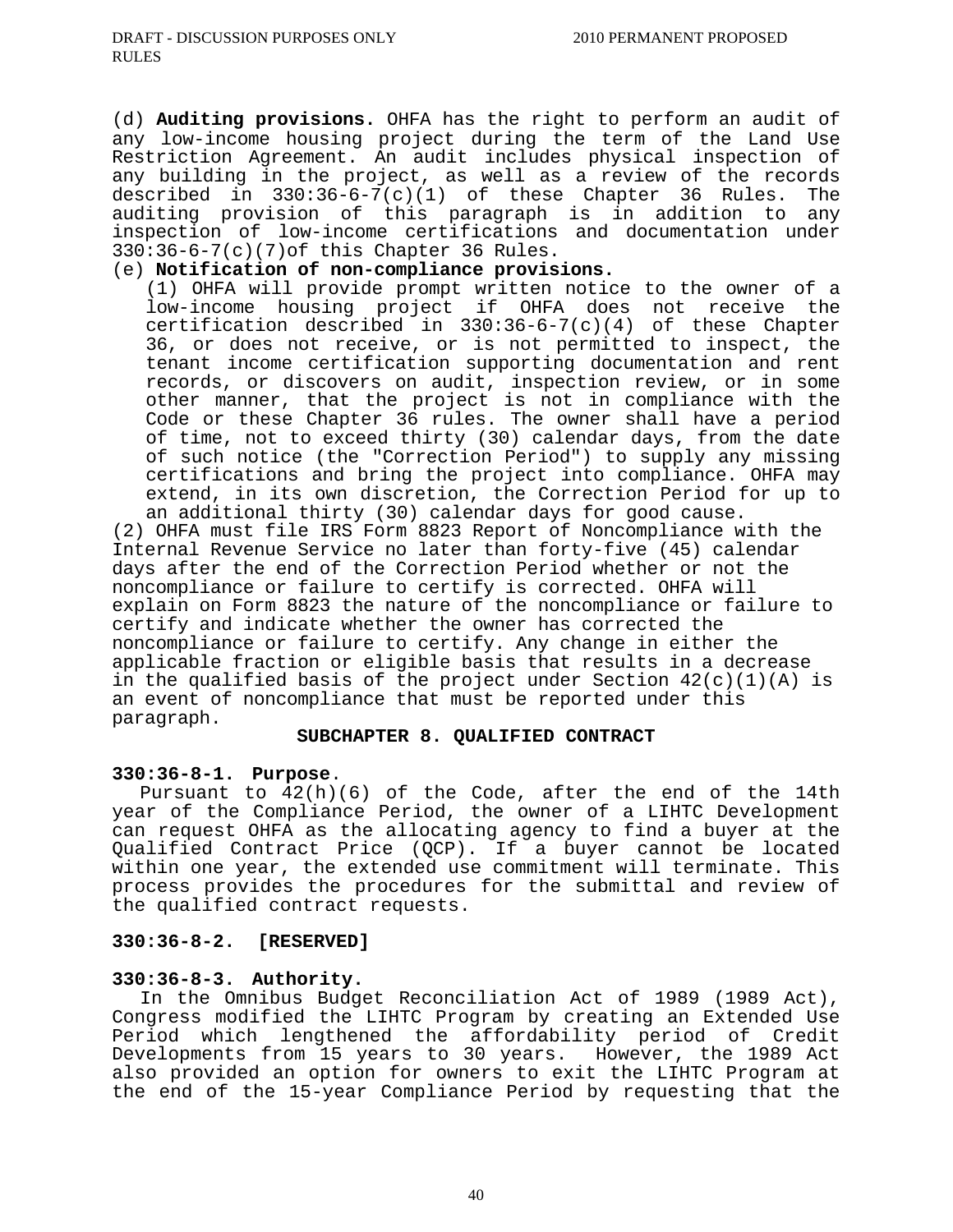state allocating agency either purchase the Development or assign the agency's purchase right to another entity for a formula price pursuant to a "Qualified Contract".

#### **330:36-8-4. [RESERVED]**

# **330:36-8-5. Policies and Procedures**

(a) LIHTC Developments that received an allocation of Credits in 1990 or subsequent years are eligible to submit a Preliminary Application (QCPA) any time after the end of year 14 of the Compliance Period. This is available unless the owner voluntarily waives it in the Regulatory Agreement.

(b) OHFA will develop a Qualified Contract application process to administer requests from eligible Owners for a Qualified Contract pursuant to Code Section  $42(h)(6)(E)(i)(II)$ .

(c) In keeping with the clear purpose of IRS Code Section 42, OHFA will resolve every case of doubt or interpretation in determining the QCP, both with regard to the overall process and for particular properties, in favor of a lower value.

#### **330:36-8-6. [RESERVED]**

#### **330:36-8-7. Eligibility**

(a) In determining the eligibility of a Development with multiple Allocations or Credit periods, OHFA will only consider the last Allocation. Owners may not submit a QCPA or QCA until after the 14th year of the Compliance Period:

 (1) for the last Building placed in service (Developments with buildings that were placed in service in different years), or

 (2) for the last Allocation to the Development or any Building therein (Developments with multiple Allocations).

(b) OHFA will not consider a QCA until the owner secures a complete, unconditional waiver of all purchase options, including a nonprofit general partner's right of first refusal.

(c) Properties that do not meet the basic physical compliance standards that are (or would be) necessary to claim some or all of the Allocation are ineligible for consideration. Owners must correct all such compliance issues or violations prior to submitting a QCA.

#### **330:36-8-8. [RESERVED]**

#### **330:36-8-9. Three-year Period**

(a) If OHFA fails to present a QC before the expiration of the 1YP as described herein, the Development will remain subject to the Three-Year Period requirements of Code Section  $42(h)(6)(E)(ii)$ .

(b) The Three-Year period will commence with the recording of a Release of the Regulatory Agreement.

(c) During the Three-Year Period the owner may not evict or terminate a tenancy of an existing tenant of any low-income unit except for good cause. During the Three-Year Period the owner may not increase the gross rent with respect to any low-income